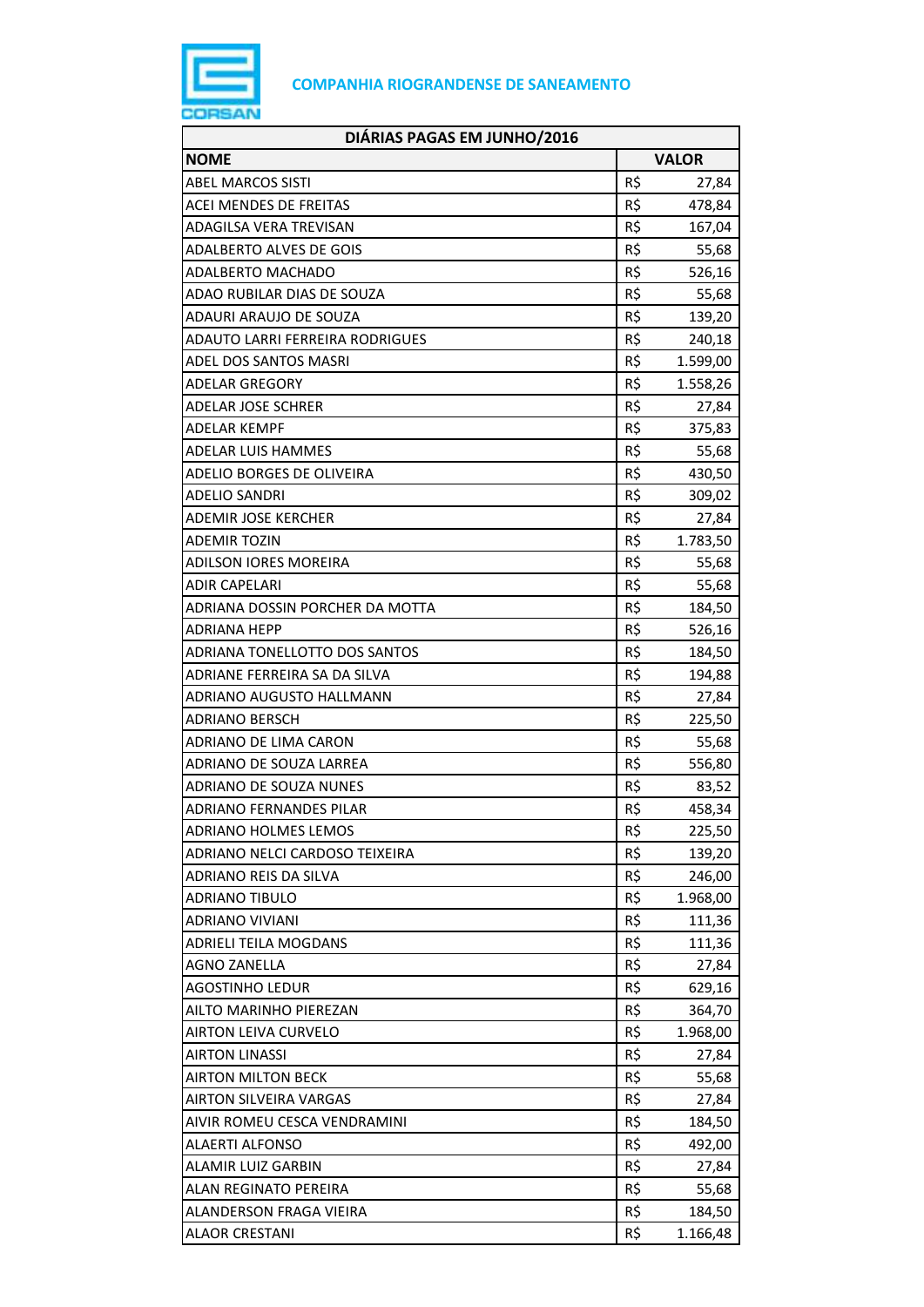| <b>ALAOR RIBEIRO</b>                       | R\$ | 875,68   |
|--------------------------------------------|-----|----------|
| ALBERTO ANTONIO EVALDT BOCK                | R\$ | 240,18   |
| ALBERTO ASTOLFO DOS SANTOS                 | R\$ | 27,84    |
| ALBERTO CARLOS PAGANELLA                   | R\$ | 295,86   |
| ALBERTO ONEIDE ZORZO                       | R\$ | 55,68    |
| ALCIDIO LEANDRO MICHEL                     | R\$ | 111,36   |
| ALCINDO DE AZEVEDO                         | R\$ | 111,36   |
| ALCIONE MACHADO AMORIM                     | R\$ | 1.968,00 |
| <b>ALCIR GRISON</b>                        | R\$ | 83,52    |
| ALDO DE FREITAS BESKOW                     | R\$ | 55,68    |
| <b>ALDO MARTINS SANTOS</b>                 | R\$ | 994,38   |
| ALDOLIR ANGELO BENEDETTI                   | R\$ | 27,84    |
| ALDOMIR ANTONIO SANTI                      | R\$ | 336,86   |
| ALESANDRO SILVA TAVARES                    | R\$ | 417,60   |
| ALESSANDRA GOMES MACHADO                   | R\$ | 615,00   |
| ALESSANDRA YOSHIDA                         | R\$ | 430,50   |
| ALESSANDRO GIL PEREIRA DA CONCEICAO JOCHEM | R\$ | 218,52   |
| ALESSANDRO HENRIQUE TEIXEIRA               | R\$ | 27,84    |
| <b>ALESSANDRO LOPES</b>                    | R\$ | 424,68   |
| ALESSANDRO QUEIROZ LENCINA                 | R\$ | 760,02   |
| ALEX BENEVENUTO SILVEIRA                   | R\$ | 528,96   |
| ALEX RODRIGUES PEDROSO                     | R\$ | 55,68    |
| ALEX SANDRI DOS SANTOS                     | R\$ | 1.995,84 |
| ALEX SANDRO DE MORAES                      | R\$ | 2.767,50 |
| ALEX SANDRO DIAS CASTRO                    | R\$ | 1.654,68 |
| ALEX SANDRO GOMES DORNELES                 | R\$ | 139,20   |
| ALEXANDRA LUZZATTO                         | R\$ | 55,68    |
| ALEXANDRE ABEL KUNZLER                     | R\$ | 306,24   |
| ALEXANDRE ANTONIO THIEL WALL               | R\$ | 437,84   |
| ALEXANDRE BOURSCHEIDT GABRIEL              | R\$ | 842,28   |
| ALEXANDRE CAVALHEIRO MARCHESAN             | R\$ | 738,00   |
| ALEXANDRE DIAS BUSTAMANTE                  | R\$ | 27,84    |
| ALEXANDRE DOS REIS                         | R\$ | 27,84    |
| ALEXANDRE DOS SANTOS DE OLIVEIRA           | R\$ | 363,18   |
| ALEXANDRE FARIAS DA ROSA                   | R\$ | 55,68    |
| ALEXANDRE FERREIRA TOLFO                   | R\$ | 389,76   |
| ALEXANDRE HERMES                           | R\$ | 55,68    |
| ALEXANDRE MACHADO DE OLIVEIRA              | R\$ | 2.275,50 |
| ALEXANDRE MARQUES DA SILVA                 | R\$ | 222,72   |
| ALEXANDRE MIETH DOS SANTOS                 | R\$ | 3.075,00 |
| ALEXANDRE SOKOLOV                          | R\$ | 445,44   |
| ALEXANDRE SOUZA SCHNEID                    | R\$ | 55,68    |
| ALEXANDRO RODRIGUES MARCON                 | R\$ | 27,84    |
| ALEXSANDER CERENTINI PACICO                | R\$ | 83,52    |
| ALHESTERTOLINO DOS SANTOS OLIVEIRA         | R\$ | 1.504,84 |
| <b>ALINE BENTO ROSA</b>                    | R\$ | 55,68    |
| ALINE DIETRICH                             | R\$ | 250,56   |
| <b>ALINE GARTNER</b>                       | R\$ | 111,36   |
| ALINE SCHERER DE ALVES                     | R\$ | 27,84    |
| ALIONSO DE PAULA ALVES                     | R\$ | 250,56   |
| ALISON FAO HOFART                          | R\$ | 184,50   |
| ALLAN DROESCHER FERREIRA                   | R\$ | 222,72   |
| ALLAN MACHADO KOVALSCKI                    | R\$ | 642,84   |
| ALMIR CAVALINI DA SILVA                    | R\$ | 83,52    |
|                                            |     |          |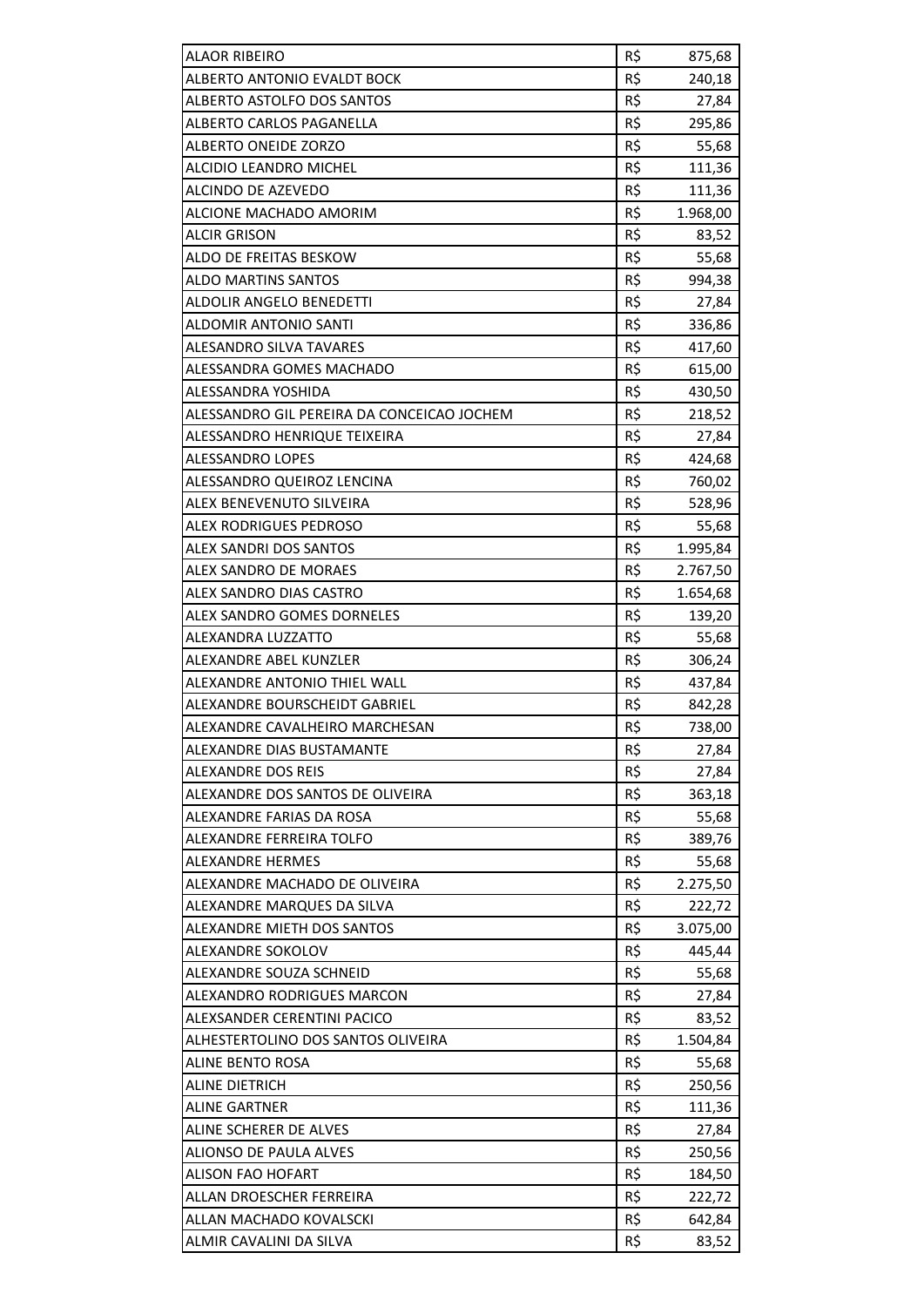| ALMIR JOSE LUDWIG OSMARI                  | R\$ | 139,20   |
|-------------------------------------------|-----|----------|
| ALOIR LUIZ GOMES FILHO                    | R\$ | 55,68    |
| <b>ALOISIO SCHNEIDER</b>                  | R\$ | 55,68    |
| <b>ALTEMIR PAULO FINGER</b>               | R\$ | 139,20   |
| ALVARO AUGUSTO STEFFEN TORRES             | R\$ | 111,36   |
| ALVARO LEITE FERNANDES                    | R\$ | 2.246,40 |
| ALVARO VELASQUES ESPELOCIM                | R\$ | 123,00   |
| AMANDA DA SILVA TROINA                    | R\$ | 307,50   |
| AMANDA TROVO                              | R\$ | 27,84    |
| AMAURI JOSE VICENTINI                     | R\$ | 55,68    |
| AMAURI PASINI ROSSO                       | R\$ | 27,84    |
| ANA CAROLINA ABI RODRIGUES                | R\$ | 853,92   |
|                                           |     |          |
| ANA CRISTINA BIELOHOUBEK CARNIEL          | R\$ | 55,68    |
| ANA JULIA MULLER                          | R\$ | 1.230,00 |
| ANA LUCIA DUTRA DE OLIVEIRA               | R\$ | 554,00   |
| ANA MARIA MERLOTTI CAVALCANTI             | R\$ | 528,96   |
| ANA MARILIGE CORNELI                      | R\$ | 167,04   |
| ANA PAULA BENETTI PACHECO                 | R\$ | 2.460,00 |
| ANA PAULA RODRIGUES DE LIMA DE BITENCOURT | R\$ | 27,84    |
| ANA QUEZIA STOBBE                         | R\$ | 55,68    |
| ANA ROSELI GATTO                          | R\$ | 27,84    |
| <b>ANACLETO SOLETTI</b>                   | R\$ | 194,88   |
| ANDERSON BARBOZA GOMES                    | R\$ | 27,84    |
| <b>ANDERSON HERMES</b>                    | R\$ | 55,68    |
| ANDERSON ISMAEL CYGAINSKI                 | R\$ | 55,68    |
| ANDERSON MEDINA FONSECA                   | R\$ | 111,36   |
| ANDERSON SILVA DE OLIVEIRA                | R\$ | 363,18   |
| ANDERSON SILVA DE SOUZA                   | R\$ | 27,84    |
| ANDRE ALVES MACHADO                       | R\$ | 417,60   |
| <b>ANDRE ANTONIO BRANDELLI</b>            | R\$ | 501,12   |
| <b>ANDRE BASSUALDO SOARES</b>             | R\$ | 55,68    |
| ANDRE BELTRAO FINAMOR                     | R\$ | 486,18   |
| ANDRE COSTA DA SILVA                      | R\$ | 528,96   |
| ANDRE DA MOTTA MONTAGNER                  | R\$ | 111,36   |
| ANDRE DA SILVA FERREIRA                   | R\$ | 27,84    |
| ANDRE DE MATOS BRANCO                     | R\$ | 615,00   |
| ANDRE DUARTE DA ROSA                      | R\$ | 184,50   |
| ANDRE GUTTERRES BORGES                    | R\$ | 83,52    |
| ANDRE IVAN DE AVILA                       | R\$ | 27,84    |
| ANDRE LIMA DE LIMA                        | R\$ | 27,84    |
| ANDRE LUIS CORREA GARCIA                  | R\$ | 676,49   |
| ANDRE LUIS DA SILVA OLIVEIRA              | R\$ | 1.107,00 |
| ANDRE LUIS DE CAMPOS                      | R\$ | 278,40   |
| ANDRE LUIS DE OLIVEIRA LOPES              | R\$ | 225,50   |
| ANDRE LUIS GUERRA                         | R\$ | 253,34   |
| <b>ANDRE LUIS HECK</b>                    | R\$ | 2.521,50 |
| ANDRE LUIS KREIN                          | R\$ |          |
|                                           |     | 55,68    |
| ANDRE LUIS MACHADO MOREIRA                | R\$ | 240,18   |
| ANDRE LUIZ BERNARDI                       | R\$ | 553,50   |
| ANDRE LUIZ DE SOUZA VARGAS                | R\$ | 27,84    |
| ANDRE LUIZ SILVEIRA LOPES                 | R\$ | 268,02   |
| ANDRE RICARDO BERNARDI                    | R\$ | 222,72   |
| ANDRE SERAFIN                             | R\$ | 306,24   |
| ANDRE ZARPELON DA SILVA                   | R\$ | 194,88   |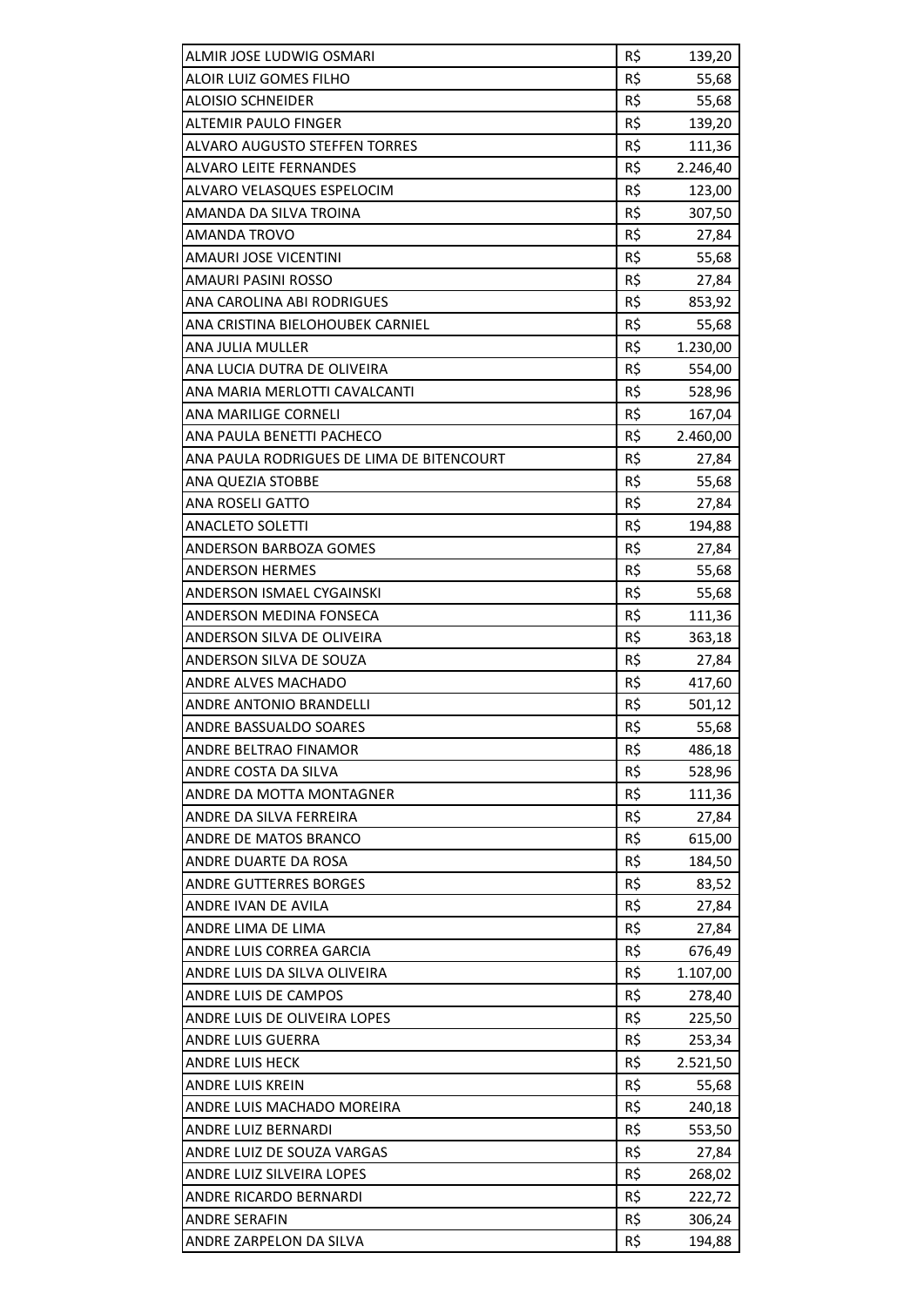|                                                   | R\$        |          |
|---------------------------------------------------|------------|----------|
| ANDREA VIDAL DOS ANJOS<br>ANDREI MOREIRA VASSALLI | R\$        | 335,34   |
|                                                   |            | 392,54   |
| ANDREIA BARROS DOS SANTOS                         | R\$<br>R\$ | 184,50   |
| ANDREIA CRISTINA PAES PIRES                       | R\$        | 27,84    |
| ANDREIA DE SOUZA GOMES                            |            | 55,68    |
| ANDREIA VARGAS DOS SANTOS                         | R\$        | 27,84    |
| ANDREY REICHELT AZAMBUJA                          | R\$        | 417,60   |
| ANDRIGO JAMUR DA SILVA                            | R\$        | 417,60   |
| ANELISE MAGALHAES DA FE                           | R\$        | 55,68    |
| ANGELA BEATRIZ DE SOUZA STORCH                    | R\$        | 2.214,00 |
| ANGELA COCIO MARTINS                              | R\$        | 27,84    |
| ANGELA KERN FRIZON                                | R\$        | 27,84    |
| <b>ANGELA PEDRETTI</b>                            | R\$        | 2.029,50 |
| ANGELITA PINHEIRO ROSA                            | R\$        | 528,96   |
| <b>ANGELO FANTONI</b>                             | R\$        | 916,68   |
| ANGELO JOSE DALLAGNOL                             | R\$        | 55,68    |
| <b>ANGELO SCHWARZ</b>                             | R\$        | 1.476,00 |
| ANGELO TADEU DE LIMA BORGES                       | R\$        | 55,68    |
| ANNA LUCIA CASSALES MARQUEZAN                     | R\$        | 27,84    |
| <b>ANTONIO AUGUSTO DOS SANTOS</b>                 | R\$        | 184,50   |
| ANTONIO AUGUSTO RIBAS DE FREITAS                  | R\$        | 27,84    |
| ANTONIO CARLOS CARATI GENERALI                    | R\$        | 111,36   |
| ANTONIO CARLOS DE BORBA                           | R\$        | 612,48   |
| ANTONIO CARLOS DE MORAIS                          | R\$        | 1.134,84 |
| ANTONIO CARLOS PINTO DA SILVA                     | R\$        | 55,68    |
| <b>ANTONIO CARLOS VEIGA</b>                       | R\$        | 334,08   |
| <b>ANTONIO GOMES</b>                              | R\$        | 202,31   |
| ANTONIO JOSE SIMCH                                | R\$        | 184,50   |
| ANTONIO LUIZ LIGOCKI                              | R\$        | 55,68    |
| <b>ANTONIO PIVETTA</b>                            | R\$        | 598,55   |
| ANTONIO RICARDO DE OLIVEIRA RODRIGUES             | R\$        | 111,36   |
| ANTONIO SERGIO DE OLIVEIRA BERNARDO               | R\$        | 396,84   |
| ARACI TERESINHA DOS ANJOS VASSALLO                | R\$        | 983,99   |
| ARAMIS GONCALVES DELFINO FILHO                    | R\$        | 1.476,00 |
| AREOVALDO LUIZ GASPARIN                           | R\$        | 1.783,50 |
| <b>ARI CENTENO</b>                                | R\$        | 55,68    |
| ARI RAVANELLO                                     | R\$        | 83,52    |
| ARION DE LARA FLOR                                | R\$        | 55,68    |
| ARIOVALDO DAROIT                                  | R\$        | 55,68    |
| ARIOVALDO OLIVEIRA DOS SANTOS                     | R\$        | 27,84    |
| ARNILDO ROGERIO DE CAMPOS FANTONI                 | R\$        | 27,84    |
| ARY ROGERIO DE OLIVEIRA                           | R\$        | 3.382,50 |
| ARY SA DE FIGUEIREDO                              | R\$        | 55,68    |
| ASTOR JOSE SCHNEIDER                              | R\$        | 27,84    |
| <b>AUDREI RIBEIRO</b>                             | R\$        | 773,18   |
| AUGUSTO CESAR NICODEMO RODRIGUES                  | R\$        | 281,18   |
| <b>AURELIO ROCHA PEREIRA</b>                      | R\$        | 225,50   |
| <b>AURIO VIANA</b>                                | R\$        | 222,72   |
| <b>BEATRIZ WILLERS</b>                            | R\$        | 55,68    |
| BELCHIOR ANDREI CALEGARI                          | R\$        | 27,84    |
| BELOMAR RIBEIRO DE OLIVEIRA                       | R\$        | 55,68    |
| BENHUR DOS SANTOS ULGUIM                          | R\$        | 430,50   |
| <b>BIANCA GIULIANI FANTINEL</b>                   | R\$        | 1.277,82 |
| <b>BLADEMIR LUIS SALING</b>                       | R\$        | 27,84    |
|                                                   |            |          |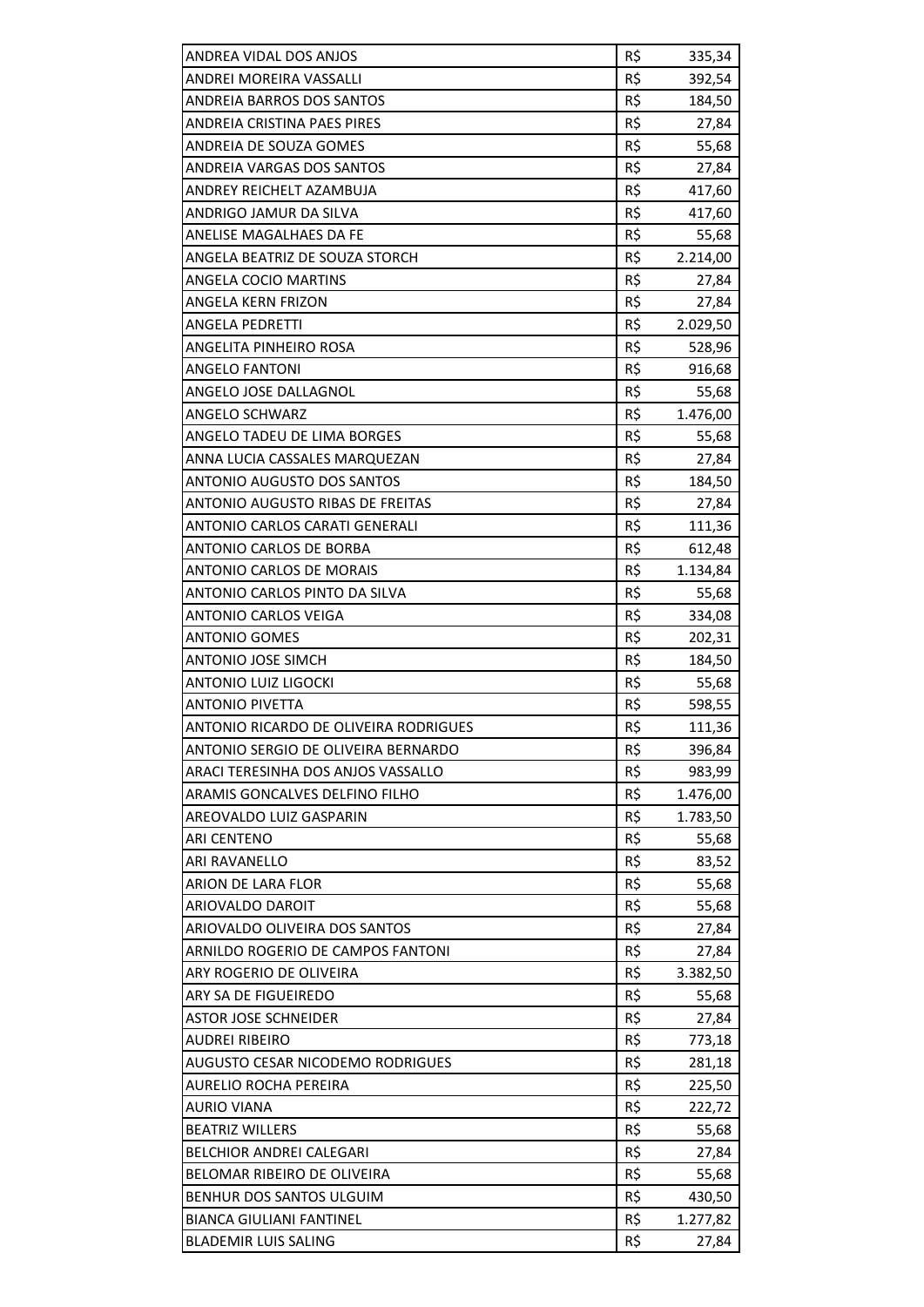| <b>BRUNA HELLER DUTRA</b>            | R\$ | 492,00   |
|--------------------------------------|-----|----------|
| <b>BRUNA STANGHERLIN OLIVEIRA</b>    | R\$ | 492,00   |
| <b>BRUNO DA COSTA COELHO</b>         | R\$ | 55,68    |
| <b>BRUNO DOS SANTOS BRAUN</b>        | R\$ | 668,16   |
| <b>BRUNO FERRAZ DOS SANTOS</b>       | R\$ | 83,52    |
| BRUNO GONCALVES DE OLIVEIRA          | R\$ | 222,72   |
| <b>BRUNO LINDNER MARQUISIO</b>       | R\$ | 55,68    |
| <b>BRUNO RAFAEL SCHMITZ</b>          | R\$ | 240,18   |
| CAETANA VENTER                       | R\$ | 83,52    |
| CAMILA VIEIRA                        | R\$ | 526,16   |
| CANDIDO ERLI ROCHA LIMA              | R\$ | 55,68    |
| CANDIDO NORBERTO PITANA              | R\$ | 55,68    |
| CARINA OLIVEIRA DA CUNHA             | R\$ | 184,50   |
| CARINA ROSANI DOLFINI KOCH           | R\$ | 83,52    |
| CARINE HELENA MOLZ                   | R\$ | 27,84    |
| CARLA GIOVANA NOGUEIRA CARDOSO       | R\$ | 301,68   |
| CARLOS ADROVANE CHARAO JOBIM         | R\$ | 111,36   |
| <b>CARLOS ALBERTO ALVES</b>          | R\$ | 306,24   |
| CARLOS ALBERTO AZEVEDO DE NEQUE      | R\$ | 167,04   |
| CARLOS ALBERTO BERTUOL MACHADO       | R\$ | 268,02   |
| <b>CARLOS ALBERTO CARON</b>          | R\$ | 295,86   |
| CARLOS ALBERTO CORREA DOS SANTOS     | R\$ | 295,86   |
| <b>CARLOS ALBERTO GIRARDI</b>        | R\$ | 55,68    |
| <b>CARLOS ALBERTO KUNZLER</b>        | R\$ | 27,84    |
| <b>CARLOS ALBERTO SOARES ANTUNES</b> | R\$ | 1.045,50 |
| CARLOS ANTONIO SCHNEIDER DA SILVA    | R\$ | 1.353,00 |
| CARLOS AUGUSTO DA CUNHA LIMA         | R\$ | 225,50   |
| <b>CARLOS AUGUSTO PETERSEN</b>       | R\$ | 111,36   |
| CARLOS AUGUSTO WALLAU DE JESUS       | R\$ | 3.075,00 |
| CARLOS BENJAMIN DE MACEDO COSTA      | R\$ | 184,50   |
| CARLOS BIBIANO DALLA NORA BORGES     | R\$ | 167,04   |
| <b>CARLOS CESAR RODRIGUES</b>        | R\$ | 111,36   |
| <b>CARLOS DANIEL MAZONI MENDES</b>   | R\$ | 167,04   |
| <b>CARLOS EDUARDO BARBOSA</b>        | R\$ | 212,34   |
| <b>CARLOS EDUARDO FAVERO TERNES</b>  | R\$ | 27,84    |
| CARLOS EDUARDO GERMANO ARBANO        | R\$ | 27,84    |
| CARLOS EDUARDO OLIVEIRA              | R\$ | 27,84    |
| <b>CARLOS ERMILO POHLMANN</b>        | R\$ | 55,68    |
| <b>CARLOS ESTEVAN GUEX</b>           | R\$ | 27,84    |
| CARLOS EUGENIO SCALCO DE FRAGA       | R\$ | 794,69   |
| <b>CARLOS FELIPE ROSA FEOLI</b>      | R\$ | 184,50   |
| CARLOS FERNANDO JUNG                 | R\$ | 1.783,50 |
| CARLOS GIOVANE OLIVEIRA PASSINATO    | R\$ | 1.319,34 |
| CARLOS JOEL AZEVEDO DOS SANTOS       | R\$ | 27,84    |
| CARLOS MOISES DA SILVA FLORES        | R\$ | 501,12   |
| <b>CARLOS RENAN MENDES</b>           | R\$ | 936,16   |
| CARLOS ROBERTO AMARAL DOS SANTOS     | R\$ | 710,66   |
| CARLOS RONI ALMEIDA SOUZA            | R\$ | 27,84    |
| CARLOS SCHERER SCHRAMM               | R\$ | 1.442,34 |
| CARLOS SOLAN GOULART TEXEIRA         | R\$ | 744,83   |
| CARLOS UBIRAJARA MOREIRA GARCIA      | R\$ | 724,33   |
| CARMEN LUCIA DAVILA SCHUTTZ          | R\$ | 27,84    |
| <b>CAROLINA SCHMITT</b>              | R\$ | 526,16   |
| CASSIA JOSIANE RODRIGUES SOARES      | R\$ | 526,16   |
|                                      |     |          |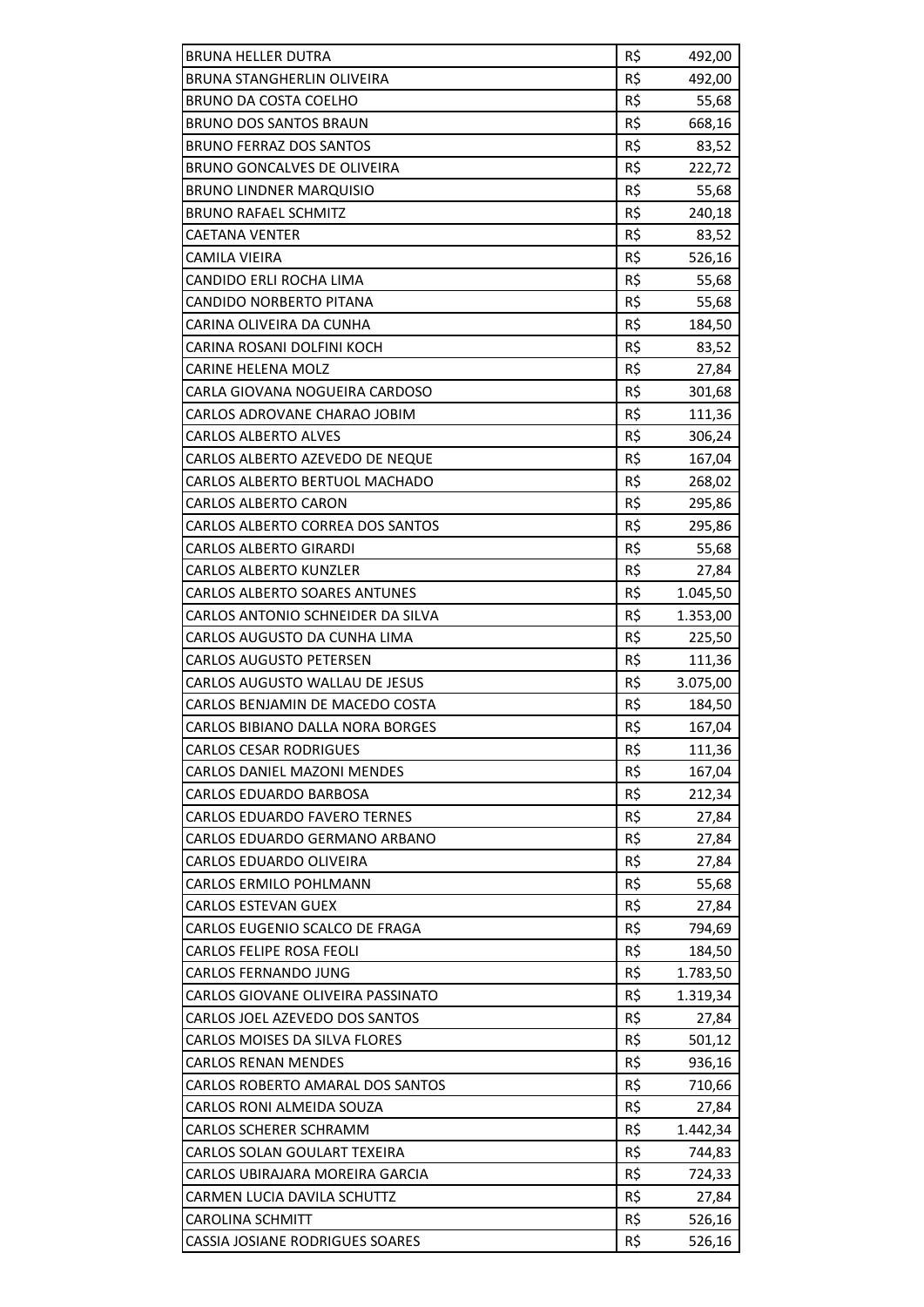| <b>CASSIANO CAMERA</b>                  | R\$ | 1.872,84 |
|-----------------------------------------|-----|----------|
| <b>CASSIANO DAL PONTE</b>               | R\$ | 278,40   |
| <b>CASSIANO ERNESTO TEMP</b>            | R\$ | 612,48   |
| CASSIANO VINICIUS ZANARDI               | R\$ | 139,20   |
| <b>CASSIO CHAVES BERTOLDO</b>           | R\$ | 2.767,50 |
| <b>CASSIO EMANUEL OPPITZ</b>            | R\$ | 334,08   |
| CASSIO LEONEL PEIXOTO DE CARVALHO       | R\$ | 692,70   |
| CATIUSCIA BRITES OLIVEIRA               | R\$ | 375,83   |
| CECILIA STRZYKALSKA FONSECA             | R\$ | 3.813,00 |
| <b>CELSO DONATO</b>                     | R\$ | 139,20   |
| <b>CELSO JORGE FINKLER</b>              | R\$ | 55,68    |
| <b>CELSO MEYRER</b>                     | R\$ | 55,68    |
| CESAR ADRIANO DA SILVA                  | R\$ | 55,68    |
| <b>CESAR FERNANDO MARTINS</b>           | R\$ | 946,54   |
| <b>CESAR LUIS BONNEBERGER</b>           | R\$ | 946,56   |
| <b>CESAR LUIS RAMBO</b>                 | R\$ | 111,36   |
| <b>CESAR RENATO DA SILVA MAZZINI</b>    | R\$ | 111,36   |
| <b>CESAR TORRES DE SOUZA</b>            | R\$ | 375,83   |
| CEZAR RIOPARDENSE DO NASCIMENTO         | R\$ | 27,84    |
| CHARLENE CRISTINA DOS SANTOS SILVEIRA   | R\$ | 417,60   |
| <b>CHARLES IVAIR JONER</b>              | R\$ | 650,18   |
| <b>CHARLES JOAO SCHAEFER</b>            | R\$ | 61,50    |
| <b>CHRISTIAN BERTOTT</b>                | R\$ | 27,84    |
| <b>CILDO MARCOS VONTROBA</b>            | R\$ | 2.118,84 |
| CINTIA MAGALDI RAMOS VIANA              | R\$ | 307,50   |
| CIRINEU ATTILIO ZUCHETTO                | R\$ | 55,68    |
| CIRO JUNIOR VIEIRA GAERTNER             | R\$ | 233,85   |
| <b>CLAILTON ROGERIO SEGER</b>           | R\$ | 508,20   |
| <b>CLAIRTON PAULO SPOHR</b>             | R\$ | 27,84    |
| <b>CLAIRTON VIDI</b>                    | R\$ | 55,68    |
| <b>CLAITO ALMEIDA DORNELES</b>          | R\$ | 27,84    |
| <b>CLAITON ADRIANI DORNELES FORTUNA</b> | R\$ | 1.107,00 |
| <b>CLAITON LUIZ FERREIRA</b>            | R\$ | 27,84    |
| <b>CLAUCIA LOURDES TIBULO KAPPER</b>    | R\$ | 225,50   |
| <b>CLAUDEMIR WEBER</b>                  | R\$ | 225,50   |
| CLAUDIA FERNANDA RODRIGUES PINHEIRO     | R\$ | 55,68    |
| CLAUDIA MARIA ACOSTA                    | R\$ | 1.075,38 |
| CLAUDIA MARIA CARNIEL BERGAMO           | R\$ | 553,50   |
| CLAUDIA MARIA MUNHOZ                    | R\$ | 27,84    |
| CLAUDIA REGINA BORGES DOS SANTOS        | R\$ | 27,84    |
| <b>CLAUDIA REGINA REGERT</b>            | R\$ | 430,50   |
| CLAUDIA VIEIRA DAS NEVES VIANA          | R\$ | 683,33   |
| CLAUDINEI SOUZA DE LIMA                 | R\$ | 27,84    |
| <b>CLAUDIO CARVALHO NUNES</b>           | R\$ | 306,24   |
| <b>CLAUDIO FERRETO</b>                  | R\$ | 27,84    |
| CLAUDIO RENATO PENTEADO FELTRIN         | R\$ | 526,16   |
| <b>CLAUDIO ROBERTO SOUZA</b>            | R\$ | 295,86   |
| <b>CLAUDIO SEIBEL</b>                   | R\$ | 81,37    |
| <b>CLAUDIO TIBOLLA</b>                  | R\$ | 184,50   |
| CLAUDIOMIRO FERREIRA DA SILVA           | R\$ | 612,48   |
| CLAUDIOMIRO OLIVEIRA DE DEUS            | R\$ | 683,33   |
| CLAUDIOMIRO PEDROSO DE BASTOS           | R\$ | 27,84    |
| CLAUDIOMIRO VAGNER DA SILVA             | R\$ | 167,04   |
| <b>CLAUDIR LUIZ ALVES</b>               | R\$ | 281,18   |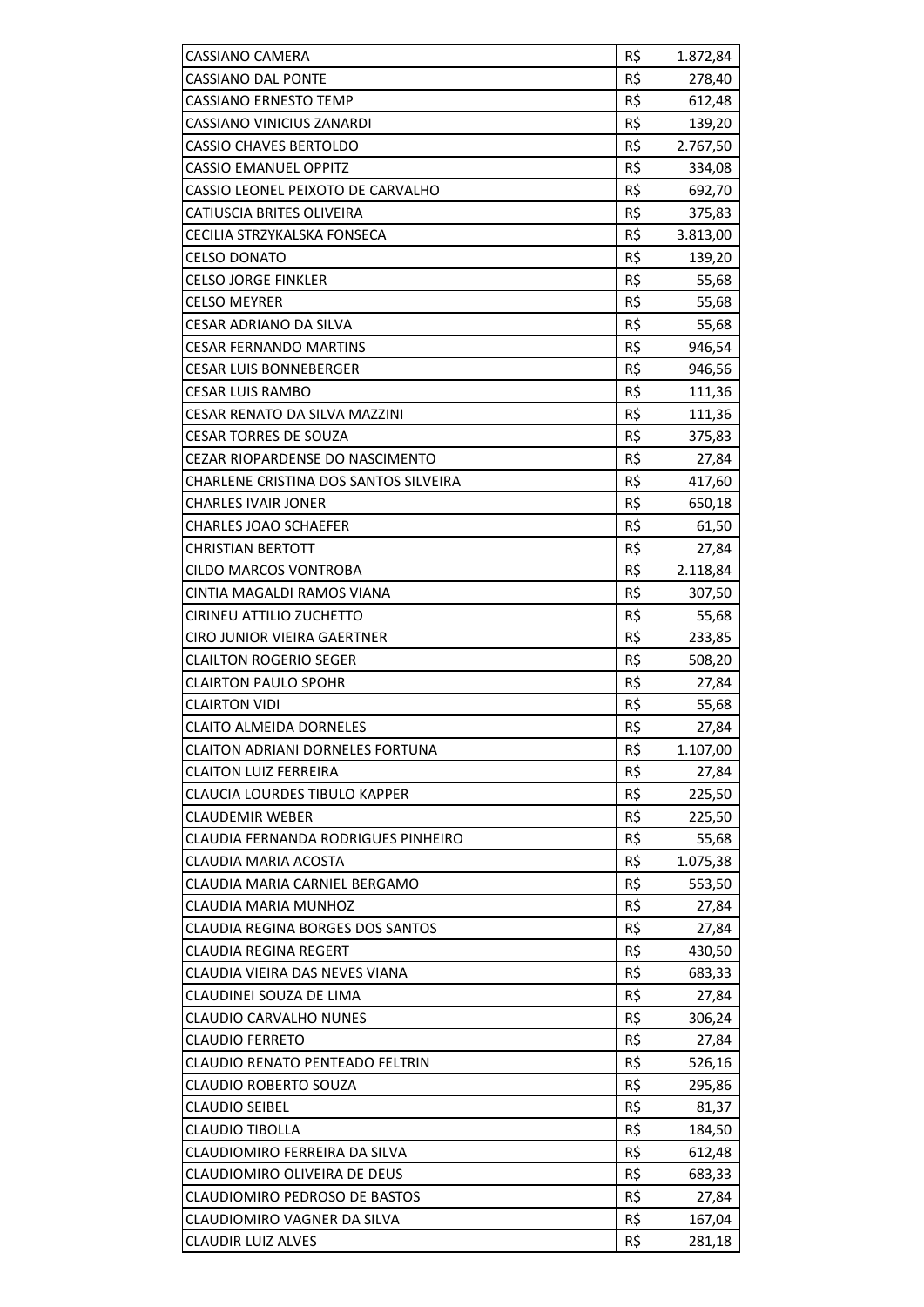| CLAUDOIR JOSE IANECZEK MIKOSKI                               | R\$        | 55,68           |
|--------------------------------------------------------------|------------|-----------------|
| <b>CLAUREA GUERREIRO MACHADO</b>                             | R\$        | 55,68           |
| <b>CLAUSIR MIGUEL ALVES</b>                                  | R\$        | 751,66          |
| <b>CLEBER AURELIO MACHADO</b>                                | R\$        | 1.414,50        |
| CLEBER DIAS DE OLIVEIRA AMARAL                               | R\$        | 1.783,50        |
| <b>CLEDER LISBOA</b>                                         | R\$        | 225,50          |
| <b>CLEITON BERNSMULLER NUNES</b>                             | R\$        | 1.107,00        |
| <b>CLEMIR ANTONIO MORAS</b>                                  | R\$        | 612,48          |
| <b>CLEO LOPES PACHECO</b>                                    | R\$        | 526,16          |
| <b>CLEO PEREIRA MACHADO</b>                                  | R\$        | 860,99          |
| <b>CLEOCIR BARBIERI</b>                                      | R\$        | 490,74          |
| <b>CLEOMAR MARINO POLESSO</b>                                | R\$        | 55,68           |
| CLEOMAR PEDRO MACHIAVELLI                                    | R\$        | 167,04          |
| <b>CLERIO BARBOSA DE OLIVEIRA</b>                            | R\$        | 417,60          |
| <b>CLESIO TADEU TEIXEIRA DA SILVA</b>                        | R\$        | 184,50          |
| <b>CLETO MACHADO DOS ANJOS</b>                               | R\$        | 111,36          |
| CLEUSA MARIA MACHADO CUNHA                                   | R\$        | 295,86          |
| <b>CLOVIS DEVANIR DUTRA</b>                                  | R\$        | 27,84           |
| <b>CLOVIS ROBERTO MACEDO</b>                                 | R\$        | 225,50          |
| <b>CRISTIAN ZINI</b>                                         | R\$        | 111,36          |
| CRISTIANE ISABELA DA COSTA                                   | R\$        | 2.583,00        |
| CRISTIANO BANDEIRA ESPELOCIN                                 | R\$        | 1.428,14        |
| CRISTIANO COCHLAR DE MATOS                                   | R\$        | 184,50          |
| CRISTIANO DE OLIVEIRA DOICO                                  | R\$        | 2.672,34        |
| CRISTIANO GOULART OLIVEIRA                                   | R\$        | 2.460,00        |
| <b>CRISTIANO HUBER</b>                                       | R\$        | 83,52           |
| CRISTIANO LINO DE CARVALHO SEGUETTO                          | R\$        | 1.246,20        |
| <b>CRISTIANO LUIS SCHMIDT</b>                                | R\$        |                 |
|                                                              |            | 55,68           |
| <b>CRISTIANO PERES PALMEIRA NUNES</b>                        | R\$        | 1.274,04        |
| <b>CRISTIANO RODRIGUES DE JESUS</b><br><b>CRISTIANO WOLF</b> | R\$<br>R\$ | 309,02<br>55,68 |
|                                                              |            |                 |
| CRISTINA MACHADO KLEIN<br><b>CRISTOFER MELLO GERHARDT</b>    | R\$<br>R\$ | 27,84           |
|                                                              |            | 27,84           |
| DAGOBERTO DA SILVA SANTINI<br>DAGOBERTO SILVEIRA DA SILVA    | R\$        | 556,80          |
|                                                              | R\$        | 83,52           |
| DAIANA AZZOLINI CASAGRANDE                                   | R\$        | 306,24          |
| DAILO DALLA VECCHIA                                          | R\$        | 27,84           |
| DALTRO BATISTA QUEVEDO MORELLE                               | R\$        | 212,34          |
| DALTRO JERONIMO BERNARDES                                    | R\$        | 27,84           |
| DANIEL ALVES BARCELLOS                                       | R\$        | 55,68           |
| DANIEL DA ROCHA GARCIA                                       | R\$        | 890,88          |
| DANIEL DE AGUIAR FONTOURA                                    | R\$        | 55,68           |
| DANIEL FARIAS JACINTO                                        | R\$        | 2.644,50        |
| DANIEL FERRAZ DOS SANTOS                                     | R\$        | 27,84           |
| DANIEL FOLLMANN                                              | R\$        | 111,36          |
| DANIEL HENRIQUE DILKIN                                       | R\$        | 55,68           |
| DANIEL PIOVESAN ULIANA                                       | R\$        | 27,84           |
| DANIEL VITORIA PINHEIRO                                      | R\$        | 2.214,00        |
| DANIELA BRUCK MINUSSI                                        | R\$        | 3.690,00        |
| DANIELA LOPES DE ALMEIDA MORAES COSTA                        | R\$        | 307,50          |
| DANIELA SILVA DE CARVALHO                                    | R\$        | 1.107,00        |
| DANIELA VIEIRA SCARTAZZINI                                   | R\$        | 403,67          |
| DANIELE DE MORAIS GONCALVES                                  | R\$        | 1.107,00        |
| DANIELE JOB BIALI                                            | R\$        | 3.225,33        |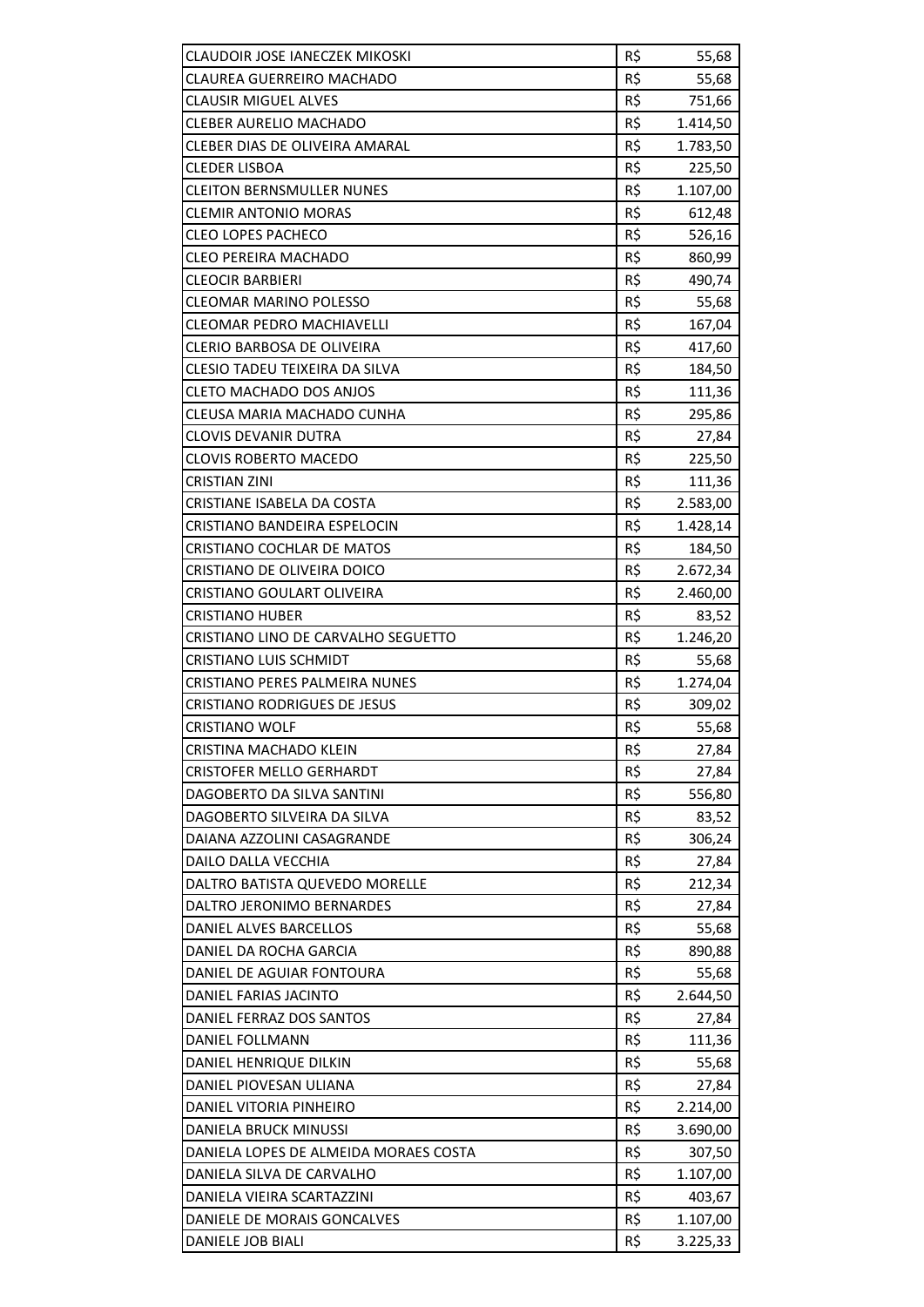| R\$<br>DARCI GERALDO GUTH<br>55,68<br><b>DARCI SCHUMANN</b><br>R\$<br>27,84<br>R\$<br>DARIO FRANCISCO SCHNEIDER<br>27,84<br>R\$<br>DAVI DE ALBERNAZ ARAUJO<br>657,01<br>R\$<br>DAVI GREQUE LUCAS<br>184,50<br>R\$<br>DAVI SILVA DE MATOS<br>27,84<br>R\$<br>DAVID PAULO HEPP<br>55,68<br>R\$<br>DAYNNER MACHADO FARIAS<br>2.036,33<br>R\$<br>DEBORA MARIA DOS SANTOS<br>27,84<br>R\$<br><b>DEBORA SANTOS RIGHI</b><br>184,50<br>R\$<br>DEISE CRISTINA FERRARI KROHN<br>83,52<br>R\$<br>DEISE NASCIMENTO NUNES<br>4,23<br>R\$<br>225,50<br>DEIZER GONCALVES FOLETTO<br>R\$<br><b>DEJAIR BRITO FERREIRA</b><br>184,50<br>R\$<br><b>DELCIO PERIN</b><br>83,52<br>R\$<br><b>DELSO FRANCISCO ZWIRTES</b><br>184,50<br><b>DENILSON GUEDES</b><br>R\$<br>184,50<br>R\$<br><b>DENIS DE JOBIM LEAL</b><br>83,52<br>R\$<br><b>DENIS DOS SANTOS GONCALVES</b><br>268,02<br>R\$<br><b>DENIS GONCALVES LEITE</b><br>553,50<br>R\$<br><b>DENISE BENDER</b><br>184,50<br>DENISE GRACIELI SCHALLEMBERGER<br>R\$<br>167,04<br>R\$<br>DENIZ BATISTA DE FREITAS<br>1.968,00<br>R\$<br>DEOCLECIO ENIO TRAMPUSCH<br>27,84<br>R\$<br><b>DEONIR TADEU REIS GIL</b><br>389,76<br><b>DEONIZIO LANGE</b><br>R\$<br>53,53<br>DERLEI DORNELLES JACQUES<br>R\$<br>1.968,00<br>R\$<br><b>DESYREE BATISTA RIBEIRO</b><br>83,52<br>R\$<br>DICKSON VON MUHLEN<br>335,34<br>R\$<br>DIEGO AMAURY ALVES ACOSTA<br>1.722,00<br>DIEGO CARVALHO DE QUADROS<br>R\$<br>553,50<br>DIEGO COLOMBO SANA<br>R\$<br>556,80<br>R\$<br>DIEGO DA SILVA MOREIRA<br>363,18<br>R\$<br>DIEGO DOS REIS DAKAN<br>334,08<br>R\$<br><b>DIEGO JUNGES</b><br>55,68<br>DIEGO MANICA<br>R\$<br>27,84<br><b>DIEGO MATOS VENES</b><br>R\$<br>139,20<br>R\$<br><b>DIEGO MENTA</b><br>83,52<br>R\$<br>DIEGO OLIVEIRA DA SILVEIRA<br>55,68<br>R\$<br><b>DIEGO PIGATTO BELLE</b><br>431,51<br>R\$<br>DIEGO RENAN SANTIN<br>278,40<br>DIEGO RICARDO PORTO GULARTE<br>R\$<br>27,84<br>R\$<br>DIEGO TURCATO DUARTE<br>430,50<br>R\$<br>DIEGO VAZ PAIXAO<br>922,50<br>R\$<br><b>DILMAR COLISSI</b><br>640,32<br>R\$<br><b>DILNEI GOMES DUARTE</b><br>3.813,00<br>DILSON MARCIO PANICHI LOPES<br>R\$<br>55,68<br>R\$<br>DIMITRYOS HELMANN KLUG<br>55,68<br>R\$<br>DIOGENES PRAXEDES PIMENTEL JUNIOR<br>240,18<br>R\$<br>DIOGO NEVES MORAES<br>664,86<br>R\$<br>DIOGO NUNES DE ATHAIDES<br>738,00 | DIOGO PARISE BENVEGNU<br>R\$<br>27,84 | DANUBIO BOBSIN            | R\$ | 83,52    |
|-------------------------------------------------------------------------------------------------------------------------------------------------------------------------------------------------------------------------------------------------------------------------------------------------------------------------------------------------------------------------------------------------------------------------------------------------------------------------------------------------------------------------------------------------------------------------------------------------------------------------------------------------------------------------------------------------------------------------------------------------------------------------------------------------------------------------------------------------------------------------------------------------------------------------------------------------------------------------------------------------------------------------------------------------------------------------------------------------------------------------------------------------------------------------------------------------------------------------------------------------------------------------------------------------------------------------------------------------------------------------------------------------------------------------------------------------------------------------------------------------------------------------------------------------------------------------------------------------------------------------------------------------------------------------------------------------------------------------------------------------------------------------------------------------------------------------------------------------------------------------------------------------------------------------------------------------------------------------------------------------------------------------------------------------------------------------------------------------------------------------------------------------------------------------------------------------------------------------------------------------------------------------------------------------------------------------|---------------------------------------|---------------------------|-----|----------|
|                                                                                                                                                                                                                                                                                                                                                                                                                                                                                                                                                                                                                                                                                                                                                                                                                                                                                                                                                                                                                                                                                                                                                                                                                                                                                                                                                                                                                                                                                                                                                                                                                                                                                                                                                                                                                                                                                                                                                                                                                                                                                                                                                                                                                                                                                                                         |                                       |                           |     |          |
|                                                                                                                                                                                                                                                                                                                                                                                                                                                                                                                                                                                                                                                                                                                                                                                                                                                                                                                                                                                                                                                                                                                                                                                                                                                                                                                                                                                                                                                                                                                                                                                                                                                                                                                                                                                                                                                                                                                                                                                                                                                                                                                                                                                                                                                                                                                         |                                       |                           |     |          |
|                                                                                                                                                                                                                                                                                                                                                                                                                                                                                                                                                                                                                                                                                                                                                                                                                                                                                                                                                                                                                                                                                                                                                                                                                                                                                                                                                                                                                                                                                                                                                                                                                                                                                                                                                                                                                                                                                                                                                                                                                                                                                                                                                                                                                                                                                                                         |                                       |                           |     |          |
|                                                                                                                                                                                                                                                                                                                                                                                                                                                                                                                                                                                                                                                                                                                                                                                                                                                                                                                                                                                                                                                                                                                                                                                                                                                                                                                                                                                                                                                                                                                                                                                                                                                                                                                                                                                                                                                                                                                                                                                                                                                                                                                                                                                                                                                                                                                         |                                       |                           |     |          |
|                                                                                                                                                                                                                                                                                                                                                                                                                                                                                                                                                                                                                                                                                                                                                                                                                                                                                                                                                                                                                                                                                                                                                                                                                                                                                                                                                                                                                                                                                                                                                                                                                                                                                                                                                                                                                                                                                                                                                                                                                                                                                                                                                                                                                                                                                                                         |                                       |                           |     |          |
|                                                                                                                                                                                                                                                                                                                                                                                                                                                                                                                                                                                                                                                                                                                                                                                                                                                                                                                                                                                                                                                                                                                                                                                                                                                                                                                                                                                                                                                                                                                                                                                                                                                                                                                                                                                                                                                                                                                                                                                                                                                                                                                                                                                                                                                                                                                         |                                       |                           |     |          |
|                                                                                                                                                                                                                                                                                                                                                                                                                                                                                                                                                                                                                                                                                                                                                                                                                                                                                                                                                                                                                                                                                                                                                                                                                                                                                                                                                                                                                                                                                                                                                                                                                                                                                                                                                                                                                                                                                                                                                                                                                                                                                                                                                                                                                                                                                                                         |                                       |                           |     |          |
|                                                                                                                                                                                                                                                                                                                                                                                                                                                                                                                                                                                                                                                                                                                                                                                                                                                                                                                                                                                                                                                                                                                                                                                                                                                                                                                                                                                                                                                                                                                                                                                                                                                                                                                                                                                                                                                                                                                                                                                                                                                                                                                                                                                                                                                                                                                         |                                       |                           |     |          |
|                                                                                                                                                                                                                                                                                                                                                                                                                                                                                                                                                                                                                                                                                                                                                                                                                                                                                                                                                                                                                                                                                                                                                                                                                                                                                                                                                                                                                                                                                                                                                                                                                                                                                                                                                                                                                                                                                                                                                                                                                                                                                                                                                                                                                                                                                                                         |                                       |                           |     |          |
|                                                                                                                                                                                                                                                                                                                                                                                                                                                                                                                                                                                                                                                                                                                                                                                                                                                                                                                                                                                                                                                                                                                                                                                                                                                                                                                                                                                                                                                                                                                                                                                                                                                                                                                                                                                                                                                                                                                                                                                                                                                                                                                                                                                                                                                                                                                         |                                       |                           |     |          |
|                                                                                                                                                                                                                                                                                                                                                                                                                                                                                                                                                                                                                                                                                                                                                                                                                                                                                                                                                                                                                                                                                                                                                                                                                                                                                                                                                                                                                                                                                                                                                                                                                                                                                                                                                                                                                                                                                                                                                                                                                                                                                                                                                                                                                                                                                                                         |                                       |                           |     |          |
|                                                                                                                                                                                                                                                                                                                                                                                                                                                                                                                                                                                                                                                                                                                                                                                                                                                                                                                                                                                                                                                                                                                                                                                                                                                                                                                                                                                                                                                                                                                                                                                                                                                                                                                                                                                                                                                                                                                                                                                                                                                                                                                                                                                                                                                                                                                         |                                       |                           |     |          |
|                                                                                                                                                                                                                                                                                                                                                                                                                                                                                                                                                                                                                                                                                                                                                                                                                                                                                                                                                                                                                                                                                                                                                                                                                                                                                                                                                                                                                                                                                                                                                                                                                                                                                                                                                                                                                                                                                                                                                                                                                                                                                                                                                                                                                                                                                                                         |                                       |                           |     |          |
|                                                                                                                                                                                                                                                                                                                                                                                                                                                                                                                                                                                                                                                                                                                                                                                                                                                                                                                                                                                                                                                                                                                                                                                                                                                                                                                                                                                                                                                                                                                                                                                                                                                                                                                                                                                                                                                                                                                                                                                                                                                                                                                                                                                                                                                                                                                         |                                       |                           |     |          |
|                                                                                                                                                                                                                                                                                                                                                                                                                                                                                                                                                                                                                                                                                                                                                                                                                                                                                                                                                                                                                                                                                                                                                                                                                                                                                                                                                                                                                                                                                                                                                                                                                                                                                                                                                                                                                                                                                                                                                                                                                                                                                                                                                                                                                                                                                                                         |                                       |                           |     |          |
|                                                                                                                                                                                                                                                                                                                                                                                                                                                                                                                                                                                                                                                                                                                                                                                                                                                                                                                                                                                                                                                                                                                                                                                                                                                                                                                                                                                                                                                                                                                                                                                                                                                                                                                                                                                                                                                                                                                                                                                                                                                                                                                                                                                                                                                                                                                         |                                       |                           |     |          |
|                                                                                                                                                                                                                                                                                                                                                                                                                                                                                                                                                                                                                                                                                                                                                                                                                                                                                                                                                                                                                                                                                                                                                                                                                                                                                                                                                                                                                                                                                                                                                                                                                                                                                                                                                                                                                                                                                                                                                                                                                                                                                                                                                                                                                                                                                                                         |                                       |                           |     |          |
|                                                                                                                                                                                                                                                                                                                                                                                                                                                                                                                                                                                                                                                                                                                                                                                                                                                                                                                                                                                                                                                                                                                                                                                                                                                                                                                                                                                                                                                                                                                                                                                                                                                                                                                                                                                                                                                                                                                                                                                                                                                                                                                                                                                                                                                                                                                         |                                       |                           |     |          |
|                                                                                                                                                                                                                                                                                                                                                                                                                                                                                                                                                                                                                                                                                                                                                                                                                                                                                                                                                                                                                                                                                                                                                                                                                                                                                                                                                                                                                                                                                                                                                                                                                                                                                                                                                                                                                                                                                                                                                                                                                                                                                                                                                                                                                                                                                                                         |                                       |                           |     |          |
|                                                                                                                                                                                                                                                                                                                                                                                                                                                                                                                                                                                                                                                                                                                                                                                                                                                                                                                                                                                                                                                                                                                                                                                                                                                                                                                                                                                                                                                                                                                                                                                                                                                                                                                                                                                                                                                                                                                                                                                                                                                                                                                                                                                                                                                                                                                         |                                       |                           |     |          |
|                                                                                                                                                                                                                                                                                                                                                                                                                                                                                                                                                                                                                                                                                                                                                                                                                                                                                                                                                                                                                                                                                                                                                                                                                                                                                                                                                                                                                                                                                                                                                                                                                                                                                                                                                                                                                                                                                                                                                                                                                                                                                                                                                                                                                                                                                                                         |                                       |                           |     |          |
|                                                                                                                                                                                                                                                                                                                                                                                                                                                                                                                                                                                                                                                                                                                                                                                                                                                                                                                                                                                                                                                                                                                                                                                                                                                                                                                                                                                                                                                                                                                                                                                                                                                                                                                                                                                                                                                                                                                                                                                                                                                                                                                                                                                                                                                                                                                         |                                       |                           |     |          |
|                                                                                                                                                                                                                                                                                                                                                                                                                                                                                                                                                                                                                                                                                                                                                                                                                                                                                                                                                                                                                                                                                                                                                                                                                                                                                                                                                                                                                                                                                                                                                                                                                                                                                                                                                                                                                                                                                                                                                                                                                                                                                                                                                                                                                                                                                                                         |                                       |                           |     |          |
|                                                                                                                                                                                                                                                                                                                                                                                                                                                                                                                                                                                                                                                                                                                                                                                                                                                                                                                                                                                                                                                                                                                                                                                                                                                                                                                                                                                                                                                                                                                                                                                                                                                                                                                                                                                                                                                                                                                                                                                                                                                                                                                                                                                                                                                                                                                         |                                       |                           |     |          |
|                                                                                                                                                                                                                                                                                                                                                                                                                                                                                                                                                                                                                                                                                                                                                                                                                                                                                                                                                                                                                                                                                                                                                                                                                                                                                                                                                                                                                                                                                                                                                                                                                                                                                                                                                                                                                                                                                                                                                                                                                                                                                                                                                                                                                                                                                                                         |                                       |                           |     |          |
|                                                                                                                                                                                                                                                                                                                                                                                                                                                                                                                                                                                                                                                                                                                                                                                                                                                                                                                                                                                                                                                                                                                                                                                                                                                                                                                                                                                                                                                                                                                                                                                                                                                                                                                                                                                                                                                                                                                                                                                                                                                                                                                                                                                                                                                                                                                         |                                       |                           |     |          |
|                                                                                                                                                                                                                                                                                                                                                                                                                                                                                                                                                                                                                                                                                                                                                                                                                                                                                                                                                                                                                                                                                                                                                                                                                                                                                                                                                                                                                                                                                                                                                                                                                                                                                                                                                                                                                                                                                                                                                                                                                                                                                                                                                                                                                                                                                                                         |                                       |                           |     |          |
|                                                                                                                                                                                                                                                                                                                                                                                                                                                                                                                                                                                                                                                                                                                                                                                                                                                                                                                                                                                                                                                                                                                                                                                                                                                                                                                                                                                                                                                                                                                                                                                                                                                                                                                                                                                                                                                                                                                                                                                                                                                                                                                                                                                                                                                                                                                         |                                       |                           |     |          |
|                                                                                                                                                                                                                                                                                                                                                                                                                                                                                                                                                                                                                                                                                                                                                                                                                                                                                                                                                                                                                                                                                                                                                                                                                                                                                                                                                                                                                                                                                                                                                                                                                                                                                                                                                                                                                                                                                                                                                                                                                                                                                                                                                                                                                                                                                                                         |                                       |                           |     |          |
|                                                                                                                                                                                                                                                                                                                                                                                                                                                                                                                                                                                                                                                                                                                                                                                                                                                                                                                                                                                                                                                                                                                                                                                                                                                                                                                                                                                                                                                                                                                                                                                                                                                                                                                                                                                                                                                                                                                                                                                                                                                                                                                                                                                                                                                                                                                         |                                       |                           |     |          |
|                                                                                                                                                                                                                                                                                                                                                                                                                                                                                                                                                                                                                                                                                                                                                                                                                                                                                                                                                                                                                                                                                                                                                                                                                                                                                                                                                                                                                                                                                                                                                                                                                                                                                                                                                                                                                                                                                                                                                                                                                                                                                                                                                                                                                                                                                                                         |                                       |                           |     |          |
|                                                                                                                                                                                                                                                                                                                                                                                                                                                                                                                                                                                                                                                                                                                                                                                                                                                                                                                                                                                                                                                                                                                                                                                                                                                                                                                                                                                                                                                                                                                                                                                                                                                                                                                                                                                                                                                                                                                                                                                                                                                                                                                                                                                                                                                                                                                         |                                       |                           |     |          |
|                                                                                                                                                                                                                                                                                                                                                                                                                                                                                                                                                                                                                                                                                                                                                                                                                                                                                                                                                                                                                                                                                                                                                                                                                                                                                                                                                                                                                                                                                                                                                                                                                                                                                                                                                                                                                                                                                                                                                                                                                                                                                                                                                                                                                                                                                                                         |                                       |                           |     |          |
|                                                                                                                                                                                                                                                                                                                                                                                                                                                                                                                                                                                                                                                                                                                                                                                                                                                                                                                                                                                                                                                                                                                                                                                                                                                                                                                                                                                                                                                                                                                                                                                                                                                                                                                                                                                                                                                                                                                                                                                                                                                                                                                                                                                                                                                                                                                         |                                       |                           |     |          |
|                                                                                                                                                                                                                                                                                                                                                                                                                                                                                                                                                                                                                                                                                                                                                                                                                                                                                                                                                                                                                                                                                                                                                                                                                                                                                                                                                                                                                                                                                                                                                                                                                                                                                                                                                                                                                                                                                                                                                                                                                                                                                                                                                                                                                                                                                                                         |                                       |                           |     |          |
|                                                                                                                                                                                                                                                                                                                                                                                                                                                                                                                                                                                                                                                                                                                                                                                                                                                                                                                                                                                                                                                                                                                                                                                                                                                                                                                                                                                                                                                                                                                                                                                                                                                                                                                                                                                                                                                                                                                                                                                                                                                                                                                                                                                                                                                                                                                         |                                       |                           |     |          |
|                                                                                                                                                                                                                                                                                                                                                                                                                                                                                                                                                                                                                                                                                                                                                                                                                                                                                                                                                                                                                                                                                                                                                                                                                                                                                                                                                                                                                                                                                                                                                                                                                                                                                                                                                                                                                                                                                                                                                                                                                                                                                                                                                                                                                                                                                                                         |                                       |                           |     |          |
|                                                                                                                                                                                                                                                                                                                                                                                                                                                                                                                                                                                                                                                                                                                                                                                                                                                                                                                                                                                                                                                                                                                                                                                                                                                                                                                                                                                                                                                                                                                                                                                                                                                                                                                                                                                                                                                                                                                                                                                                                                                                                                                                                                                                                                                                                                                         |                                       |                           |     |          |
|                                                                                                                                                                                                                                                                                                                                                                                                                                                                                                                                                                                                                                                                                                                                                                                                                                                                                                                                                                                                                                                                                                                                                                                                                                                                                                                                                                                                                                                                                                                                                                                                                                                                                                                                                                                                                                                                                                                                                                                                                                                                                                                                                                                                                                                                                                                         |                                       |                           |     |          |
|                                                                                                                                                                                                                                                                                                                                                                                                                                                                                                                                                                                                                                                                                                                                                                                                                                                                                                                                                                                                                                                                                                                                                                                                                                                                                                                                                                                                                                                                                                                                                                                                                                                                                                                                                                                                                                                                                                                                                                                                                                                                                                                                                                                                                                                                                                                         |                                       |                           |     |          |
|                                                                                                                                                                                                                                                                                                                                                                                                                                                                                                                                                                                                                                                                                                                                                                                                                                                                                                                                                                                                                                                                                                                                                                                                                                                                                                                                                                                                                                                                                                                                                                                                                                                                                                                                                                                                                                                                                                                                                                                                                                                                                                                                                                                                                                                                                                                         |                                       |                           |     |          |
|                                                                                                                                                                                                                                                                                                                                                                                                                                                                                                                                                                                                                                                                                                                                                                                                                                                                                                                                                                                                                                                                                                                                                                                                                                                                                                                                                                                                                                                                                                                                                                                                                                                                                                                                                                                                                                                                                                                                                                                                                                                                                                                                                                                                                                                                                                                         |                                       |                           |     |          |
|                                                                                                                                                                                                                                                                                                                                                                                                                                                                                                                                                                                                                                                                                                                                                                                                                                                                                                                                                                                                                                                                                                                                                                                                                                                                                                                                                                                                                                                                                                                                                                                                                                                                                                                                                                                                                                                                                                                                                                                                                                                                                                                                                                                                                                                                                                                         |                                       |                           |     |          |
|                                                                                                                                                                                                                                                                                                                                                                                                                                                                                                                                                                                                                                                                                                                                                                                                                                                                                                                                                                                                                                                                                                                                                                                                                                                                                                                                                                                                                                                                                                                                                                                                                                                                                                                                                                                                                                                                                                                                                                                                                                                                                                                                                                                                                                                                                                                         |                                       |                           |     |          |
|                                                                                                                                                                                                                                                                                                                                                                                                                                                                                                                                                                                                                                                                                                                                                                                                                                                                                                                                                                                                                                                                                                                                                                                                                                                                                                                                                                                                                                                                                                                                                                                                                                                                                                                                                                                                                                                                                                                                                                                                                                                                                                                                                                                                                                                                                                                         |                                       |                           |     |          |
|                                                                                                                                                                                                                                                                                                                                                                                                                                                                                                                                                                                                                                                                                                                                                                                                                                                                                                                                                                                                                                                                                                                                                                                                                                                                                                                                                                                                                                                                                                                                                                                                                                                                                                                                                                                                                                                                                                                                                                                                                                                                                                                                                                                                                                                                                                                         |                                       |                           |     |          |
|                                                                                                                                                                                                                                                                                                                                                                                                                                                                                                                                                                                                                                                                                                                                                                                                                                                                                                                                                                                                                                                                                                                                                                                                                                                                                                                                                                                                                                                                                                                                                                                                                                                                                                                                                                                                                                                                                                                                                                                                                                                                                                                                                                                                                                                                                                                         |                                       |                           |     |          |
|                                                                                                                                                                                                                                                                                                                                                                                                                                                                                                                                                                                                                                                                                                                                                                                                                                                                                                                                                                                                                                                                                                                                                                                                                                                                                                                                                                                                                                                                                                                                                                                                                                                                                                                                                                                                                                                                                                                                                                                                                                                                                                                                                                                                                                                                                                                         |                                       |                           |     |          |
|                                                                                                                                                                                                                                                                                                                                                                                                                                                                                                                                                                                                                                                                                                                                                                                                                                                                                                                                                                                                                                                                                                                                                                                                                                                                                                                                                                                                                                                                                                                                                                                                                                                                                                                                                                                                                                                                                                                                                                                                                                                                                                                                                                                                                                                                                                                         |                                       |                           |     |          |
|                                                                                                                                                                                                                                                                                                                                                                                                                                                                                                                                                                                                                                                                                                                                                                                                                                                                                                                                                                                                                                                                                                                                                                                                                                                                                                                                                                                                                                                                                                                                                                                                                                                                                                                                                                                                                                                                                                                                                                                                                                                                                                                                                                                                                                                                                                                         |                                       |                           |     |          |
|                                                                                                                                                                                                                                                                                                                                                                                                                                                                                                                                                                                                                                                                                                                                                                                                                                                                                                                                                                                                                                                                                                                                                                                                                                                                                                                                                                                                                                                                                                                                                                                                                                                                                                                                                                                                                                                                                                                                                                                                                                                                                                                                                                                                                                                                                                                         |                                       |                           |     |          |
|                                                                                                                                                                                                                                                                                                                                                                                                                                                                                                                                                                                                                                                                                                                                                                                                                                                                                                                                                                                                                                                                                                                                                                                                                                                                                                                                                                                                                                                                                                                                                                                                                                                                                                                                                                                                                                                                                                                                                                                                                                                                                                                                                                                                                                                                                                                         |                                       |                           |     |          |
|                                                                                                                                                                                                                                                                                                                                                                                                                                                                                                                                                                                                                                                                                                                                                                                                                                                                                                                                                                                                                                                                                                                                                                                                                                                                                                                                                                                                                                                                                                                                                                                                                                                                                                                                                                                                                                                                                                                                                                                                                                                                                                                                                                                                                                                                                                                         |                                       | DIOGO PEREIRA DA SILVEIRA | R\$ | 1.185,20 |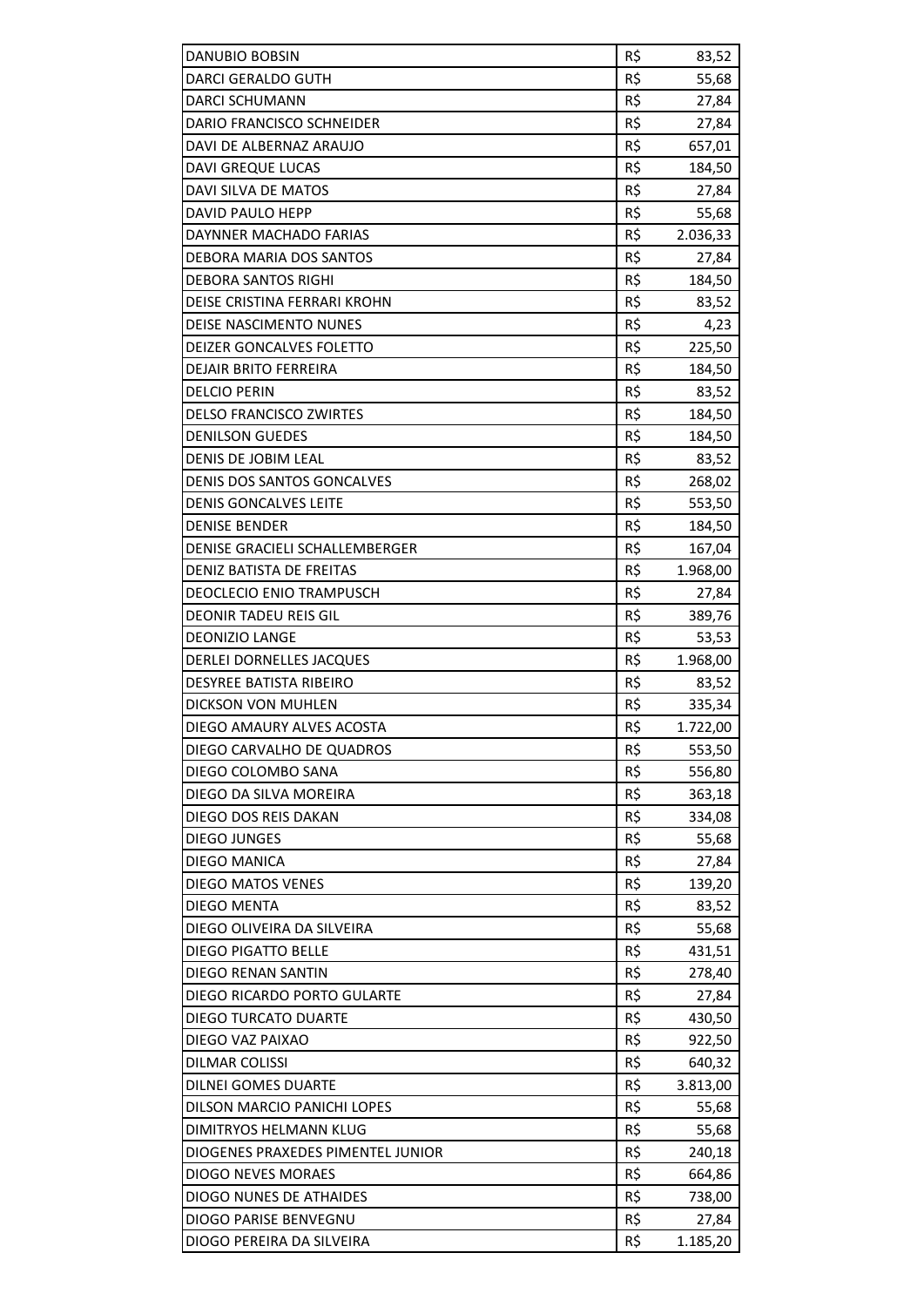| DION ELITON VALENTE DA SILVA        | R\$ | 55,68    |
|-------------------------------------|-----|----------|
| DIONE MARIA HACK                    | R\$ | 55,68    |
| <b>DIONISIO LANIUS</b>              | R\$ | 1.660,50 |
| <b>DIONISIO LUIZ RIGOTTI</b>        | R\$ | 55,68    |
| <b>DIONISIO PEDO</b>                | R\$ | 676,50   |
| DIRCE ISABEL FELTES SCHMITT         | R\$ | 55,68    |
| <b>DIRCEU CHAVIER</b>               | R\$ | 27,84    |
| DIULIANO PAVLAK DAMASCENO           | R\$ | 225,50   |
| <b>DJEISON FERNANDO STORCK</b>      | R\$ | 27,84    |
| DOMINGOS SAVIO DE FARIAS            | R\$ | 3.444,00 |
| DORLEI MOACIR WILLMS                | R\$ | 2.337,00 |
| DOUGLAS ELIAS CARVALHO              | R\$ | 184,50   |
| DOUGLAS LIERMANN PRIEBE             | R\$ | 2.644,50 |
| DOUGLAS TRAMONTINI DEBOM            | R\$ | 222,72   |
| DULCAMAR ELISANDRO CONCEICAO        | R\$ | 1.537,50 |
| <b>EATON JOSE FUHR</b>              | R\$ | 451,00   |
| EDELMAR DOS SANTOS TOPA             | R\$ | 306,24   |
| <b>EDEMAR ANTONIO BURATTI</b>       | R\$ | 55,68    |
| <b>EDEMILSON PROVENSI</b>           | R\$ |          |
|                                     |     | 642,84   |
| EDENILSO ENIO PRESCENDO             | R\$ | 27,84    |
| EDENIR FRANCISCO DE MIRANDA GOULART | R\$ | 55,68    |
| <b>EDER CEZAR</b>                   | R\$ | 27,84    |
| EDER LUIS PINTO BERTUOL             | R\$ | 612,48   |
| EDER LUIZ LOSS LAZZARI              | R\$ | 167,04   |
| EDER MATTANA                        | R\$ | 111,36   |
| <b>EDERSON ALMEIDA</b>              | R\$ | 83,52    |
| <b>EDERSON DARDE FERNANDES</b>      | R\$ | 55,68    |
| EDEVALDO ANTONIO MORAIS TRAMONTIN   | R\$ | 815,69   |
| <b>EDGAR RAFAEL HILGEMANN</b>       | R\$ | 184,50   |
| EDILENE MARINEZ FLORES              | R\$ | 167,04   |
| EDIMAR JOSE MARIO                   | R\$ | 1.168,50 |
| EDINELSON CARLOS DOS SANTOS LIMA    | R\$ | 2.974,02 |
| <b>EDISON LACERDA MOURA</b>         | R\$ | 55,68    |
| EDISON LUIS ROCHA DE CASTRO         | R\$ | 335,34   |
| EDISON RICARDO DA SILVA             | R\$ | 111,36   |
| <b>EDMILSON RODRIGUES VIEGAS</b>    | R\$ | 553,50   |
| <b>EDSON BEMFICA QUILES</b>         | R\$ | 55,68    |
| EDSON CASTILHOS URRUTIA             | R\$ | 27,84    |
| EDSON CONRADO GOLLE SAMERSLA        | R\$ | 225,50   |
| <b>EDSON JARBAS DOS SANTOS</b>      | R\$ | 335,34   |
| EDSON JOSBENTI GOTTARDO             | R\$ | 83,52    |
| <b>EDSON JOSE SCHNEIDER</b>         | R\$ | 212,34   |
| EDSON LUIS DA SILVA                 | R\$ | 83,52    |
| <b>EDSON LUIS KERN</b>              | R\$ | 465,68   |
| <b>EDSON LUIZ SPECHT</b>            | R\$ | 55,68    |
| EDSON MARIAO OLIVEIRA PITUCO        | R\$ | 451,00   |
| <b>EDSON NESTOR EMMEL</b>           | R\$ | 1.928,52 |
| <b>EDSON ROBERTO AUTH</b>           | R\$ | 212,34   |
| EDSON SILVEIRA ANTONINI             | R\$ | 1.845,00 |
| EDU DA SILVA MARQUES                | R\$ | 306,24   |
| EDUARDO BACIGALUZ GUIMARAES         | R\$ | 1.195,83 |
| EDUARDO BIANCHI NETO                | R\$ | 462,90   |
| EDUARDO BORBA DE LEMOS              | R\$ | 615,00   |
| <b>EDUARDO DAGAGNY BERCHET</b>      | R\$ | 184,50   |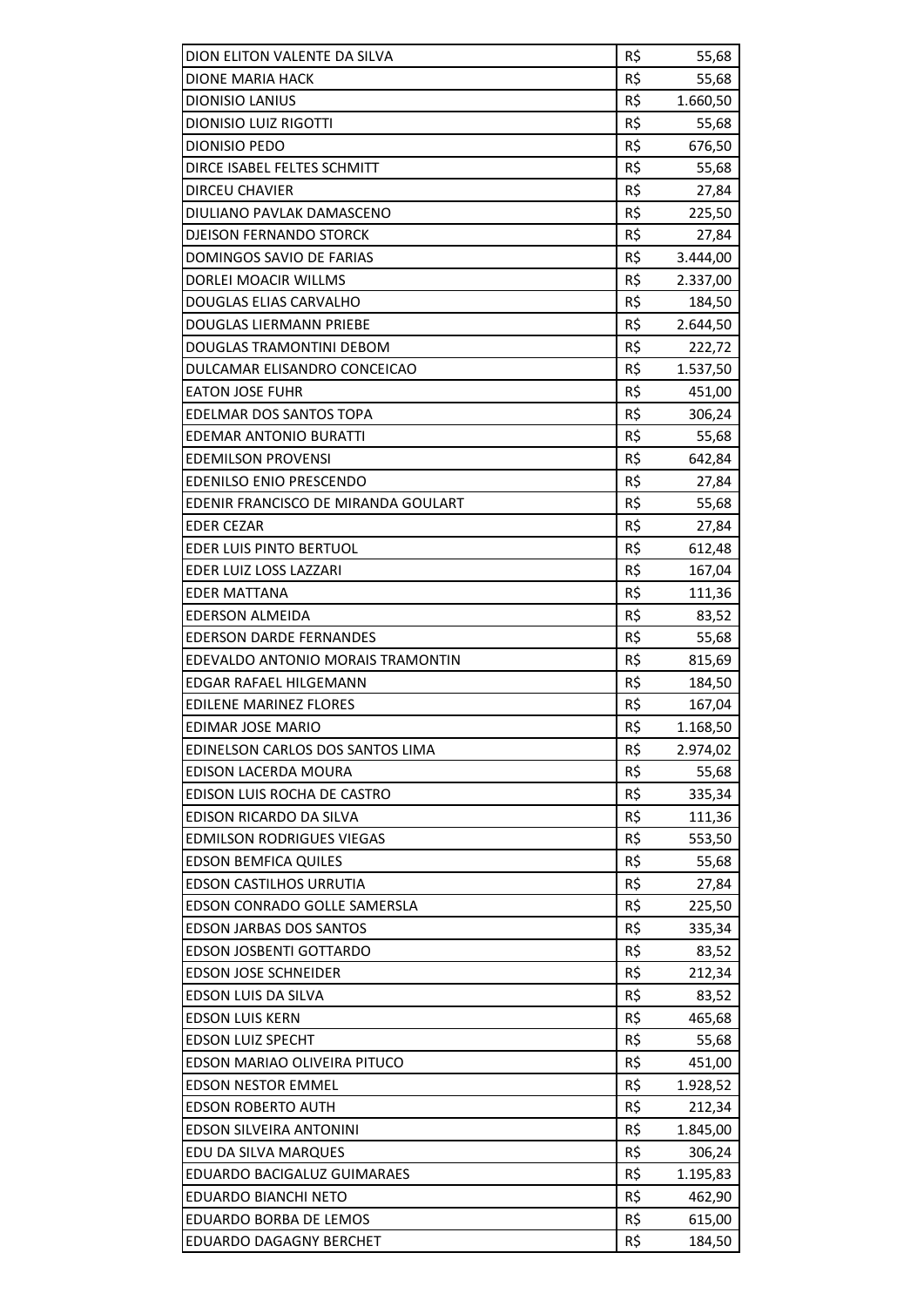| EDUARDO DOBRACHINSKI BARBOSA                    | R\$        | 692,70   |
|-------------------------------------------------|------------|----------|
| EDUARDO FELIPE LOESCH                           | R\$        | 55,68    |
| <b>EDUARDO FERREIRA FILHO</b>                   | R\$        | 27,84    |
| <b>EDUARDO MARTINS NUNES</b>                    | R\$        | 486,18   |
| EDUARDO PEREIRA ALVES                           | R\$        | 3.102,84 |
| EDUARDO RAMALHO TOWNSEND                        | R\$        | 83,52    |
| EDUARDO RAMOS BORBA                             | R\$        | 2.543,52 |
| EDUARDO RAMOS DA SILVA                          | R\$        | 492,00   |
| EDUARDO SILVA DOS SANTOS                        | R\$        | 306,24   |
| EDUINO HOFFERBER                                | R\$        | 27,84    |
| <b>EGON ARNO KOPP</b>                           | R\$        | 307,50   |
| ELADIO LUIZ RIOS SOUZA                          | R\$        | 1.845,00 |
| <b>ELAINE KIRSCH</b>                            | R\$        | 139,20   |
| ELDER PEREIRA BONORINO                          | R\$        | 2.214,00 |
| ELEANDRO DE LIMA CARDOSO                        | R\$        | 139,20   |
| ELEMAR ERENI WRUBEL                             | R\$        | 111,36   |
| ELI MEDIANEIRA VARGAS DIAS                      | R\$        | 27,84    |
|                                                 |            |          |
| ELIAMAR DA SILVEIRA PORTO<br><b>ELIANA ZINI</b> | R\$<br>R\$ | 375,83   |
|                                                 |            | 212,34   |
| ELIANE CAMILOTTI SONZA                          | R\$        | 526,16   |
| ELIANE CONCEICAO CORRADI DOS SANTOS             | R\$        | 55,68    |
| ELIANE PACHECO DE SOUZA                         | R\$        | 55,68    |
| ELIANE PIRES DUARTE                             | R\$        | 27,84    |
| ELIANE RODRIGUES CASTILHO                       | R\$        | 556,80   |
| ELIETE RAQUEL EIDELWEIN OLIVEIRA                | R\$        | 55,68    |
| ELIEZER MULLER BLANK                            | R\$        | 184,50   |
| <b>ELISABETE ZASTROW</b>                        | R\$        | 55,68    |
| ELISANE FERREIRA DE SOUZA                       | R\$        | 27,84    |
| ELISANGELA CONCEICAO DE CASTRO FARIAS DA CUNHA  | R\$        | 55,68    |
| ELISETE TYSKA ZABIELA DA SILVA                  | R\$        | 184,50   |
| ELISEU BERNARDON                                | R\$        | 2.829,50 |
| ELIZEU DE MORAES                                | R\$        | 27,84    |
| <b>ELLEN STEIN</b>                              | R\$        | 556,80   |
| ELOI JOSE STEFFEN                               | R\$        | 55,68    |
| <b>ELOI MIGUEL SPIES</b>                        | R\$        | 225,50   |
| ELOI MORINI FERRAZ                              | R\$        | 55,68    |
| ELOIR TADEU LEAL FAGUNDES                       | R\$        | 369,00   |
| ELOISA DOBERSTEIN DE MOURA                      | R\$        | 139,20   |
| ELSON BIANOR DA SILVA                           | R\$        | 184,50   |
| <b>ELTON LEAL MOSSATE</b>                       | R\$        | 1.353,00 |
| ELTON LEONARDO PRIOTTO                          | R\$        | 451,00   |
| ELTON MARION DA ROSA POHLMANN                   | R\$        | 307,50   |
| ELTON MARQUES DA ROSA                           | R\$        | 278,40   |
| <b>ELTON VALMOR FRANCK</b>                      | R\$        | 139,20   |
| <b>EMERSON DESCOVI</b>                          | R\$        | 334,08   |
| EMERSON LUIS CHARAO JOBIM                       | R\$        | 553,50   |
| EMERSON RONALDO SILVA TEIXEIRA                  | R\$        | 27,84    |
| <b>EMERSON SOARES</b>                           | R\$        | 27,84    |
| <b>EMIR RODRIGUES LUCEIRO</b>                   | R\$        | 55,68    |
| EMMANUEL AVANCINI SCHIAM                        | R\$        | 2.679,68 |
| <b>ENDERSON LUIZ VIANA</b>                      | R\$        | 635,49   |
| ENEIDA MOREIRA GOULARTE                         | R\$        | 27,84    |
| <b>ENIO CESAR RUANI</b>                         | R\$        | 55,68    |
| ENIO FRANCISCO DA ROSA                          | R\$        | 281,18   |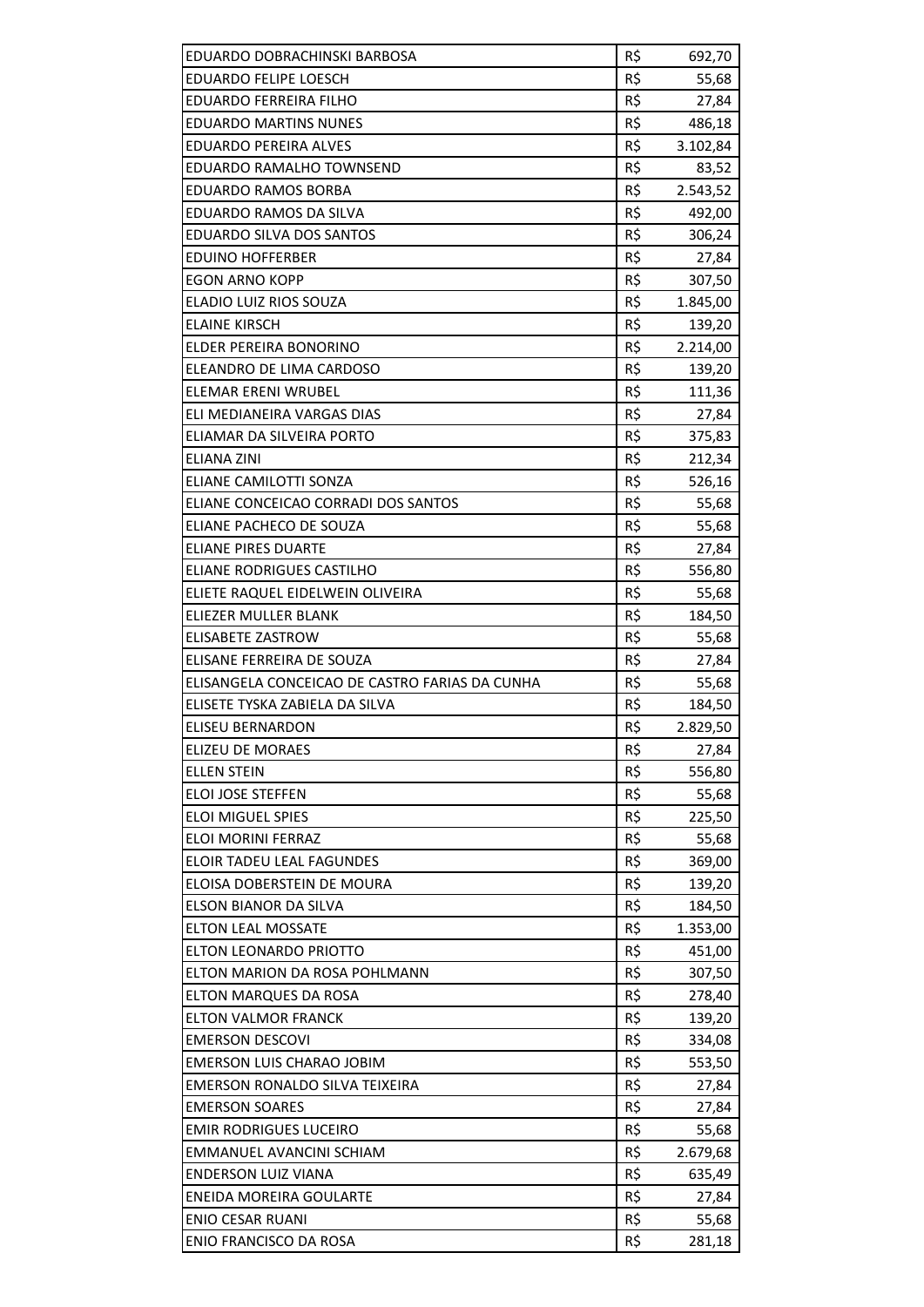| <b>ENIO RICARDO TELLES</b>       | R\$ | 334,08   |
|----------------------------------|-----|----------|
| ENIOMAR ALVES DE OLIVEIRA        | R\$ | 27,84    |
| ERICO DA CUNHA NOGUEIRA          | R\$ | 307,50   |
| ERICO JORGE PEREIRA DA SILVEIRA  | R\$ | 55,68    |
| ERLYN KATIANY DE MOURA COSTA     | R\$ | 361,03   |
| <b>ERRIDISON BORIN QUINHONES</b> | R\$ | 430,50   |
| ESTEVAM INACIO PRESTES           | R\$ | 27,84    |
| EUCLIDES LAURO WENDLER           | R\$ | 553,50   |
| <b>EUGENIO CORSO</b>             | R\$ | 27,84    |
| <b>EUGENIO PEREZ FERREIRA</b>    | R\$ | 306,24   |
| EUGENIO RICARDO MAES             | R\$ | 2.350,64 |
| <b>EVANDRO BOLZAN</b>            | R\$ | 493,52   |
| <b>EVANDRO DA SILVA</b>          | R\$ | 2.767,50 |
| EVANDRO DA SILVA MARINHO         | R\$ | 184,50   |
| EVANDRO LUIZ ALVES CARDOSO       | R\$ | 111,36   |
| EVANDRO MAURICIO DA CUNHA MELLO  | R\$ | 27,84    |
| EVANDRO ROSA DE ALMEIDA          | R\$ | 1.709,32 |
| EVERALDO BONORINO DOS SANTOS     | R\$ | 560,33   |
| <b>EVERALDO DE SOUZA SCHEFER</b> | R\$ | 83,52    |
| <b>EVERSON DE CONTO</b>          | R\$ | 111,36   |
| EVERSON DOS SANTOS DE SOUZA      | R\$ | 473,28   |
| <b>EVERTO DA ROSA CAMARGO</b>    | R\$ | 1.199,64 |
| EVERTON ANDRE DA SILVA           | R\$ | 473,28   |
| EVERTON CAETANO DA SILVA         | R\$ | 250,56   |
| EVERTON COSTA DE PAULO           | R\$ | 637,02   |
| <b>EVERTON DE LIMA SOARES</b>    | R\$ | 55,68    |
| EVERTON DIAS PADILHA             | R\$ | 27,84    |
| EVERTON ERMINIO DE VARGAS SCHONS | R\$ | 27,84    |
| <b>EVERTON GUGEL</b>             | R\$ | 334,08   |
| EVERTON LUIZ MOREIRA DIECKMANN   | R\$ | 184,50   |
| <b>EVERTON MAGALHAES JACQUES</b> | R\$ | 1.107,00 |
| <b>EZEQUIEL BAUER EME</b>        | R\$ | 27,84    |
| EZEQUIEL BERNARDINI RITZEL       | R\$ | 307,50   |
| <b>FABIANE FROIS BAZANELLA</b>   | R\$ | 1.319,34 |
| <b>FABIANE RODRIGUES ZANONI</b>  | R\$ | 944,52   |
| <b>FABIANE SCHWEDE</b>           | R\$ | 1.811,34 |
| <b>FABIANO ALVES DE SOUZA</b>    | R\$ | 417,60   |
| <b>FABIANO CASSOL DE VARGAS</b>  | R\$ | 1.120,66 |
| <b>FABIANO DE GODOI MORAES</b>   | R\$ | 27,84    |
| <b>FABIANO DOS SANTOS PAIM</b>   | R\$ | 584,64   |
| <b>FABIANO JARBAS PEDRALLI</b>   | R\$ | 55,68    |
| FABIANO LUIZ DOMINGOS DA SILVA   | R\$ | 27,84    |
| FABIANO OLIVEIRA DA ROSA         | R\$ | 55,68    |
| <b>FABIANO SIQUEIRA</b>          | R\$ | 391,02   |
| <b>FABIO ANTONIO SIRENA</b>      | R\$ | 369,00   |
| <b>FABIO ARAUJO LOPES</b>        | R\$ | 1.626,84 |
| FABIO AUGUSTO PEREIRA DE SOUZA   | R\$ | 1.593,18 |
| <b>FABIO BASTIANI PIAZER</b>     | R\$ | 363,18   |
| <b>FABIO BOERE BOTTLENDER</b>    | R\$ | 111,36   |
| <b>FABIO DIAS NIEVES</b>         | R\$ | 27,84    |
| <b>FABIO GOMES DE SOUZA</b>      | R\$ | 212,34   |
| FABIO JEAN DA SILVA GONCALVES    | R\$ | 875,68   |
| <b>FABIO JONI AIRES BRITTES</b>  | R\$ | 1.845,00 |
| FABIO JOSE DA SILVA GIBBON       | R\$ | 3.075,00 |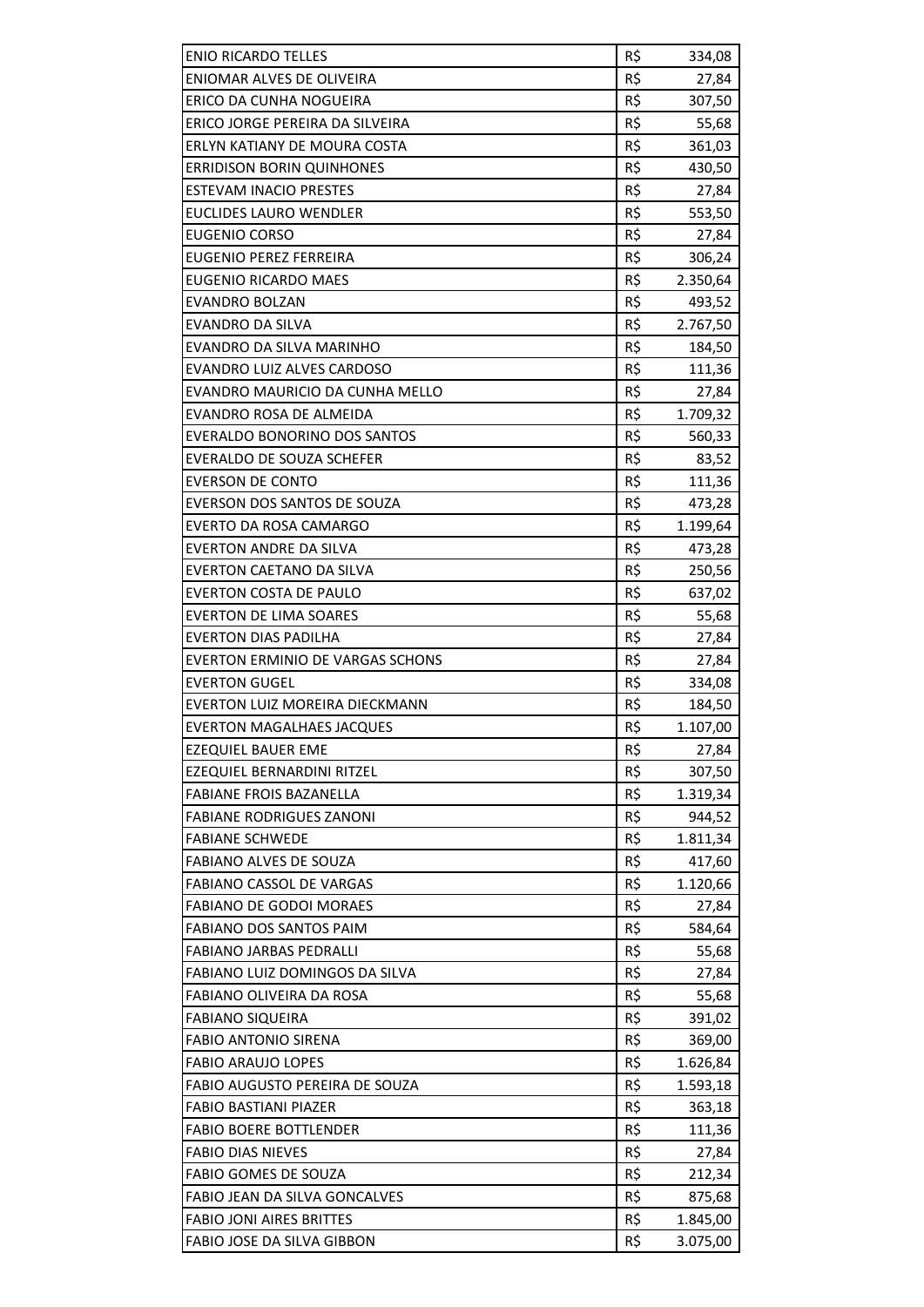| <b>FABIO JUNIOR JARRE PRESTES</b>  | R\$ | 83,52    |
|------------------------------------|-----|----------|
| <b>FABIO LEANDRO BUHLER</b>        | R\$ | 83,52    |
| <b>FABIO LEITE OLGUINS</b>         | R\$ | 2.583,00 |
| <b>FABIO LUIS MATTES</b>           | R\$ | 27,84    |
| <b>FABIO MARCELO OLING</b>         | R\$ | 1.106,00 |
| <b>FABIO MARTINS DOS SANTOS</b>    | R\$ | 194,88   |
| FABIO NETO DA SILVA BARCELOS       | R\$ | 167,04   |
| <b>FABIO RICARDO PINTO CANALS</b>  | R\$ | 1.291,50 |
| FABIO ROBERTO ALTENHOFEN SEFSTROM  | R\$ | 184,50   |
| <b>FABIO ROYES REGADA</b>          | R\$ | 27,84    |
| FABIO SOARES CASTELLO BRANCO       | R\$ | 27,84    |
| <b>FABIO TONDIM DE OLIVEIRA</b>    | R\$ | 83,52    |
| <b>FABRICIO ADILSON EHLERT</b>     | R\$ | 55,68    |
| <b>FABRICIO DE LIMA MARTINS</b>    | R\$ | 83,52    |
| <b>FABRICIO MACIEL COELHO</b>      | R\$ | 27,84    |
| <b>FABRICIO MALGARIN PULGATTI</b>  | R\$ | 273,33   |
| <b>FATIMA ROSANE MACHADO NUNES</b> | R\$ | 55,68    |
| FELIPE AGOSTINHO CAIMI             | R\$ | 629,94   |
| <b>FELIPE AMADOR TAMANINI</b>      | R\$ | 361,92   |
| FELIPE ANTONIO MAINARDI            | R\$ | 476,06   |
| <b>FELIPE BEN RODRIGUES</b>        | R\$ | 212,34   |
| FELIPE COSTA DA CUNHA              | R\$ | 1.002,24 |
| FELIPE DALTROZO DA MOTTA           | R\$ | 1.599,00 |
| <b>FELIPE HUFF</b>                 | R\$ | 250,56   |
| FELIPE RIBEIRO DE FREITAS          | R\$ | 2.017,86 |
| FELIPE VIGNOL DA SILVA             | R\$ | 417,60   |
| FERNANDA ALVES DE ARAUJO           | R\$ | 55,68    |
| FERNANDA BELLORA                   | R\$ | 194,88   |
| FERNANDA QUADROS PRIETSCH          | R\$ | 27,84    |
| <b>FERNANDO FENGLER</b>            | R\$ | 55,68    |
| FERNANDO GABRIEL DARIVA            | R\$ | 83,52    |
| FERNANDO JOSE MEDAGLIA             | R\$ | 184,50   |
| <b>FERNANDO RODRIGUES</b>          | R\$ | 55,68    |
| <b>FERNANDO SILVA EWERLING</b>     | R\$ | 139,20   |
| <b>FERNANDO TRETTO</b>             | R\$ | 336,86   |
| <b>FERNANDO ZANETTI</b>            | R\$ | 55,68    |
| <b>FILIPE MACHADO NEVES</b>        | R\$ | 553,50   |
| FILIPE MINUSSI ROSSI               | R\$ | 513,51   |
| <b>FLADEMIR ANTONIO HERMES</b>     | R\$ | 55,68    |
| <b>FLAVIO ANTONIO COLPO</b>        | R\$ | 1.189,00 |
| <b>FLAVIO ELEMAR DA ROSA</b>       | R\$ | 916,67   |
| <b>FLAVIO FAERMANN BARTH</b>       | R\$ | 1.052,31 |
| <b>FLAVIO FERREIRA PRESSER</b>     | R\$ | 864,88   |
| <b>FLAVIO LUIZ KRAMPE</b>          | R\$ | 403,67   |
| FLAVIO RONI SILVEIRA MARQUES       | R\$ | 111,36   |
| FLAVIO SONIMAR CAVALLI             | R\$ | 2.214,00 |
| FRANCIELA DE SOUZA SECRETTI LOPES  | R\$ | 55,68    |
| FRANCIELI ANDRESSA CAVALLI         | R\$ | 1.783,50 |
| <b>FRANCINE BOTH</b>               | R\$ | 1.352,97 |
| FRANCINE CARLOTTO DE FREITAS       | R\$ | 139,20   |
| <b>FRANCINE SCHULZ</b>             | R\$ | 27,84    |
| FRANCINI MADEIRA EUZEBIO           | R\$ | 55,68    |
| FRANCISCO ANDRE DOS SANTOS         | R\$ | 27,84    |
| <b>FRANCISCO RICARDO FAGUNDES</b>  | R\$ | 111,36   |
|                                    |     |          |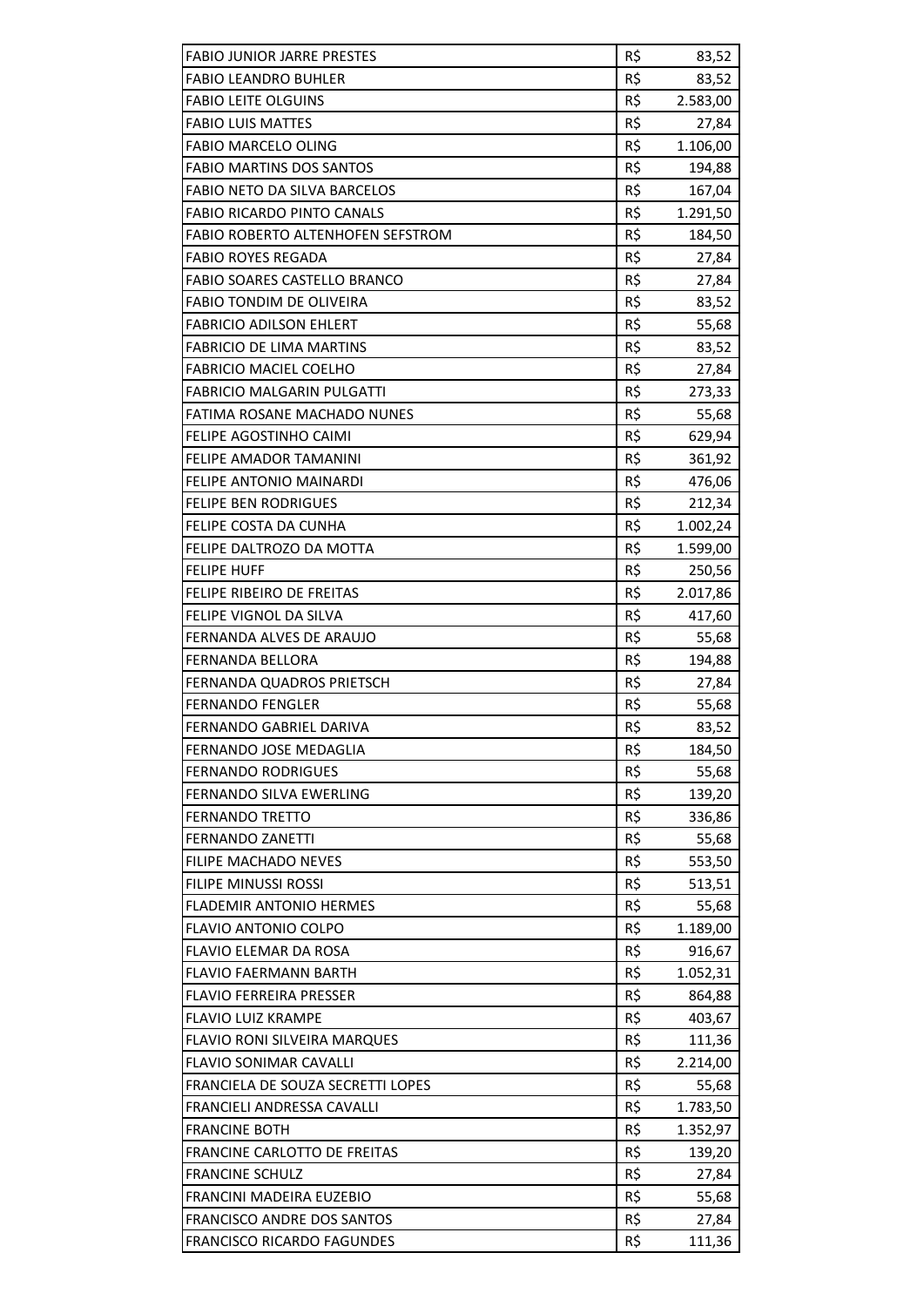| <b>FRANCISCO SAMPAIO</b>                                 | R\$        | 861,00           |
|----------------------------------------------------------|------------|------------------|
| <b>FRANKO TELOKEN</b>                                    | R\$        | 27,84            |
| GABRIEL AREND                                            | R\$        | 111,36           |
| GABRIEL BAUER NOVASKI                                    | R\$        | 473,28           |
| <b>GABRIEL LISMAR MORGAN GREGORIO</b>                    | R\$        | 642,84           |
| <b>GABRIEL LUIZ VENCATO</b>                              | R\$        | 27,84            |
| <b>GABRIEL ROSA DOS SANTOS</b>                           | R\$        | 922,50           |
| GABRIELA ALVES DIAS                                      | R\$        | 3.813,00         |
| GABRIELA ANDRIGHE COLOMBO                                | R\$        | 27,84            |
| <b>GABRIELA DE LIMA</b>                                  | R\$        | 139,20           |
| <b>GABRIELA DENISE HAAG</b>                              | R\$        | 184,50           |
| GABRIELA MARINA POMPEO QUEIROZ                           | R\$        | 27,84            |
| GABRIELE MENDES                                          | R\$        | 27,84            |
| GABRIELI RODRIGUES DE AVILA                              | R\$        | 1.906,50         |
| <b>GARI BIBIANO DA ROSA CRIXEL</b>                       | R\$        | 27,84            |
| <b>GASPAR VICENTE BINSFELD</b>                           | R\$        | 278,40           |
| <b>GELCY SCHNEIDER</b>                                   | R\$        | 167,04           |
| <b>GELSON DARCI HEPP</b>                                 | R\$        | 27,84            |
| GELSON LENZ                                              | R\$        | 1.783,50         |
| GENEFRAN DA SILVEIRA CUNHA                               | R\$        | 27,84            |
| <b>GEOVANI ANDRE VAZ</b>                                 | R\$        | 27,84            |
| <b>GERALDO NICOLAU FONTOURA</b>                          | R\$        | 27,84            |
| <b>GERALDO RUDIMAR DE JESUS MELOS</b>                    | R\$        | 27,84            |
| GERMANO FRANKE                                           | R\$        | 55,68            |
| <b>GERONIMO BARBOSA</b>                                  | R\$        | 27,84            |
| <b>GERSON ADRIANO CARDOSO</b>                            | R\$        | 27,84            |
|                                                          |            |                  |
| <b>GERSON CARLETTO</b>                                   | R\$        | 27,84            |
| <b>GERSON HAAS</b>                                       | R\$        | 27,84            |
| <b>GERSON HAMMES</b>                                     | R\$        | 1.004,76         |
| <b>GERSON JAIME RODRIGUES</b>                            | R\$        | 1.169,00         |
| <b>GERSON KLEIN</b>                                      | R\$        | 364,70           |
| <b>GIAN MARCOS SCHNORR</b>                               | R\$        | 83,52            |
| <b>GIAN VANCINI</b>                                      | R\$        | 27,84            |
| <b>GIANCARLO KOSBY SCHMITT</b>                           | R\$        | 55,68            |
| <b>GILBERTO AQUILES ROQUE</b>                            | R\$        | 334,08           |
| <b>GILBERTO BALESTRIN</b>                                | R\$        | 27,84            |
| <b>GILBERTO BOBSIN</b>                                   | R\$        | 547,68           |
| GILBERTO CORDOVA DA SILVA                                | R\$        | 111,36           |
| <b>GILBERTO DA SILVA JOB</b>                             | R\$        | 55,68            |
| <b>GILBERTO DE SOUZA SILVEIRA</b>                        | R\$        | 222,72           |
| <b>GILBERTO FAVARETTO</b>                                | R\$        | 27,84            |
| <b>GILBERTO GROMOWSKI</b>                                | R\$        | 184,50           |
| <b>GILBERTO JAIME RODRIGUES</b>                          | R\$        | 55,68            |
| <b>GILBERTO JOAO SOUTHIER</b>                            | R\$        | 375,83           |
| GILBERTO SCHAEFFER DE BASTIANI                           | R\$        | 957,67           |
| <b>GILCEU SIMONETTI</b>                                  | R\$        | 55,68            |
| GILMAR AZEREDO WALLAU                                    | R\$        | 268,02           |
| <b>GILMAR ELENILTO PIRES</b>                             | R\$        | 1.414,50         |
| <b>GILMAR FLORES NARDINI</b>                             | R\$        | 83,52            |
| <b>GILMAR JOSE SKOWRONSKI</b>                            | R\$        | 27,84            |
| <b>GILMAR MORO</b>                                       | R\$        | 55,68            |
| GILNEI ANTONIO JOHANN                                    | R\$        | 27,84            |
| GILNEI DA SILVA MACHADO<br><b>GILNEI SAMOEL TRINDADE</b> | R\$<br>R\$ | 111,36<br>676,49 |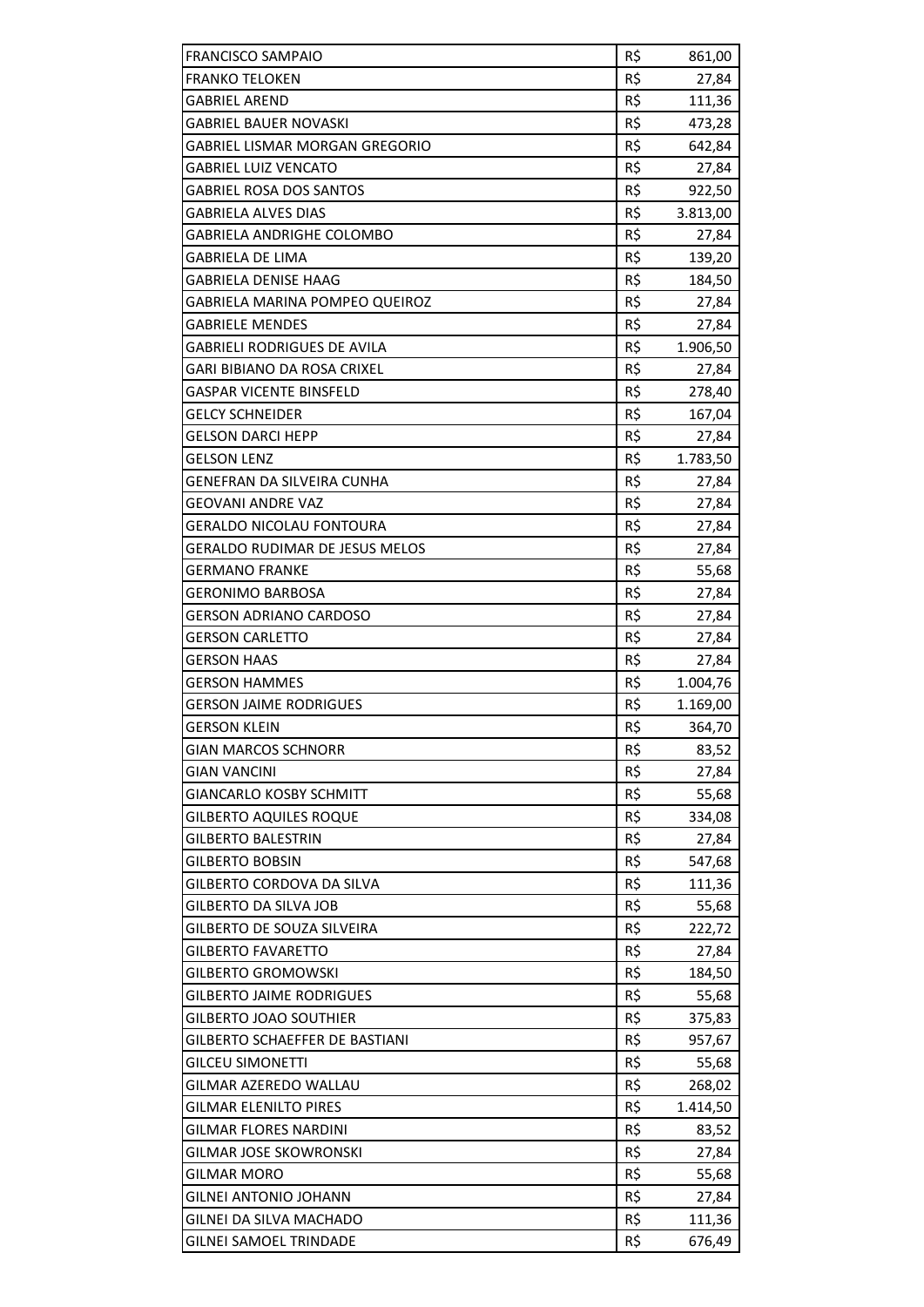| GILSON DE JESUS RAMOS DA SILVA                                | R\$        |                  |
|---------------------------------------------------------------|------------|------------------|
| <b>GILSON DE SOUZA</b>                                        | R\$        | 526,16<br>278,40 |
| GILSON FRUHAUF BECKER                                         | R\$        | 418,86           |
| <b>GILSON JULIANO VOLKART</b>                                 | R\$        | 403,67           |
| <b>GILSON PRESTES SANTOS</b>                                  | R\$        | 369,00           |
| <b>GILSON SCHUSSLER</b>                                       | R\$        | 458,34           |
| <b>GILVAN BARCELOS</b>                                        | R\$        | 111,36           |
| <b>GILVANE FERREIRA MARTINS</b>                               | R\$        | 27,84            |
| <b>GIOSEPE MAINO BICA</b>                                     | R\$        | 960,72           |
| <b>GIOVANE DA SILVA</b>                                       | R\$        | 55,68            |
| <b>GIOVANI ALBERTO BACIN</b>                                  | R\$        | 335,34           |
| GIOVANI DA SILVA FORNARI                                      | R\$        | 334,08           |
| GIOVANI MARTINS DE SOUZA                                      | R\$        | 2.146,94         |
| GIOVANI PEDROSO DA SILVA                                      | R\$        | 1.968,00         |
| GIOVANI RODRIGUES                                             | R\$        | 2.460,00         |
| <b>GIOVANI RODRIGUES PEREIRA</b>                              | R\$        | 55,68            |
| <b>GIOVANNI SANT ANNA BRUM</b>                                | R\$        | 307,50           |
| <b>GIRLANE FIRMINO DE SOUZA</b>                               | R\$        |                  |
| <b>GISELE FEIJO BRISOLARA CABEDA</b>                          | R\$        | 27,84<br>139,20  |
| GIULIANO CRAUSS DARONCO                                       |            |                  |
|                                                               | R\$<br>R\$ | 55,68            |
| <b>GLADES MARIA LEAL PERUFO</b>                               |            | 3.690,00         |
| GLADIMIR ROGERIO AGUIAR DA SILVA                              | R\$        | 139,20           |
| <b>GLAUCIA MACH TRENTIM</b>                                   | R\$        | 526,16           |
| <b>GLENIO LUIZ MOMBACH</b>                                    | R\$        | 3.259,50         |
| GRACIELE DAIANE ENGELMANN                                     | R\$        | 225,50           |
| <b>GREICE LANIUS SAUERESSIG</b>                               | R\$        | 27,84            |
|                                                               |            |                  |
| <b>GREIKA CHAVES HOFFMANN</b>                                 | R\$        | 212,34           |
| <b>GUILHERME ALEXANDRE BATISTA WOBETO</b>                     | R\$        | 445,44           |
| <b>GUILHERME DA SILVA GUTLER</b>                              | R\$        | 2.296,00         |
| <b>GUILHERME DE AZAMBUJA FEIX</b>                             | R\$        | 55,68            |
| <b>GUILHERME DE OLIVEIRA SANTOS</b>                           | R\$        | 27,84            |
| GUILHERME DOS SANTOS CARVALHO                                 | R\$        | 307,50           |
| <b>GUILHERME FREDERICO TORRES FLECK</b>                       | R\$        | 27,84            |
| <b>GUILHERME MORGANTI ESBROGLIO</b>                           | R\$        | 430,50           |
| <b>GUILHERME PAIVA GOMES</b>                                  | R\$        | 2.214,00         |
| <b>GUSTAVO DA SILVA</b>                                       | R\$        | 1.107,00         |
| <b>GUSTAVO GRAMS TEIXEIRA</b>                                 | R\$        | 111,36           |
| <b>GUSTAVO MACHADO OTTO</b>                                   | R\$        | 55,68            |
| <b>GUSTAVO RUCKS</b>                                          | R\$        | 295,86           |
| <b>GUSTAVO ZANIOL MARSILIO</b>                                | R\$        | 55,68            |
| <b>HARLEI SCHNEIDER</b>                                       | R\$        | 111,36           |
| <b>HELENO DA SILVA ROSA</b>                                   | R\$        | 55,68            |
| <b>HELENO ZANDONAI</b>                                        | R\$        | 27,84            |
| <b>HELIO BETIM DOS SANTOS</b>                                 | R\$        | 2.091,00         |
| <b>HELIO DELLAZARI JUNIOR</b>                                 | R\$        | 27,84            |
| <b>HELIO WINKE BARTZ</b>                                      | R\$        | 55,68            |
| <b>HELLEN RODRIGUES ROCHA</b>                                 | R\$        | 27,84            |
| HENRIQUE ANTUNES WEDIG                                        | R\$        | 556,80           |
| HERBERT WALTER KUHN                                           | R\$        | 250,56           |
| <b>HERBI DINEI KLEIN</b>                                      | R\$        | 2.275,50         |
| HERMES JOSE BATISTELLA                                        | R\$        | 268,02           |
| <b>HILARIO VOGT</b>                                           | R\$        | 27,84            |
| HILSON ORESTES PETER JUNIOR<br><b>HIPOLITO FELICIO BOLICO</b> | R\$<br>R\$ | 473,28<br>27,84  |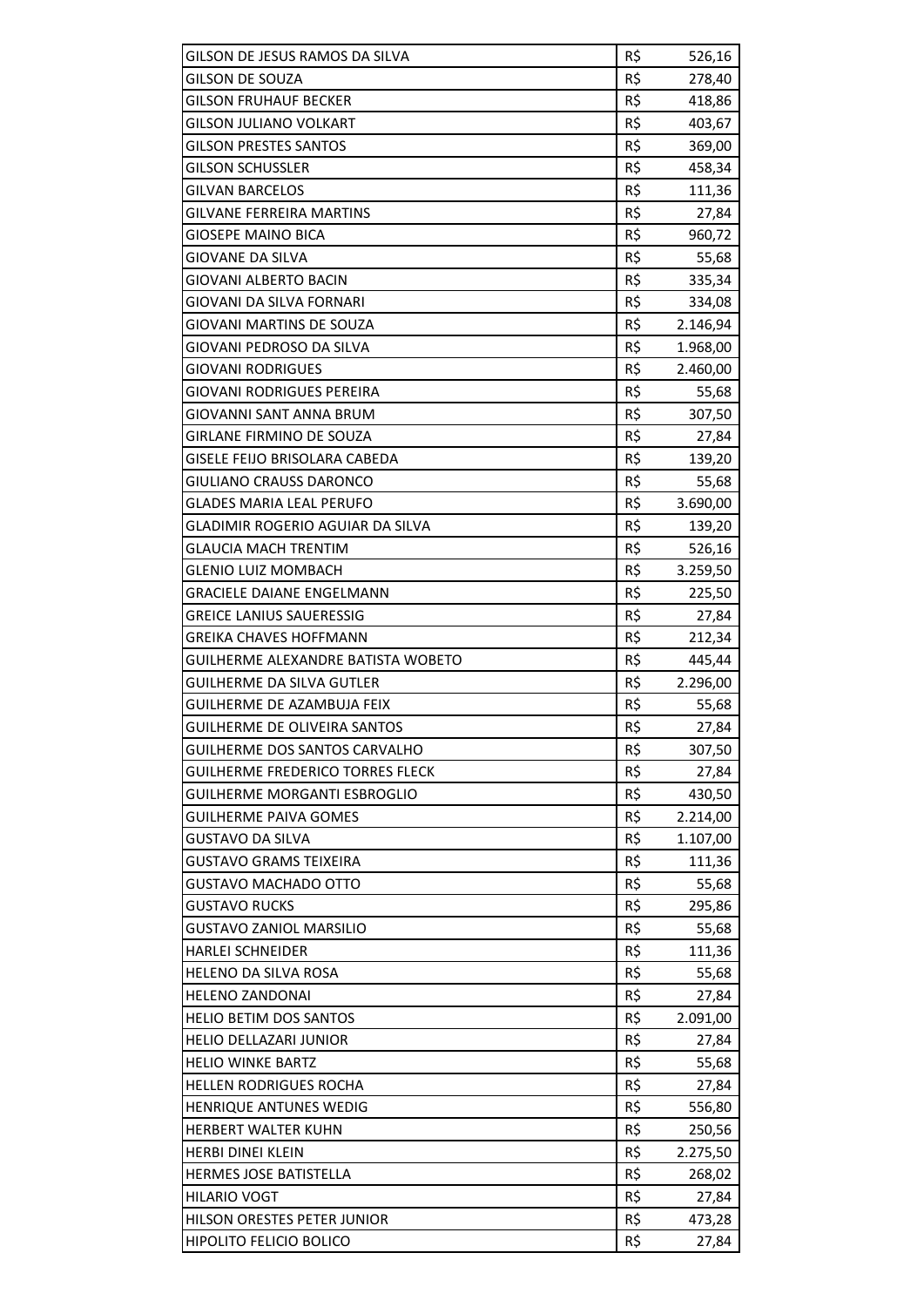| HUGO ADRIANO OGLIARI              | R\$ | 139,20   |
|-----------------------------------|-----|----------|
| HUMBERTO DE SOUZA DILL            | R\$ | 1.722,00 |
| HUMBERTO PINHEIRO DA COSTA        | R\$ | 55,68    |
| IGNACIO JOSE DE ARAUJO MAHFUZ     | R\$ | 751,66   |
| <b>IGOR BUENO BOBEK</b>           | R\$ | 27,84    |
| <b>IGOR MODERNEL PIO</b>          | R\$ | 83,52    |
| <b>IGOR XAVIER DE FIGUEIREDO</b>  | R\$ | 430,50   |
| <b>ILSON FERNANDES LOPES</b>      | R\$ | 361,92   |
| <b>INACIO MARTINS DA SILVA</b>    | R\$ | 27,84    |
| <b>INRI MORALES BENEDETTI</b>     | R\$ | 27,84    |
| IRENO LOUREIRO DORNELLES NETO     | R\$ | 250,56   |
| <b>IRONI SANTOS DA CONCEICAO</b>  | R\$ | 27,84    |
| ISIS SARAIVA PINTO                | R\$ | 492,00   |
| ISMAEL BRAUN                      | R\$ | 184,50   |
| <b>ISMAEL LAUX GHISIO</b>         | R\$ | 676,49   |
| <b>ISRAEL DE OLIVEIRA BEIRO</b>   | R\$ | 55,68    |
| <b>ISRAEL DIEGO PINTO MARTINS</b> | R\$ | 361,92   |
| <b>IURI SANT ANA PACICO</b>       | R\$ | 167,04   |
| <b>IVAIR PASQUALI</b>             | R\$ | 417,60   |
| IVAN CARLOS PALUDO                | R\$ | 437,84   |
| <b>IVAN EDIENIO DE ANDRADE</b>    | R\$ | 83,52    |
| <b>IVAN PAULO CORTELETTI</b>      | R\$ | 553,50   |
| IVAN ROSALVO RODRIGUES DA SILVA   | R\$ | 27,84    |
| IVAN SILVA DE AGUIAR              | R\$ | 55,68    |
| IVAN SILVA DE OLIVEIRA            | R\$ | 278,40   |
| IVANA TOSCANI CAVALHEIRO          | R\$ | 83,52    |
| IVANIO VARGAS DA ROSA             | R\$ | 240,18   |
| <b>IVANOR ADELAR PETTER</b>       | R\$ | 430,50   |
| <b>IVAR ANTONIO TRICHES</b>       | R\$ | 403,67   |
| <b>IVO ANTONIO SOBIS</b>          | R\$ | 835,20   |
| <b>IVO MARIO NALIN</b>            | R\$ | 650,18   |
| <b>IVO RICARDO PITZER RASIA</b>   | R\$ | 854,67   |
| <b>IVONEI JOHANN</b>              | R\$ | 27,84    |
| JACENIR DOS SANTOS BARBOZA        | R\$ | 27,84    |
| JACKSON VICENTE BOTTON            | R\$ | 295,86   |
| <b>JACO WILLE STAUDT</b>          | R\$ | 601,32   |
| JACQUES LUCIANO DA SILVA ROSA     | R\$ | 184,50   |
| <b>JACSON MARQUES SCHNEIDER</b>   | R\$ | 27,84    |
| JADIR AURI RHODEN                 | R\$ | 1.537,50 |
| JAIME DOS SANTOS GONCALVES        | R\$ | 1.442,34 |
| JAIME LUIZ BERSCH                 | R\$ | 375,83   |
| JAIME NOSINI                      | R\$ | 167,04   |
| JAIR ALFREDO ANTONIO CARVALHO     | R\$ | 950,34   |
| JAIR ANTONIO DRESCHER             | R\$ | 676,50   |
| JAIR CORSETTI MACHADO             | R\$ | 194,88   |
| JAIR DE CONTO                     | R\$ | 335,34   |
| JAIR FRANCISCO STADTLOBER         | R\$ | 212,34   |
| <b>JAIR JABLONSKI</b>             | R\$ | 1.968,00 |
| <b>JAIR NIGOLINO</b>              | R\$ | 526,16   |
| <b>JAIR NUNES</b>                 | R\$ | 278,40   |
| JAIR ORTIZ DA SILVA               | R\$ | 574,00   |
| JAIR PEDRO DE AGUIAR              | R\$ | 111,36   |
| JAIRO ALCI DE GOES FERREIRA       | R\$ | 581,34   |
| JAIRO QUADROS VALENTI JUNIOR      | R\$ | 1.442,34 |
|                                   |     |          |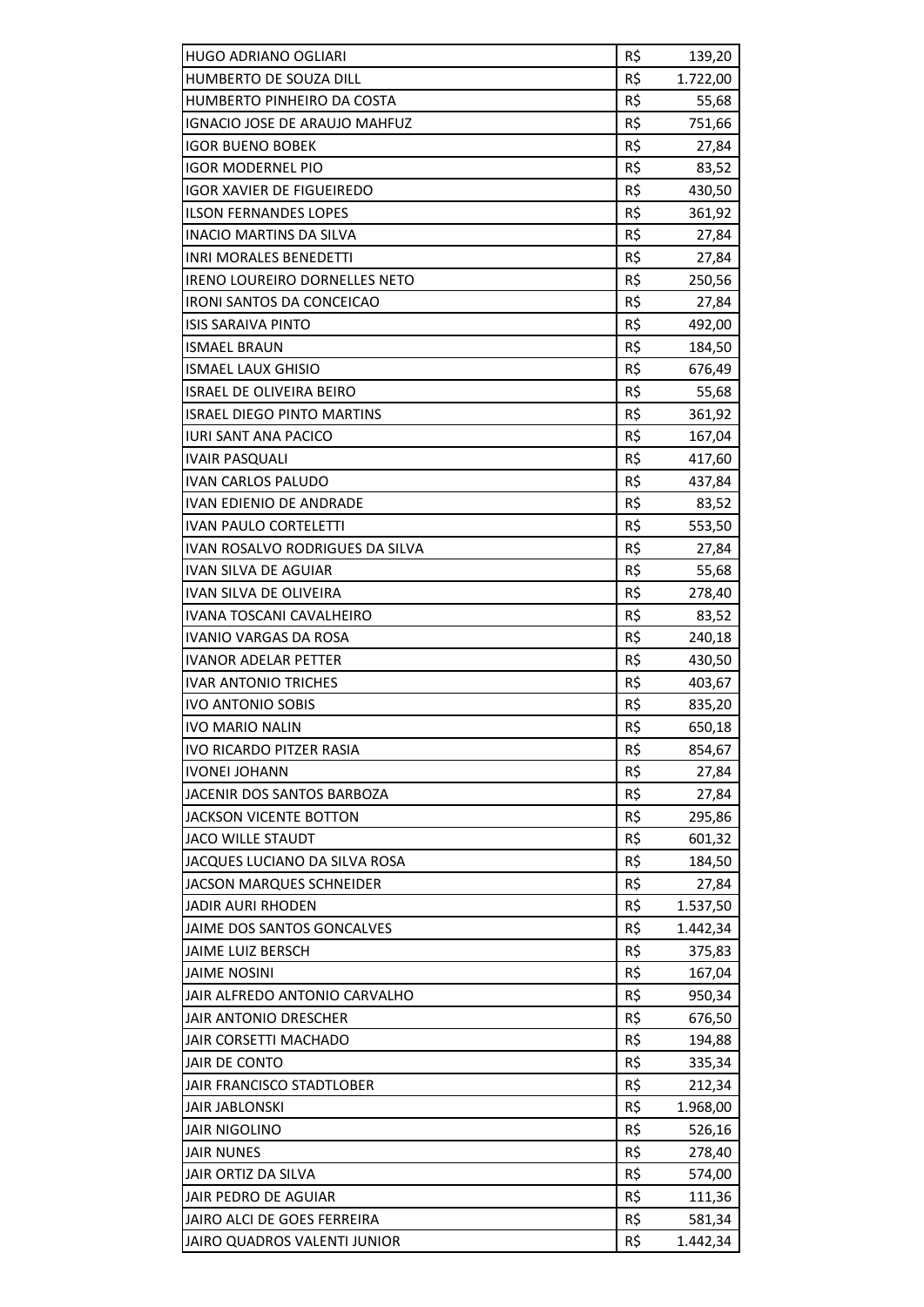| JALDRE DE MOURA DUARTE                    | R\$ | 27,84    |
|-------------------------------------------|-----|----------|
| <b>JANICE NUNES TUPARAY</b>               | R\$ | 27,84    |
| <b>JANIO PEREIRA DA SILVA</b>             | R\$ | 526,16   |
| <b>JAQUES ALEX TANSCHEIT</b>              | R\$ | 27,84    |
| JARBAS ARY DE OLIVEIRA                    | R\$ | 27,84    |
| JARBAS RODRIGO SILVEIRA GOMES             | R\$ | 526,16   |
| <b>JARDEL LUCIANO FUHR</b>                | R\$ | 309,02   |
| <b>JARDEL PIZZUTI GRIEBELER</b>           | R\$ | 194,88   |
| JARGER DA ROSA SILVA                      | R\$ | 2.282,30 |
| JAURO ROSA DO NASCIMENTO                  | R\$ | 729,39   |
| JAYME SIDNEY LEMOS JUNIOR                 | R\$ | 83,52    |
| JEAN CARLO FERREIRA COLOMBO               | R\$ | 2.706,00 |
| JEAN CARLO GALARCA PEREIRA                | R\$ | 184,50   |
| JEAN CARLOS MACHADO                       | R\$ | 27,84    |
| JEAN DELANJE NUNES LEAO                   | R\$ | 375,83   |
| JEAN MARCELO LEIVAS SELVEIRA              | R\$ | 225,50   |
| JEFERSON BRUCKCHEN SCHONARDIE             | R\$ | 831,90   |
| JEFERSON DA VEIGA DE OLIVEIRA             | R\$ | 2.952,00 |
| JEFERSON ELIAS KASPER                     | R\$ | 1.899,42 |
| JEFERSON IRIBARREM DE OLIVEIRA            | R\$ | 2.398,50 |
| JEFERSON LUIS ENGEL                       | R\$ | 27,84    |
| JEFERSON MENEZES PALACIOS                 | R\$ | 1.660,50 |
| JEFFERSON DALANHOL                        | R\$ | 27,84    |
| <b>JEISON DA ROCHA BATISTA</b>            | R\$ | 27,84    |
| JERONIMO LOURENCO DIAS                    | R\$ | 27,84    |
| <b>JERRI ANTONIO TATSCH</b>               | R\$ | 978,68   |
| <b>JERSON BARBOZA VINHAS</b>              | R\$ | 581,84   |
| <b>JESUM CARLOS CARVALHO</b>              | R\$ | 55,68    |
| JESUS WANDERLIN DIAS GARCIA               | R\$ | 27,84    |
| JOANEI ANTONELLI                          | R\$ | 684,85   |
| JOAO ALBERTO MADEIRA DA SILVA             | R\$ | 184,50   |
| JOAO ALFREDO SOARES DA SILVA              | R\$ | 55,68    |
| JOAO ANTONIO DA SILVA                     | R\$ | 27,84    |
| <b>JOAO ANTONIO STEFFEN</b>               | R\$ | 1.906,50 |
| JOAO BALBINO DIAS FILHO                   | R\$ | 833,66   |
| JOAO BATISTA DE ALMEIDA                   | R\$ | 194,88   |
| JOAO BATISTA FAGUNDES DE CARVALHO         | R\$ | 83,52    |
| JOAO BATISTA PEREIRA                      | R\$ | 83,52    |
| <b>JOAO CARLOS DE MATTOS</b>              | R\$ | 55,68    |
| JOAO CARLOS DORNELLES GOMES               | R\$ | 27,84    |
| JOAO CARLOS KONRAD JARDIM                 | R\$ | 2.091,00 |
| JOAO CARLOS MELO NORONHA                  | R\$ | 615,00   |
| JOAO CLARO BATISTA DA SILVA               | R\$ | 295,86   |
| JOAO FABIO DE PARIS                       | R\$ | 501,12   |
| JOAO FRANCISCO SILVEIRA NETO              | R\$ | 307,50   |
| JOAO GILMAR PANTA FONTOURA                | R\$ | 27,84    |
| JOAO HENRIQUE THONES BORGES               | R\$ | 560,33   |
| JOAO LUIS DOS SANTOS MEDEIROS             | R\$ | 629,17   |
| JOAO LUIS NUNES DOS SANTOS                | R\$ | 278,40   |
| JOAO LUIS SCHMAEDECKE                     | R\$ | 2.214,00 |
| JOAO MANOEL ARMESTO SERPA                 | R\$ | 922,50   |
| JOAO PAULO HENEMANN DA SILVA              | R\$ | 55,68    |
| JOAO PAULO PESEGOGINSKI FLORES DOS SANTOS | R\$ | 184,50   |
| JOAO ROBERTO VAZ DOS SANTOS               | R\$ | 307,50   |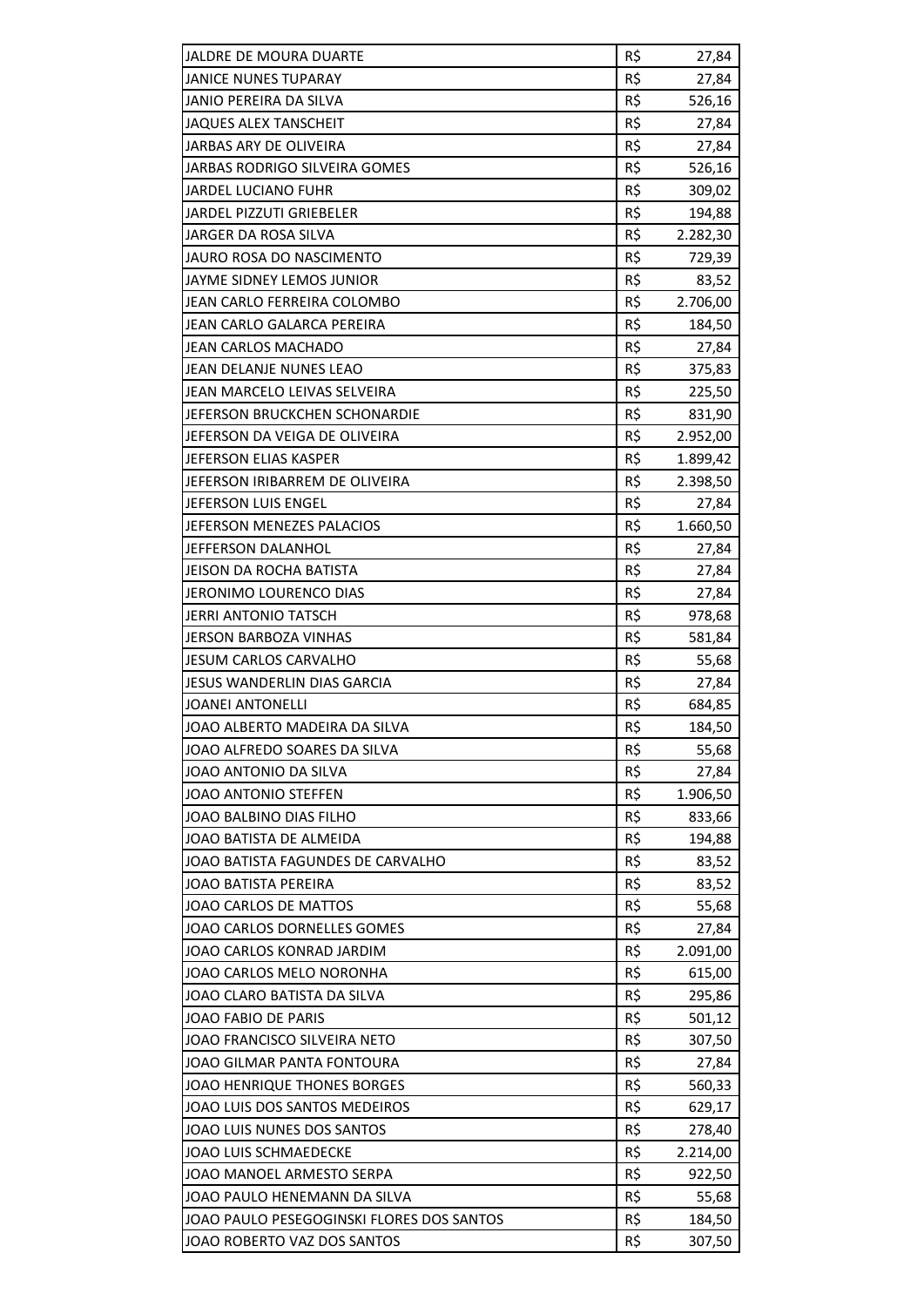| R\$<br>JOAO SISLOMAR DE MELLO<br>184,50<br>R\$<br>JOAO TELMO SILVA CAMPOS<br>167,04<br>R\$<br>JOAO VALTENOR EBERHARDT JUNIOR<br>111,36<br>R\$<br>JOAO VIANEI POSSER DESCOVI<br>528,96<br>R\$<br>JOAREZ ADEMIR VIVIAN<br>27,84<br>R\$<br><b>JOCELI GONCALVES GUTERRES</b><br>83,52<br>R\$<br><b>JOCELITO MEDEIROS</b><br>27,84<br>R\$<br><b>JOEL CASARIL</b><br>83,52<br>R\$<br>JOEL DUARTE OLIVEIRA<br>250,56<br>JOEL JUNG BONFIM<br>R\$<br>860,99<br>R\$<br><b>JOLAIR ADAO AMARAL</b><br>556,80<br>R\$<br><b>JONAS GARCIA BORBA</b><br>27,84<br>R\$<br><b>JONAS GUIMARAES NUNES</b><br>323,70<br>R\$<br>JONATAN DE GODOY DA SILVEIRA<br>528,96<br>R\$<br><b>JONATAS MECALA MACHADO</b><br>250,56<br>R\$<br>JONATAS RAFAEL DA SILVA<br>55,68<br>R\$<br>JONATHAN PERES ABREU<br>27,84<br>R\$<br>JONIR DE JESUS DOS SANTOS KNOPF<br>55,68<br>R\$<br><b>JONY BONADIMAN</b><br>55,68<br>R\$<br><b>JORCELI ARAUJO NOLASCO</b><br>751,68<br>R\$<br>JORDAN OLIVEIRA DA SILVA<br>27,84<br>R\$<br>JORGE ANTONIO CORREA DE CASTRO<br>184,50<br>R\$<br><b>JORGE GERALDO MARTINI</b><br>501,12<br>R\$<br>JORGE HENRIQUE DA ROSA SILVA<br>361,92<br>R\$<br>JORGE HENRIQUE MOURA RIGO<br>55,68<br><b>JORGE LUIS DEXHEIMER</b><br>R\$<br>748,88<br>R\$<br>JORGE LUIZ CAMARGO FIGUEIREDO<br>27,84<br>R\$<br>JORGE LUIZ COSTA MELO<br>27,84<br>R\$<br>JORGE LUIZ DE OLIVEIRA MARTINS<br>55,68<br>R\$<br><b>JORGE LUIZ KLUMB BORN</b><br>194,88<br>R\$<br>123,00<br><b>JORGE LUIZ STEFFEN</b><br>R\$<br><b>JORGE VALMOR BENCKE</b><br>1.073,34<br>R\$<br><b>JORGE ZYMBAL</b><br>27,84<br>R\$<br><b>JOSCELINO JOSE MIKULSKI</b><br>27,84<br>R\$<br><b>JOSE AIRTON DOS SANTOS</b><br>657,78<br>R\$<br>JOSE AIRTON PASETTO MARRAMON<br>83,52<br>R\$<br>JOSE ALDOIR DA LUZ COSTA<br>459,35<br>R\$<br>55,68<br>JOSE ALEXANDRE BERGHAN DE MOURA<br>R\$<br>JOSE ALMIR VEIGA MENEZES<br>27,84<br>R\$<br>JOSE ANDRE FERREIRA BATISTA<br>3.136,50<br>R\$<br>JOSE ANTONIO MARIN DE OLIVEIRA<br>139,20<br>JOSE AUGUSTO DA SILVA VIEIRA<br>R\$<br>83,52<br>R\$<br>JOSE CARLOS SANTOS DE BARCELLOS<br>732,17<br>R\$<br><b>JOSE CASIMIRO CAETANO</b><br>1.660,50<br>R\$<br>JOSE CASSEMIRO PAZ GUZMAN<br>184,50<br>R\$<br>JOSE CRISTIANO SANTOS DE PAULA<br>225,50<br>R\$<br><b>JOSE DA CAMPO</b><br>556,80<br>R\$<br>JOSE EDUARDO LIA<br>528,96<br>R\$<br><b>JOSE EDUARDO MARMITT</b><br>212,34<br>R\$<br>JOSE FERNANDO ENCARNACAO OLIVEIRA<br>55,68<br>R\$<br>JOSE FRANCISCO SOUZA BUT<br>977,15<br>R\$<br>JOSE HENRIQUE FRANCO DA CRUZ<br>27,84 | JOAO ROGERIO OLIVEIRA     | R\$ | 445,44 |
|------------------------------------------------------------------------------------------------------------------------------------------------------------------------------------------------------------------------------------------------------------------------------------------------------------------------------------------------------------------------------------------------------------------------------------------------------------------------------------------------------------------------------------------------------------------------------------------------------------------------------------------------------------------------------------------------------------------------------------------------------------------------------------------------------------------------------------------------------------------------------------------------------------------------------------------------------------------------------------------------------------------------------------------------------------------------------------------------------------------------------------------------------------------------------------------------------------------------------------------------------------------------------------------------------------------------------------------------------------------------------------------------------------------------------------------------------------------------------------------------------------------------------------------------------------------------------------------------------------------------------------------------------------------------------------------------------------------------------------------------------------------------------------------------------------------------------------------------------------------------------------------------------------------------------------------------------------------------------------------------------------------------------------------------------------------------------------------------------------------------------------------------------------------------------------------------------------------------------------------------------------------------------------------------------------------------------------------------------------------------------------------------------------------------------------------------------------------------------------------------------------------|---------------------------|-----|--------|
|                                                                                                                                                                                                                                                                                                                                                                                                                                                                                                                                                                                                                                                                                                                                                                                                                                                                                                                                                                                                                                                                                                                                                                                                                                                                                                                                                                                                                                                                                                                                                                                                                                                                                                                                                                                                                                                                                                                                                                                                                                                                                                                                                                                                                                                                                                                                                                                                                                                                                                                  |                           |     |        |
|                                                                                                                                                                                                                                                                                                                                                                                                                                                                                                                                                                                                                                                                                                                                                                                                                                                                                                                                                                                                                                                                                                                                                                                                                                                                                                                                                                                                                                                                                                                                                                                                                                                                                                                                                                                                                                                                                                                                                                                                                                                                                                                                                                                                                                                                                                                                                                                                                                                                                                                  |                           |     |        |
|                                                                                                                                                                                                                                                                                                                                                                                                                                                                                                                                                                                                                                                                                                                                                                                                                                                                                                                                                                                                                                                                                                                                                                                                                                                                                                                                                                                                                                                                                                                                                                                                                                                                                                                                                                                                                                                                                                                                                                                                                                                                                                                                                                                                                                                                                                                                                                                                                                                                                                                  |                           |     |        |
|                                                                                                                                                                                                                                                                                                                                                                                                                                                                                                                                                                                                                                                                                                                                                                                                                                                                                                                                                                                                                                                                                                                                                                                                                                                                                                                                                                                                                                                                                                                                                                                                                                                                                                                                                                                                                                                                                                                                                                                                                                                                                                                                                                                                                                                                                                                                                                                                                                                                                                                  |                           |     |        |
|                                                                                                                                                                                                                                                                                                                                                                                                                                                                                                                                                                                                                                                                                                                                                                                                                                                                                                                                                                                                                                                                                                                                                                                                                                                                                                                                                                                                                                                                                                                                                                                                                                                                                                                                                                                                                                                                                                                                                                                                                                                                                                                                                                                                                                                                                                                                                                                                                                                                                                                  |                           |     |        |
|                                                                                                                                                                                                                                                                                                                                                                                                                                                                                                                                                                                                                                                                                                                                                                                                                                                                                                                                                                                                                                                                                                                                                                                                                                                                                                                                                                                                                                                                                                                                                                                                                                                                                                                                                                                                                                                                                                                                                                                                                                                                                                                                                                                                                                                                                                                                                                                                                                                                                                                  |                           |     |        |
|                                                                                                                                                                                                                                                                                                                                                                                                                                                                                                                                                                                                                                                                                                                                                                                                                                                                                                                                                                                                                                                                                                                                                                                                                                                                                                                                                                                                                                                                                                                                                                                                                                                                                                                                                                                                                                                                                                                                                                                                                                                                                                                                                                                                                                                                                                                                                                                                                                                                                                                  |                           |     |        |
|                                                                                                                                                                                                                                                                                                                                                                                                                                                                                                                                                                                                                                                                                                                                                                                                                                                                                                                                                                                                                                                                                                                                                                                                                                                                                                                                                                                                                                                                                                                                                                                                                                                                                                                                                                                                                                                                                                                                                                                                                                                                                                                                                                                                                                                                                                                                                                                                                                                                                                                  |                           |     |        |
|                                                                                                                                                                                                                                                                                                                                                                                                                                                                                                                                                                                                                                                                                                                                                                                                                                                                                                                                                                                                                                                                                                                                                                                                                                                                                                                                                                                                                                                                                                                                                                                                                                                                                                                                                                                                                                                                                                                                                                                                                                                                                                                                                                                                                                                                                                                                                                                                                                                                                                                  |                           |     |        |
|                                                                                                                                                                                                                                                                                                                                                                                                                                                                                                                                                                                                                                                                                                                                                                                                                                                                                                                                                                                                                                                                                                                                                                                                                                                                                                                                                                                                                                                                                                                                                                                                                                                                                                                                                                                                                                                                                                                                                                                                                                                                                                                                                                                                                                                                                                                                                                                                                                                                                                                  |                           |     |        |
|                                                                                                                                                                                                                                                                                                                                                                                                                                                                                                                                                                                                                                                                                                                                                                                                                                                                                                                                                                                                                                                                                                                                                                                                                                                                                                                                                                                                                                                                                                                                                                                                                                                                                                                                                                                                                                                                                                                                                                                                                                                                                                                                                                                                                                                                                                                                                                                                                                                                                                                  |                           |     |        |
|                                                                                                                                                                                                                                                                                                                                                                                                                                                                                                                                                                                                                                                                                                                                                                                                                                                                                                                                                                                                                                                                                                                                                                                                                                                                                                                                                                                                                                                                                                                                                                                                                                                                                                                                                                                                                                                                                                                                                                                                                                                                                                                                                                                                                                                                                                                                                                                                                                                                                                                  |                           |     |        |
|                                                                                                                                                                                                                                                                                                                                                                                                                                                                                                                                                                                                                                                                                                                                                                                                                                                                                                                                                                                                                                                                                                                                                                                                                                                                                                                                                                                                                                                                                                                                                                                                                                                                                                                                                                                                                                                                                                                                                                                                                                                                                                                                                                                                                                                                                                                                                                                                                                                                                                                  |                           |     |        |
|                                                                                                                                                                                                                                                                                                                                                                                                                                                                                                                                                                                                                                                                                                                                                                                                                                                                                                                                                                                                                                                                                                                                                                                                                                                                                                                                                                                                                                                                                                                                                                                                                                                                                                                                                                                                                                                                                                                                                                                                                                                                                                                                                                                                                                                                                                                                                                                                                                                                                                                  |                           |     |        |
|                                                                                                                                                                                                                                                                                                                                                                                                                                                                                                                                                                                                                                                                                                                                                                                                                                                                                                                                                                                                                                                                                                                                                                                                                                                                                                                                                                                                                                                                                                                                                                                                                                                                                                                                                                                                                                                                                                                                                                                                                                                                                                                                                                                                                                                                                                                                                                                                                                                                                                                  |                           |     |        |
|                                                                                                                                                                                                                                                                                                                                                                                                                                                                                                                                                                                                                                                                                                                                                                                                                                                                                                                                                                                                                                                                                                                                                                                                                                                                                                                                                                                                                                                                                                                                                                                                                                                                                                                                                                                                                                                                                                                                                                                                                                                                                                                                                                                                                                                                                                                                                                                                                                                                                                                  |                           |     |        |
|                                                                                                                                                                                                                                                                                                                                                                                                                                                                                                                                                                                                                                                                                                                                                                                                                                                                                                                                                                                                                                                                                                                                                                                                                                                                                                                                                                                                                                                                                                                                                                                                                                                                                                                                                                                                                                                                                                                                                                                                                                                                                                                                                                                                                                                                                                                                                                                                                                                                                                                  |                           |     |        |
|                                                                                                                                                                                                                                                                                                                                                                                                                                                                                                                                                                                                                                                                                                                                                                                                                                                                                                                                                                                                                                                                                                                                                                                                                                                                                                                                                                                                                                                                                                                                                                                                                                                                                                                                                                                                                                                                                                                                                                                                                                                                                                                                                                                                                                                                                                                                                                                                                                                                                                                  |                           |     |        |
|                                                                                                                                                                                                                                                                                                                                                                                                                                                                                                                                                                                                                                                                                                                                                                                                                                                                                                                                                                                                                                                                                                                                                                                                                                                                                                                                                                                                                                                                                                                                                                                                                                                                                                                                                                                                                                                                                                                                                                                                                                                                                                                                                                                                                                                                                                                                                                                                                                                                                                                  |                           |     |        |
|                                                                                                                                                                                                                                                                                                                                                                                                                                                                                                                                                                                                                                                                                                                                                                                                                                                                                                                                                                                                                                                                                                                                                                                                                                                                                                                                                                                                                                                                                                                                                                                                                                                                                                                                                                                                                                                                                                                                                                                                                                                                                                                                                                                                                                                                                                                                                                                                                                                                                                                  |                           |     |        |
|                                                                                                                                                                                                                                                                                                                                                                                                                                                                                                                                                                                                                                                                                                                                                                                                                                                                                                                                                                                                                                                                                                                                                                                                                                                                                                                                                                                                                                                                                                                                                                                                                                                                                                                                                                                                                                                                                                                                                                                                                                                                                                                                                                                                                                                                                                                                                                                                                                                                                                                  |                           |     |        |
|                                                                                                                                                                                                                                                                                                                                                                                                                                                                                                                                                                                                                                                                                                                                                                                                                                                                                                                                                                                                                                                                                                                                                                                                                                                                                                                                                                                                                                                                                                                                                                                                                                                                                                                                                                                                                                                                                                                                                                                                                                                                                                                                                                                                                                                                                                                                                                                                                                                                                                                  |                           |     |        |
|                                                                                                                                                                                                                                                                                                                                                                                                                                                                                                                                                                                                                                                                                                                                                                                                                                                                                                                                                                                                                                                                                                                                                                                                                                                                                                                                                                                                                                                                                                                                                                                                                                                                                                                                                                                                                                                                                                                                                                                                                                                                                                                                                                                                                                                                                                                                                                                                                                                                                                                  |                           |     |        |
|                                                                                                                                                                                                                                                                                                                                                                                                                                                                                                                                                                                                                                                                                                                                                                                                                                                                                                                                                                                                                                                                                                                                                                                                                                                                                                                                                                                                                                                                                                                                                                                                                                                                                                                                                                                                                                                                                                                                                                                                                                                                                                                                                                                                                                                                                                                                                                                                                                                                                                                  |                           |     |        |
|                                                                                                                                                                                                                                                                                                                                                                                                                                                                                                                                                                                                                                                                                                                                                                                                                                                                                                                                                                                                                                                                                                                                                                                                                                                                                                                                                                                                                                                                                                                                                                                                                                                                                                                                                                                                                                                                                                                                                                                                                                                                                                                                                                                                                                                                                                                                                                                                                                                                                                                  |                           |     |        |
|                                                                                                                                                                                                                                                                                                                                                                                                                                                                                                                                                                                                                                                                                                                                                                                                                                                                                                                                                                                                                                                                                                                                                                                                                                                                                                                                                                                                                                                                                                                                                                                                                                                                                                                                                                                                                                                                                                                                                                                                                                                                                                                                                                                                                                                                                                                                                                                                                                                                                                                  |                           |     |        |
|                                                                                                                                                                                                                                                                                                                                                                                                                                                                                                                                                                                                                                                                                                                                                                                                                                                                                                                                                                                                                                                                                                                                                                                                                                                                                                                                                                                                                                                                                                                                                                                                                                                                                                                                                                                                                                                                                                                                                                                                                                                                                                                                                                                                                                                                                                                                                                                                                                                                                                                  |                           |     |        |
|                                                                                                                                                                                                                                                                                                                                                                                                                                                                                                                                                                                                                                                                                                                                                                                                                                                                                                                                                                                                                                                                                                                                                                                                                                                                                                                                                                                                                                                                                                                                                                                                                                                                                                                                                                                                                                                                                                                                                                                                                                                                                                                                                                                                                                                                                                                                                                                                                                                                                                                  |                           |     |        |
|                                                                                                                                                                                                                                                                                                                                                                                                                                                                                                                                                                                                                                                                                                                                                                                                                                                                                                                                                                                                                                                                                                                                                                                                                                                                                                                                                                                                                                                                                                                                                                                                                                                                                                                                                                                                                                                                                                                                                                                                                                                                                                                                                                                                                                                                                                                                                                                                                                                                                                                  |                           |     |        |
|                                                                                                                                                                                                                                                                                                                                                                                                                                                                                                                                                                                                                                                                                                                                                                                                                                                                                                                                                                                                                                                                                                                                                                                                                                                                                                                                                                                                                                                                                                                                                                                                                                                                                                                                                                                                                                                                                                                                                                                                                                                                                                                                                                                                                                                                                                                                                                                                                                                                                                                  |                           |     |        |
|                                                                                                                                                                                                                                                                                                                                                                                                                                                                                                                                                                                                                                                                                                                                                                                                                                                                                                                                                                                                                                                                                                                                                                                                                                                                                                                                                                                                                                                                                                                                                                                                                                                                                                                                                                                                                                                                                                                                                                                                                                                                                                                                                                                                                                                                                                                                                                                                                                                                                                                  |                           |     |        |
|                                                                                                                                                                                                                                                                                                                                                                                                                                                                                                                                                                                                                                                                                                                                                                                                                                                                                                                                                                                                                                                                                                                                                                                                                                                                                                                                                                                                                                                                                                                                                                                                                                                                                                                                                                                                                                                                                                                                                                                                                                                                                                                                                                                                                                                                                                                                                                                                                                                                                                                  |                           |     |        |
|                                                                                                                                                                                                                                                                                                                                                                                                                                                                                                                                                                                                                                                                                                                                                                                                                                                                                                                                                                                                                                                                                                                                                                                                                                                                                                                                                                                                                                                                                                                                                                                                                                                                                                                                                                                                                                                                                                                                                                                                                                                                                                                                                                                                                                                                                                                                                                                                                                                                                                                  |                           |     |        |
|                                                                                                                                                                                                                                                                                                                                                                                                                                                                                                                                                                                                                                                                                                                                                                                                                                                                                                                                                                                                                                                                                                                                                                                                                                                                                                                                                                                                                                                                                                                                                                                                                                                                                                                                                                                                                                                                                                                                                                                                                                                                                                                                                                                                                                                                                                                                                                                                                                                                                                                  |                           |     |        |
|                                                                                                                                                                                                                                                                                                                                                                                                                                                                                                                                                                                                                                                                                                                                                                                                                                                                                                                                                                                                                                                                                                                                                                                                                                                                                                                                                                                                                                                                                                                                                                                                                                                                                                                                                                                                                                                                                                                                                                                                                                                                                                                                                                                                                                                                                                                                                                                                                                                                                                                  |                           |     |        |
|                                                                                                                                                                                                                                                                                                                                                                                                                                                                                                                                                                                                                                                                                                                                                                                                                                                                                                                                                                                                                                                                                                                                                                                                                                                                                                                                                                                                                                                                                                                                                                                                                                                                                                                                                                                                                                                                                                                                                                                                                                                                                                                                                                                                                                                                                                                                                                                                                                                                                                                  |                           |     |        |
|                                                                                                                                                                                                                                                                                                                                                                                                                                                                                                                                                                                                                                                                                                                                                                                                                                                                                                                                                                                                                                                                                                                                                                                                                                                                                                                                                                                                                                                                                                                                                                                                                                                                                                                                                                                                                                                                                                                                                                                                                                                                                                                                                                                                                                                                                                                                                                                                                                                                                                                  |                           |     |        |
|                                                                                                                                                                                                                                                                                                                                                                                                                                                                                                                                                                                                                                                                                                                                                                                                                                                                                                                                                                                                                                                                                                                                                                                                                                                                                                                                                                                                                                                                                                                                                                                                                                                                                                                                                                                                                                                                                                                                                                                                                                                                                                                                                                                                                                                                                                                                                                                                                                                                                                                  |                           |     |        |
|                                                                                                                                                                                                                                                                                                                                                                                                                                                                                                                                                                                                                                                                                                                                                                                                                                                                                                                                                                                                                                                                                                                                                                                                                                                                                                                                                                                                                                                                                                                                                                                                                                                                                                                                                                                                                                                                                                                                                                                                                                                                                                                                                                                                                                                                                                                                                                                                                                                                                                                  |                           |     |        |
|                                                                                                                                                                                                                                                                                                                                                                                                                                                                                                                                                                                                                                                                                                                                                                                                                                                                                                                                                                                                                                                                                                                                                                                                                                                                                                                                                                                                                                                                                                                                                                                                                                                                                                                                                                                                                                                                                                                                                                                                                                                                                                                                                                                                                                                                                                                                                                                                                                                                                                                  |                           |     |        |
|                                                                                                                                                                                                                                                                                                                                                                                                                                                                                                                                                                                                                                                                                                                                                                                                                                                                                                                                                                                                                                                                                                                                                                                                                                                                                                                                                                                                                                                                                                                                                                                                                                                                                                                                                                                                                                                                                                                                                                                                                                                                                                                                                                                                                                                                                                                                                                                                                                                                                                                  |                           |     |        |
|                                                                                                                                                                                                                                                                                                                                                                                                                                                                                                                                                                                                                                                                                                                                                                                                                                                                                                                                                                                                                                                                                                                                                                                                                                                                                                                                                                                                                                                                                                                                                                                                                                                                                                                                                                                                                                                                                                                                                                                                                                                                                                                                                                                                                                                                                                                                                                                                                                                                                                                  |                           |     |        |
|                                                                                                                                                                                                                                                                                                                                                                                                                                                                                                                                                                                                                                                                                                                                                                                                                                                                                                                                                                                                                                                                                                                                                                                                                                                                                                                                                                                                                                                                                                                                                                                                                                                                                                                                                                                                                                                                                                                                                                                                                                                                                                                                                                                                                                                                                                                                                                                                                                                                                                                  |                           |     |        |
|                                                                                                                                                                                                                                                                                                                                                                                                                                                                                                                                                                                                                                                                                                                                                                                                                                                                                                                                                                                                                                                                                                                                                                                                                                                                                                                                                                                                                                                                                                                                                                                                                                                                                                                                                                                                                                                                                                                                                                                                                                                                                                                                                                                                                                                                                                                                                                                                                                                                                                                  |                           |     |        |
|                                                                                                                                                                                                                                                                                                                                                                                                                                                                                                                                                                                                                                                                                                                                                                                                                                                                                                                                                                                                                                                                                                                                                                                                                                                                                                                                                                                                                                                                                                                                                                                                                                                                                                                                                                                                                                                                                                                                                                                                                                                                                                                                                                                                                                                                                                                                                                                                                                                                                                                  |                           |     |        |
|                                                                                                                                                                                                                                                                                                                                                                                                                                                                                                                                                                                                                                                                                                                                                                                                                                                                                                                                                                                                                                                                                                                                                                                                                                                                                                                                                                                                                                                                                                                                                                                                                                                                                                                                                                                                                                                                                                                                                                                                                                                                                                                                                                                                                                                                                                                                                                                                                                                                                                                  |                           |     |        |
|                                                                                                                                                                                                                                                                                                                                                                                                                                                                                                                                                                                                                                                                                                                                                                                                                                                                                                                                                                                                                                                                                                                                                                                                                                                                                                                                                                                                                                                                                                                                                                                                                                                                                                                                                                                                                                                                                                                                                                                                                                                                                                                                                                                                                                                                                                                                                                                                                                                                                                                  |                           |     |        |
|                                                                                                                                                                                                                                                                                                                                                                                                                                                                                                                                                                                                                                                                                                                                                                                                                                                                                                                                                                                                                                                                                                                                                                                                                                                                                                                                                                                                                                                                                                                                                                                                                                                                                                                                                                                                                                                                                                                                                                                                                                                                                                                                                                                                                                                                                                                                                                                                                                                                                                                  |                           |     |        |
|                                                                                                                                                                                                                                                                                                                                                                                                                                                                                                                                                                                                                                                                                                                                                                                                                                                                                                                                                                                                                                                                                                                                                                                                                                                                                                                                                                                                                                                                                                                                                                                                                                                                                                                                                                                                                                                                                                                                                                                                                                                                                                                                                                                                                                                                                                                                                                                                                                                                                                                  |                           |     |        |
|                                                                                                                                                                                                                                                                                                                                                                                                                                                                                                                                                                                                                                                                                                                                                                                                                                                                                                                                                                                                                                                                                                                                                                                                                                                                                                                                                                                                                                                                                                                                                                                                                                                                                                                                                                                                                                                                                                                                                                                                                                                                                                                                                                                                                                                                                                                                                                                                                                                                                                                  |                           |     |        |
|                                                                                                                                                                                                                                                                                                                                                                                                                                                                                                                                                                                                                                                                                                                                                                                                                                                                                                                                                                                                                                                                                                                                                                                                                                                                                                                                                                                                                                                                                                                                                                                                                                                                                                                                                                                                                                                                                                                                                                                                                                                                                                                                                                                                                                                                                                                                                                                                                                                                                                                  |                           |     |        |
|                                                                                                                                                                                                                                                                                                                                                                                                                                                                                                                                                                                                                                                                                                                                                                                                                                                                                                                                                                                                                                                                                                                                                                                                                                                                                                                                                                                                                                                                                                                                                                                                                                                                                                                                                                                                                                                                                                                                                                                                                                                                                                                                                                                                                                                                                                                                                                                                                                                                                                                  |                           |     |        |
|                                                                                                                                                                                                                                                                                                                                                                                                                                                                                                                                                                                                                                                                                                                                                                                                                                                                                                                                                                                                                                                                                                                                                                                                                                                                                                                                                                                                                                                                                                                                                                                                                                                                                                                                                                                                                                                                                                                                                                                                                                                                                                                                                                                                                                                                                                                                                                                                                                                                                                                  | JOSE HOMERO FINAMOR PINTO | R\$ | 615,00 |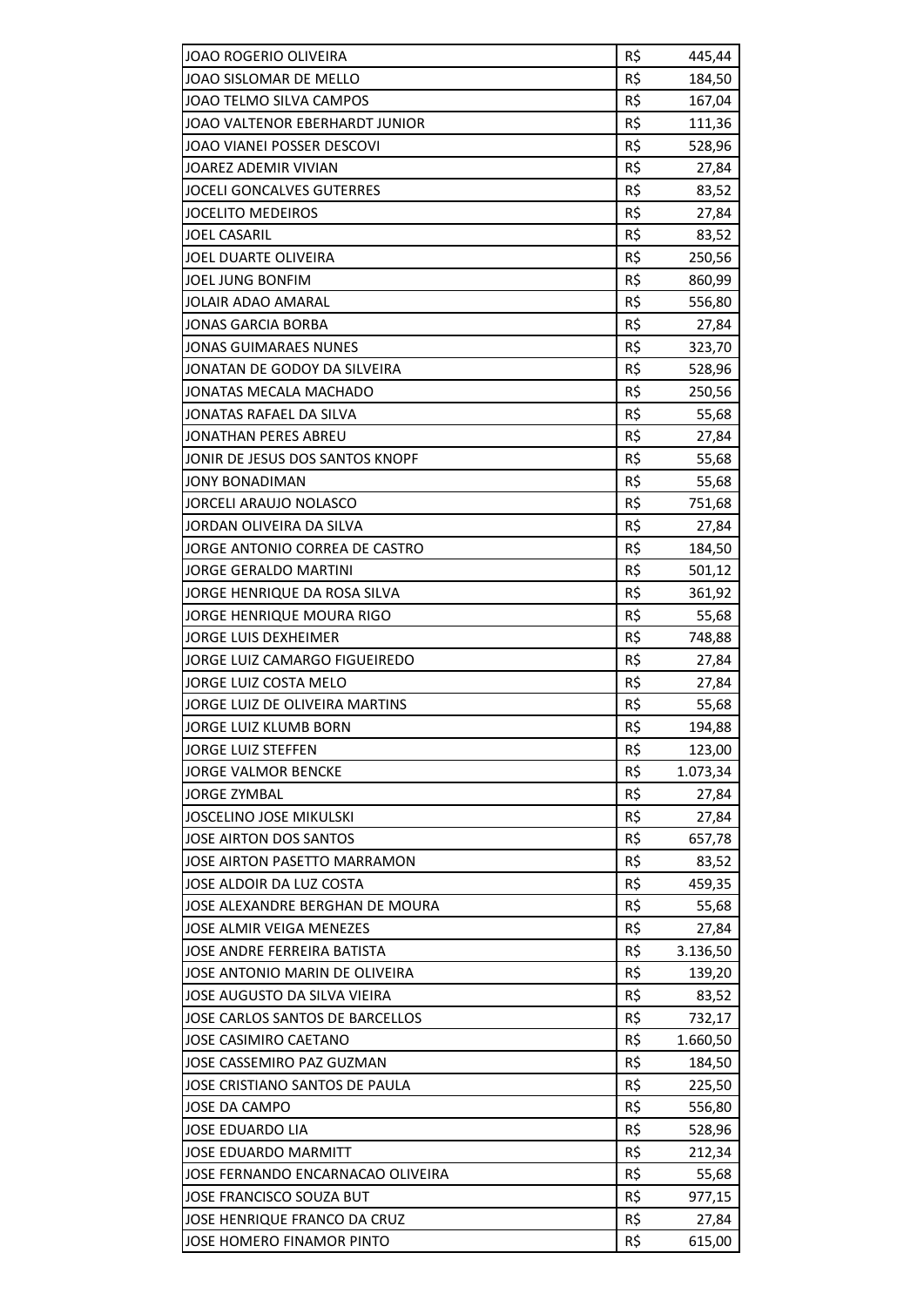| JOSE HORACIO SILVA DA SILVA               | R\$        | 27,84           |
|-------------------------------------------|------------|-----------------|
| JOSE IVAN DORNELLES MULER                 | R\$        | 167,04          |
| <b>JOSE JACOB MARMITT</b>                 | R\$        | 55,68           |
| <b>JOSE JOAREZ REQUE</b>                  | R\$        | 1.070,82        |
| <b>JOSE LAURO DE FREITAS MATTOS</b>       | R\$        | 55,68           |
| JOSE LEANDRO OLIVEIRA VIANNA              | R\$        | 27,84           |
| JOSE LEONEL DE FREITAS MATTOS             | R\$        | 55,68           |
| JOSE LUIS DE CAMPOS SEVERO                | R\$        | 635,50          |
| <b>JOSE LUIS GAIGER XAVIER</b>            | R\$        | 27,84           |
| JOSE LUIZ DE LIMA VIANNA                  | R\$        | 959,46          |
| <b>JOSE LUIZ SOARES</b>                   | R\$        | 184,50          |
| JOSE MACEDO DE OLIVEIRA                   | R\$        | 184,50          |
| JOSE MARCELO DA SILVA                     | R\$        | 278,40          |
| <b>JOSE MARCOS LEITE</b>                  | R\$        | 57,09           |
| <b>JOSE MARIO FERREIRA SANTANA JUNIOR</b> | R\$        | 403,67          |
| <b>JOSE MAZZONETTO</b>                    | R\$        | 27,84           |
| <b>JOSE NILTON VIEIRA GIDIEL</b>          | R\$        | 139,20          |
| <b>JOSE PAULO METTLER</b>                 | R\$        | 528,96          |
| <b>JOSE PAULO NUNES</b>                   | R\$        | 83,52           |
| <b>JOSE PLINIO PACHECO MENDES</b>         | R\$        | 55,68           |
| <b>JOSE RAUL BRAZ</b>                     | R\$        | 278,40          |
| JOSE ROBERTO CEOLIN EPSTEIN               | R\$        | 222,72          |
| JOSE TADEU DOS SANTOS ESPINDOLA           | R\$        | 27,84           |
| JOSE VALDIR MACHADO DOS SANTOS            | R\$        | 184,50          |
| JOSE VALFREDE MELO DE LEMOS               | R\$        | 27,84           |
| <b>JOSE VICENTE SPINELLI PINTO</b>        | R\$        | 553,50          |
| <b>JOSEMARA MARIA DOS SANTOS</b>          | R\$        | 55,68           |
| <b>JOSIANE PISTORELLO</b>                 | R\$        | 27,84           |
| <b>JOSIMAR HELINTON GONCALVES</b>         | R\$        | 2.706,00        |
| <b>JOSMAR DO AMARAL VARGAS</b>            |            |                 |
| <b>JOVANE SONCINI</b>                     | R\$<br>R\$ | 27,84<br>281,18 |
| JOZIANO LUIZ DA CRUZ                      | R\$        |                 |
| JUAREZ OLAVO FAGUNDES DA ROSA             | R\$        | 861,00          |
|                                           |            | 111,36          |
| <b>JUAREZ PEREIRA FRANCILIO</b>           | R\$        | 2.202,36        |
| <b>JUCELITO MISSIO</b>                    | R\$        | 738,00          |
| <b>JUCIMAR PANCOT</b>                     | R\$        | 27,84           |
| <b>JUELMIR NUNES SARAIVA</b>              | R\$        | 55,68           |
| <b>JULIANA FELIPIN</b>                    | R\$        | 55,68           |
| <b>JULIANA MACHADO GASPAROTTO</b>         | R\$        | 83,52           |
| <b>JULIANA MESQUITA INACIO</b>            | R\$        | 375,83          |
| <b>JULIANA SOARES BORBA</b>               | R\$        | 27,84           |
| JULIANO CEZAR SIQUEIRA DO NASCIMENTO      | R\$        | 446,70          |
| <b>JULIANO DOS PASSOS</b>                 | R\$        | 334,08          |
| <b>JULIANO DOS SANTOS TORRES</b>          | R\$        | 55,68           |
| <b>JULIANO GRABSKI</b>                    | R\$        | 184,50          |
| <b>JULIANO MAFRA LEDUR</b>                | R\$        | 601,32          |
| <b>JULIANO MOREIRA DOS SANTOS</b>         | R\$        | 1.660,50        |
| <b>JULIANO MULLING</b>                    | R\$        | 240,18          |
| <b>JULIANO ZAMPIERI DOS SANTOS</b>        | R\$        | 27,84           |
| <b>JULIO AUGUSTO RIBEIRO DIAS</b>         | R\$        | 55,68           |
| JULIO CESAR DO ESPIRITO SANTO ROCHA       | R\$        | 167,04          |
| <b>JULIO CESAR SEADY</b>                  | R\$        | 3.813,00        |
| <b>JURACIR HOESEL DE OLIVEIRA</b>         | R\$        | 553,50          |
| KAREN TATIANE PORFIRIO DOS SANTOS         | R\$        | 27,84           |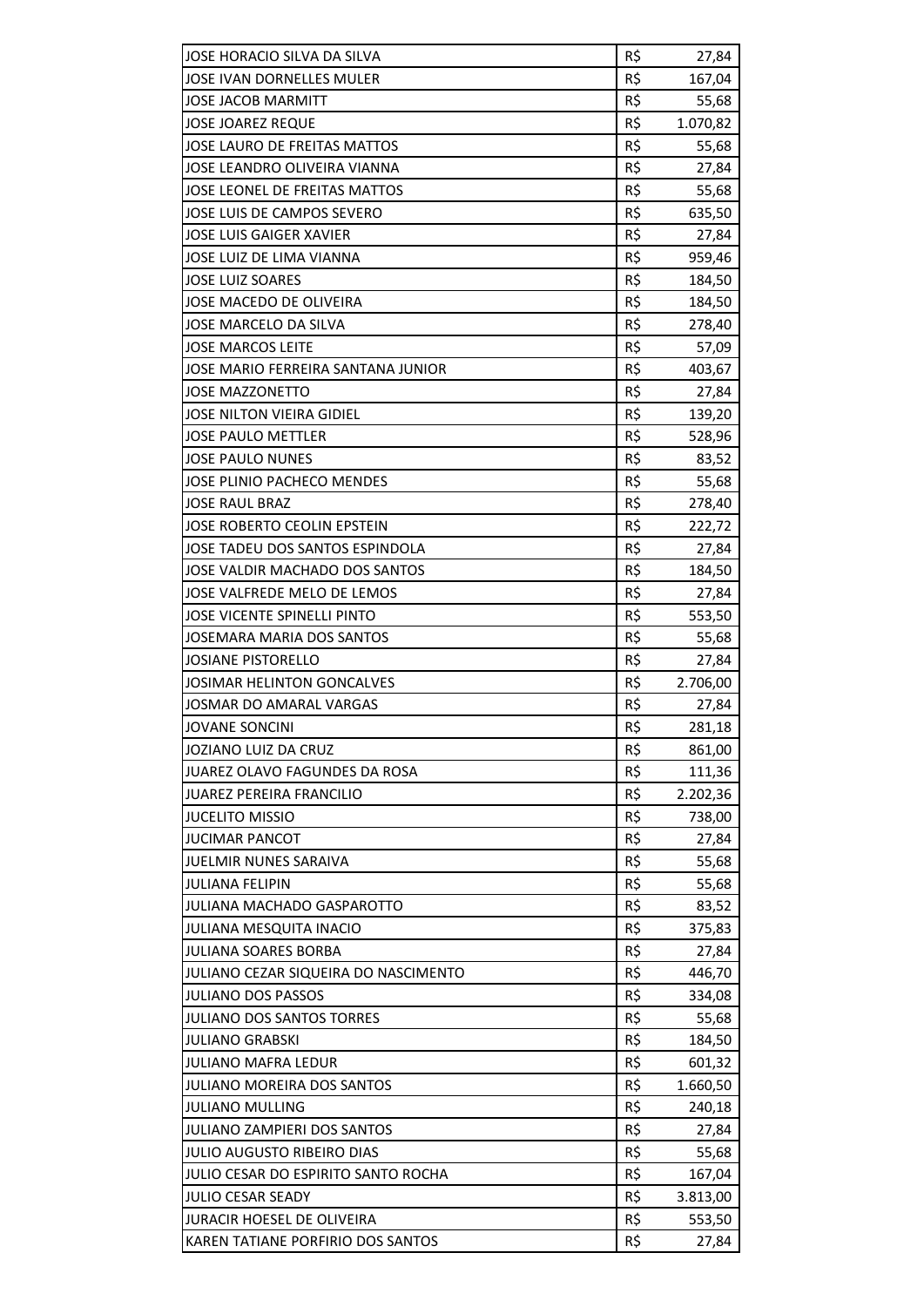| KARINA MUSTAFA RIZEQ             | R\$        | 55,68    |
|----------------------------------|------------|----------|
| KARLA FRANCO MUNHOZ              | R\$        | 55,68    |
| KARLA LEAL COZZA                 | R\$        | 55,68    |
| KATIA DANIELLE LIESENFELD        | R\$        | 27,84    |
| <b>KELLEN CASTRO VIANA</b>       | R\$        | 603,36   |
| KLEBER JOSE DALL AGNOL           | R\$        | 27,84    |
| KRISTTIAN WALKER PIRES           | R\$        | 55,68    |
| <b>LAIR VICENTE KLEIN</b>        | R\$        | 55,68    |
| <b>LAIRTON SILVESTRINI</b>       | R\$        | 83,52    |
| <b>LASARO GELINGER</b>           | R\$        | 55,68    |
| <b>LAURA BROCH</b>               | R\$        | 55,68    |
| LAURA MARCUZZO PEREIRA           | R\$        | 375,83   |
| LAURA PEREIRA GARCIA             | R\$        | 167,04   |
| LAURO DE FREITAS FLORES          | R\$        | 2.241,84 |
| <b>LAURO RODRIGUES SOBRINHO</b>  | R\$        | 389,76   |
| LAURO SEVERIANO MULLER FILHO     | R\$        | 83,52    |
| LAURO VILMAR DREWS               | R\$        | 27,84    |
| LEA PATRICIA PINHEIRO BASEI      | R\$        | 351,54   |
| LEANDRO AUGUSTO DA SILVA         | R\$        | 430,50   |
| LEANDRO BIZOTTO PADILHA          |            |          |
|                                  | R\$<br>R\$ | 278,40   |
| LEANDRO BRANDAO DE AZEVEDO       |            | 194,88   |
| LEANDRO CAPITAO ROCA             | R\$        | 612,48   |
| <b>LEANDRO DOS SANTOS</b>        | R\$        | 27,84    |
| <b>LEANDRO DOS SANTOS MENDES</b> | R\$        | 55,68    |
| LEANDRO FIORENZA CANTERLE        | R\$        | 424,68   |
| LEANDRO GALIMBERTI RODRIGUES     | R\$        | 492,00   |
| <b>LEANDRO JANGELL</b>           | R\$        | 55,68    |
| LEANDRO LUIS CANEPPELE JAHN      | R\$        | 27,84    |
| <b>LEANDRO MINUSCOLI</b>         | R\$        | 1.995,84 |
| LEANDRO MOREIRA EUFRAZIO         | R\$        | 306,24   |
| <b>LEANDRO NUNES LEITE</b>       | R\$        | 55,68    |
| <b>LEANDRO RAMOS VELLOZO</b>     | R\$        | 225,50   |
| LEANDRO ROBERTO SILVA DE AZEVEDO | R\$        | 27,84    |
| LEANDRO RODRIGUES DA CRUZ        | R\$        | 417,60   |
| <b>LEANDRO RODRIGUES DOYLE</b>   | R\$        | 1.319,34 |
| LEANDRO SILVA MENEZES            | R\$        | 2.460,00 |
| LEANDRO SILVA TESSARO            | R\$        | 212,34   |
| LEANDRO SOUSTRUZNIK AGUILAR      | R\$        | 250,56   |
| <b>LEANDRO TOGNON</b>            | R\$        | 55,68    |
| LEANDRO VALENTE NICOLAU          | R\$        | 250,56   |
| LEDA OLIVEIRA PEDROSO            | R\$        | 55,68    |
| LEDOEL SILVA DA SILVA            | R\$        | 1.155,60 |
| LEIA DE MACEDO COSTA             | R\$        | 307,50   |
| LEILA PEREIRA CORDEIRO           | R\$        | 375,83   |
| LELIO DA SILVA COSTA             | R\$        | 55,68    |
| LEO AUGUSTO DA SILVA             | R\$        | 640,32   |
| <b>LEO BROCH</b>                 | R\$        | 55,68    |
| LEOMAR DA SILVA                  | R\$        | 225,50   |
| LEOMAR GANCHOROSKI BARCELOS      | R\$        | 83,52    |
| LEONARA MISZEVSKI                | R\$        | 167,04   |
| LEONARDO DA SILVA DUTRA          | R\$        | 184,50   |
| LEONARDO DAITX DE BITENCOURT     | R\$        | 306,24   |
| LEONARDO ESPINDOLA ROCHA         | R\$        | 83,52    |
| <b>LEONARDO GORGEN</b>           | R\$        | 334,08   |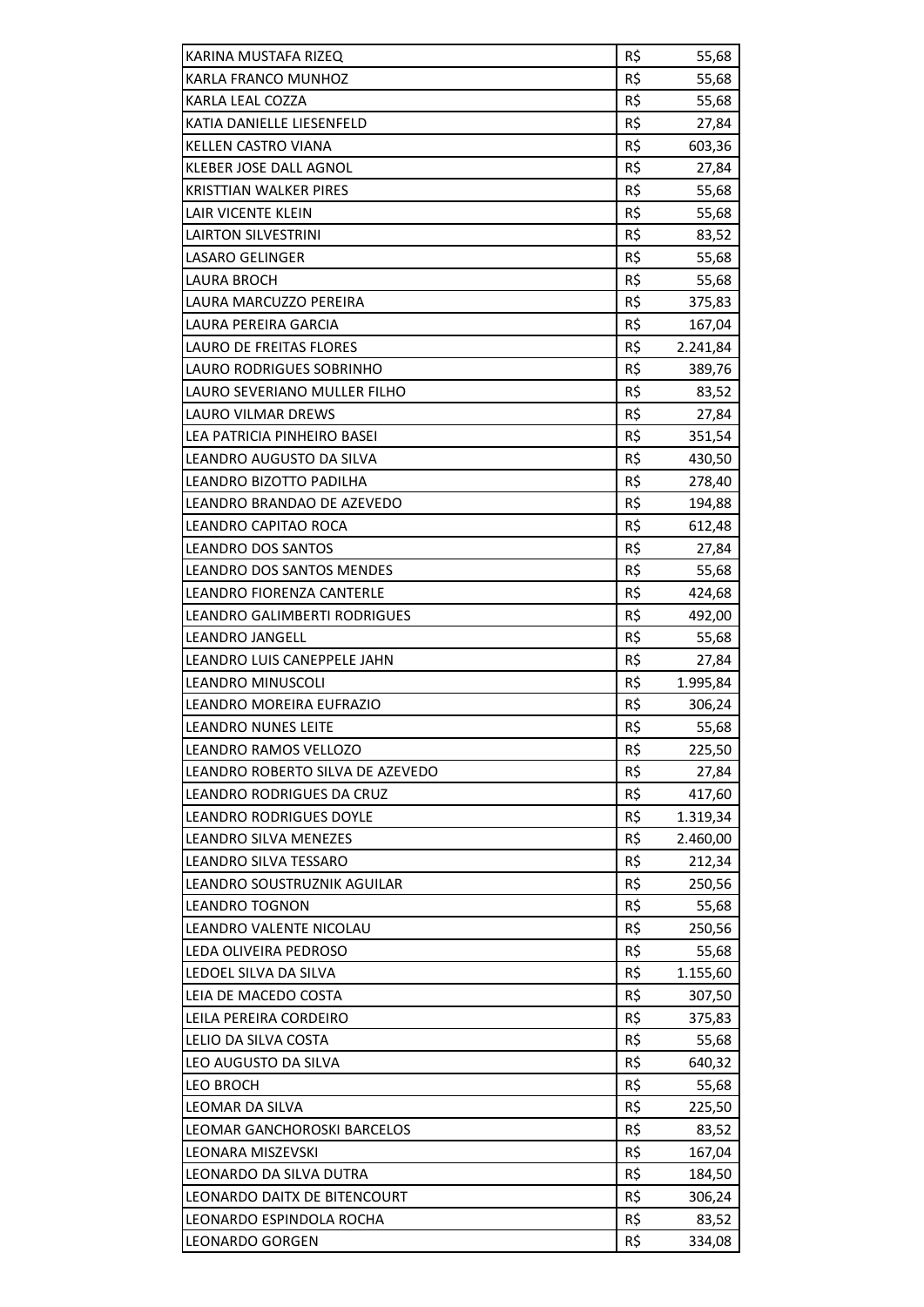| LEONARDO JOSE PILZ                                            | R\$        | 55,68            |
|---------------------------------------------------------------|------------|------------------|
| LEONARDO JULIO MARTINS                                        | R\$        | 1.815,90         |
| LEONARDO SANTOS HUZALO                                        | R\$        | 556,80           |
| LEONARDO SOZIN RUFINO                                         | R\$        | 250,56           |
| <b>LEONARDO STUMPF</b>                                        | R\$        | 1.107,00         |
| LEONCIO MACHADO DE OLIVEIRA                                   | R\$        | 55,68            |
| LEONEL AMADOR FOGACA                                          | R\$        | 27,84            |
| LEONEL JAIME LOPES                                            | R\$        | 83,52            |
| LEONICE MARIA DAL PIZZOL                                      | R\$        | 27,84            |
| LEONIL DOS SANTOS CAVALHEIRO                                  | R\$        | 184,50           |
| <b>LEONIR BRITZK</b>                                          | R\$        | 1.968,00         |
| LERIO RODRIGUES DA FONSECA                                    | R\$        | 1.073,34         |
| LETICIA DE FREITAS VELOSO                                     | R\$        | 2.767,50         |
| LETICIA PASTERNAK KRAMM                                       | R\$        | 1.660,50         |
| LIA DENISE DREHMER                                            | R\$        | 55,68            |
| LIA DENISE TIMANN                                             | R\$        | 553,50           |
| LIA ODETE REIS                                                | R\$        | 27,84            |
| <b>LIANE SOARES CABRAL</b>                                    | R\$        | 167,04           |
| LILIANE DA SILVA                                              | R\$        | 139,20           |
| LISANDRA PETRY MELLO                                          | R\$        | 27,84            |
| LISIANE DE LIMA FIGUEREDO                                     | R\$        | 27,84            |
| LISIANE EMMANUELLI DOS SANTOS                                 | R\$        | 27,84            |
| LISIANE SOARES SEVERO                                         | R\$        | 27,84            |
| LISIANE VIDAL LIMA                                            | R\$        | 27,84            |
| LOIVO DA SILVA GONCALVES                                      | R\$        | 184,50           |
| LOIVO JOSE SCHU                                               | R\$        | 27,84            |
| <b>LORENCO DE NARDI</b>                                       | R\$        | 55,68            |
| LOUISE DA ROSA CARDOSO                                        | R\$        | 1.799,70         |
| LOUREIRO LAGO LIBERALESSO                                     | R\$        | 184,50           |
| LUANA TROJAHN DA CUNHA DA SILVA                               | R\$        | 616,01           |
| <b>LUCAS BRAVO CADORE</b>                                     | R\$        | 184,50           |
| LUCAS MARCHI DA MOTTA                                         | R\$        | 184,50           |
| LUCAS SULZBACH RILHO                                          | R\$        | 357,36           |
| LUCENA DIAS RODRIGUEZ                                         | R\$        | 55,68            |
| LUCIA IARA SACOL                                              | R\$        | 259,67           |
| <b>LUCIANA GAMPERT MIRANDA</b>                                | R\$        | 55,68            |
| LUCIANA HENRIQUES PINHEIRO BONAMIGO                           | R\$        | 601,33           |
| LUCIANA MENDES MACHADO                                        | R\$        | 27,84            |
| LUCIANE CORREA ROZNIESKI                                      |            | 253,34           |
| LUCIANE PINHEIRO STOCK                                        |            |                  |
|                                                               | R\$        |                  |
|                                                               | R\$        | 375,83           |
| LUCIANO DA COSTA GARCIA                                       | R\$        | 601,33           |
| LUCIANO DOTTE                                                 | R\$        | 55,68            |
| LUCIANO ELI MARTIN                                            | R\$        | 539,49           |
| LUCIANO JACOB QUINTANA                                        | R\$        | 55,68            |
| LUCIANO MALINOWSKI VARGAS                                     | R\$        | 167,04           |
| LUCIANO PONCIANO VITT                                         | R\$        | 584,64           |
| LUCIANO RODRIGUES CARVALHO                                    | R\$        | 27,84            |
| LUCIANO SILVEIRA KRUSSER                                      | R\$        | 55,68            |
| LUCIANO VINICUS DALBERTO                                      | R\$        | 139,20           |
| LUCIDIO NERI CORREA                                           | R\$        | 27,84            |
| LUCIELLI RODRIGUES DOS SANTOS                                 | R\$        | 3.321,00         |
| LUCIMAR ARAUJO DE ARAUJO                                      | R\$        | 27,84            |
| LUCIO SERGIO MESQUITA CAMPBELL<br>LUIS ALBERTO RAUBER BARROSO | R\$<br>R\$ | 396,84<br>150,33 |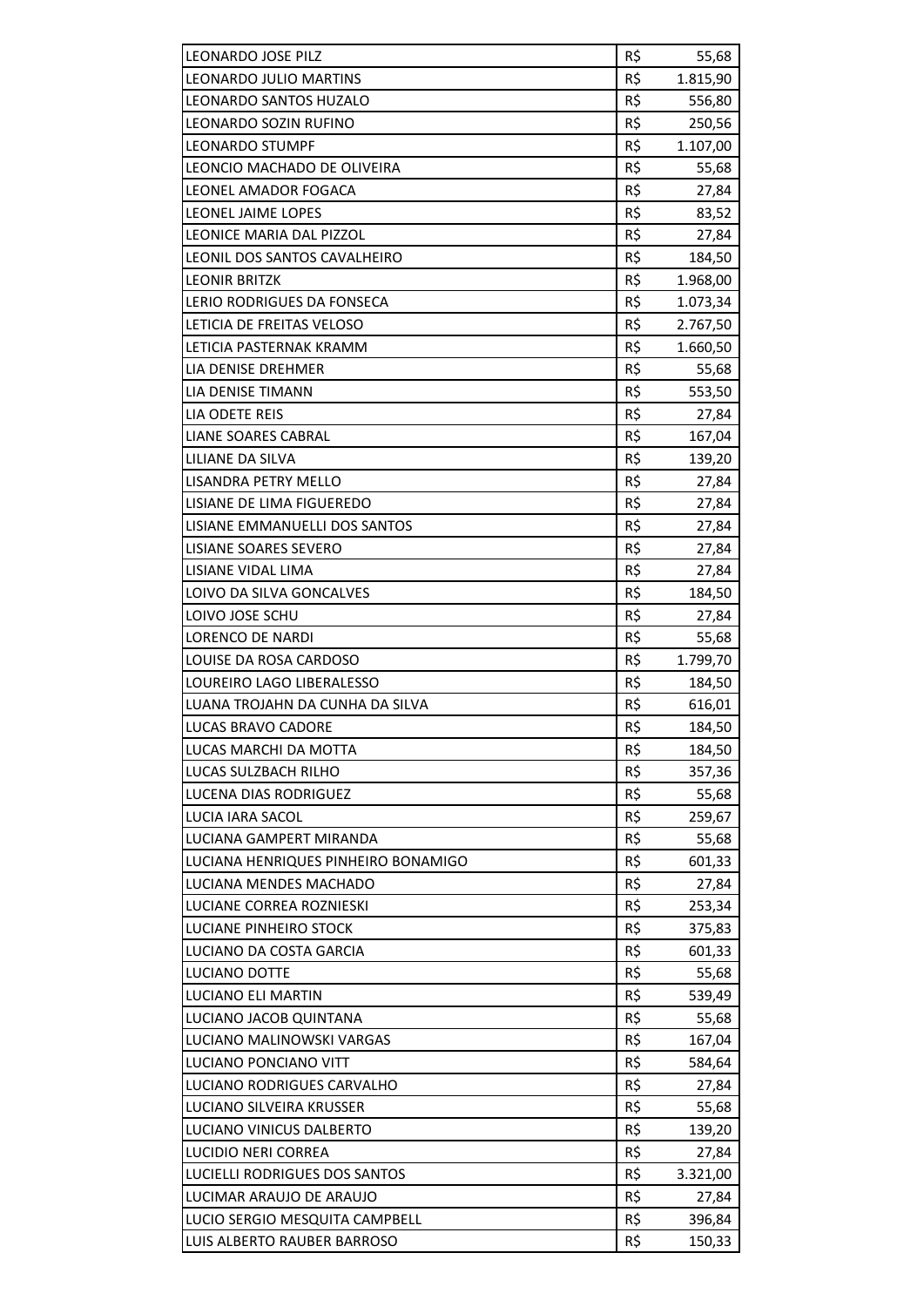| LUIS ANDRE DE ALMEIDA MACIEL             | R\$ | 295,86   |
|------------------------------------------|-----|----------|
| LUIS ANDRE HOFF                          | R\$ | 27,84    |
| LUIS ANTONIO MINUZZI                     | R\$ | 212,34   |
| LUIS ANTONIO RUCHABER                    | R\$ | 55,68    |
| LUIS AUGUSTO DA CUNHA                    | R\$ | 194,88   |
| LUIS CARLOS MARTINS                      | R\$ | 27,84    |
| LUIS CLAUDIO PEDROSO                     | R\$ | 83,52    |
| <b>LUIS DANIEL BRITES</b>                | R\$ | 1.845,00 |
| LUIS EDUARDO MENDES                      | R\$ | 111,36   |
| LUIS FELIPE ALVES DOS SANTOS             | R\$ | 922,50   |
| LUIS FELIPE FALLAVENA DA ROSA            | R\$ | 27,84    |
| LUIS FERNANDO BATTISTELLA                | R\$ | 184,50   |
| LUIS FERNANDO CLARO LONGARAY             | R\$ | 1.414,50 |
| LUIS FERNANDO DA ROZA VIEIRA             | R\$ | 984,00   |
| LUIS FERNANDO DE ASSIS ALONSO            | R\$ | 184,50   |
| LUIS FERNANDO ROSINSKI SKIERESZ          | R\$ | 519,84   |
| LUIS JERONIMO DORNELLES DA CUNHA         | R\$ | 2.398,50 |
| LUIS SERGIO BARCELOS                     | R\$ | 615,00   |
| LUIZ ANTONIO BARFKNECHT                  | R\$ | 554,00   |
| LUIZ AUGUSTO BENVEGNU                    | R\$ | 27,84    |
| LUIZ AUGUSTO SCHMIDT                     | R\$ | 27,84    |
| LUIZ CARLOS CRUZ DE MELO SERENO          | R\$ | 375,83   |
| LUIZ CARLOS DE OLIVEIRA MARTINS          | R\$ | 55,68    |
| LUIZ CARLOS DOS SANTOS                   | R\$ | 27,84    |
| LUIZ CARLOS KLUSENER FILHO               | R\$ | 27,84    |
| LUIZ CARLOS SALVADOR CUNHA JUNIOR        | R\$ | 430,50   |
| LUIZ CARLOS SCHNEIDER                    | R\$ | 334,08   |
| LUIZ CARLOS VIVAN                        | R\$ | 83,52    |
| LUIZ CAUDURO                             | R\$ | 27,84    |
| LUIZ ERNESTO FERRARETTO                  | R\$ | 556,80   |
| LUIZ FELIPE ZIMMERMANN ODY               | R\$ | 27,84    |
| LUIZ FERNANDO FIGUEIREDO DORNELES JUNIOR | R\$ | 1.347,18 |
| <b>LUIZ GONZAGA SOARES</b>               | R\$ | 55,68    |
| LUIZ GUSTAVO MEDEIROS RICALDE            | R\$ | 861,00   |
| LUIZ JUNIOR SOARES DA PAIXAO             | R\$ | 323,70   |
| LUIZ PEDRO GOMES DA LUZ                  | R\$ | 27,84    |
| LUIZ PINHEIRO SARMENTO                   | R\$ | 212,34   |
| <b>LUIZ RODRIGUES</b>                    | R\$ | 53,53    |
| <b>LUKAS HAACK</b>                       | R\$ | 55,68    |
| <b>MAGLIANE FIN MARTINI</b>              | R\$ | 83,52    |
| MAGNO CESAR AFONSO PIRES                 | R\$ | 27,84    |
| <b>MAGNUS RODRIGO CORREA VARGAS</b>      | R\$ | 240,18   |
| MAICON ASSIS VALIM BOEIRA                | R\$ | 139,20   |
| <b>MAICON ENIO ELSENBACH</b>             | R\$ | 83,52    |
| MAIR ROQUE BARASUOL                      | R\$ | 55,68    |
| <b>MALTA MARIA FLUCK</b>                 | R\$ | 27,84    |
| <b>MANOEL EICKEL</b>                     | R\$ | 27,84    |
| MANOEL JOAQUIM VIEIRA CARVALHO           | R\$ | 738,00   |
| <b>MANOEL LUIS DA SILVA OURIVES</b>      | R\$ |          |
| MANOEL PADAO PALMEIRA                    | R\$ | 307,50   |
|                                          | R\$ | 55,68    |
| <b>MANUEL RODRIGUES LONCAN</b>           | R\$ | 27,84    |
| MARA KRAMER DE ALMEIDA                   |     | 27,84    |
| MARCEL DOS SANTOS VILANTE                | R\$ | 83,52    |
| MARCEL JULIANO NEMITZ BISCAINO           | R\$ | 212,34   |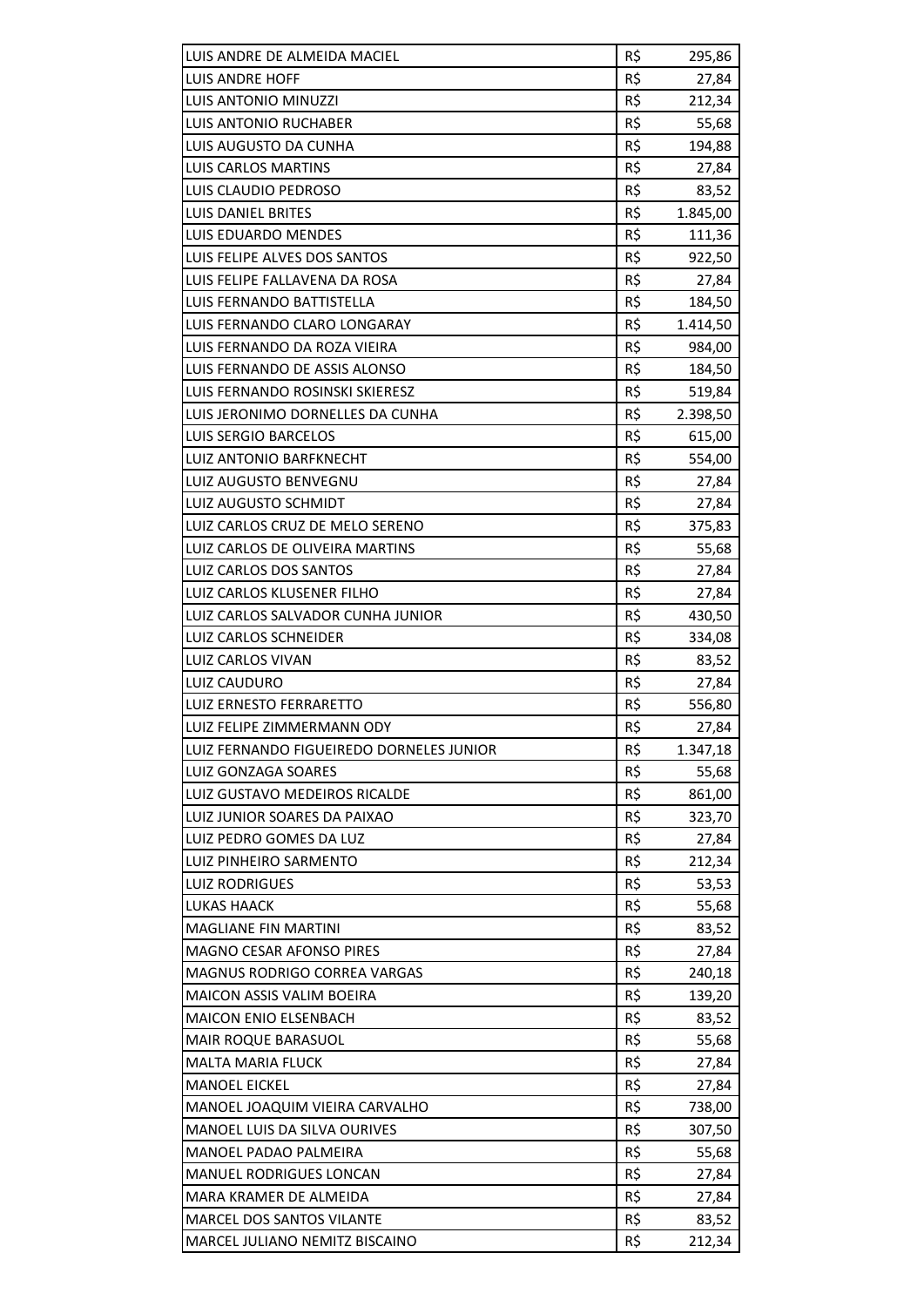| <b>MARCEL NIELSEN</b>                     | R\$ | 553,50   |
|-------------------------------------------|-----|----------|
| MARCELINO BLACENE SELLA                   | R\$ | 83,52    |
| <b>MARCELINO JEK</b>                      | R\$ | 111,36   |
| <b>MARCELINO JOSE HOSS BECKER</b>         | R\$ | 83,52    |
| MARCELO BENJAMIN PIVETA ROSSAROLLA        | R\$ | 55,68    |
| MARCELO DE ARAUJO SILVA                   | R\$ | 27,84    |
| <b>MARCELO DOYLE BENITES</b>              | R\$ | 1.291,50 |
| MARCELO GOMES SCHMACHTENBERG              | R\$ | 111,36   |
| <b>MARCELO GUIMARAES FANFA</b>            | R\$ | 1.107,00 |
| MARCELO HASSEN DA SILVA                   | R\$ |          |
|                                           | R\$ | 55,68    |
| <b>MARCELO LUDWIG</b>                     |     | 55,68    |
| <b>MARCELO LUIS FELTRACO</b>              | R\$ | 27,84    |
| <b>MARCELO MENDES DOMINGUES</b>           | R\$ | 861,00   |
| <b>MARCELO NUNES DA SILVA</b>             | R\$ | 1.660,50 |
| <b>MARCELO PINTO KLINGER</b>              | R\$ | 55,68    |
| <b>MARCELO RAMALHO DE JESUS</b>           | R\$ | 250,56   |
| <b>MARCELO SANTOS DA ROCHA</b>            | R\$ | 184,50   |
| <b>MARCELO SANTOS DA ROSA</b>             | R\$ | 55,68    |
| <b>MARCELO SANTOS FIORIN</b>              | R\$ | 361,92   |
| <b>MARCELO SCHUSTER</b>                   | R\$ | 55,68    |
| <b>MARCELO SCHWEIGHOFER</b>               | R\$ | 55,68    |
| <b>MARCELO SILVEIRA</b>                   | R\$ | 27,84    |
| <b>MARCIA FERREIRA DOS SANTOS</b>         | R\$ | 268,02   |
| <b>MARCIA LEMOS DOS SANTOS RAMOS</b>      | R\$ | 222,72   |
| <b>MARCIANO ESTEVES</b>                   | R\$ | 55,68    |
| MARCIENA FERREIRA DA SILVA                | R\$ | 807,36   |
| MARCIO ALAOR CASAGRANDE FRANCO            | R\$ | 1.783,50 |
| <b>MARCIO BATISTA TAVARES CONTTI</b>      | R\$ | 55,68    |
| <b>MARCIO BOMBONATO</b>                   | R\$ | 278,40   |
| <b>MARCIO BUENO SIMOES PIRES</b>          | R\$ | 458,34   |
| <b>MARCIO DE AGUIAR GOMES</b>             | R\$ | 27,84    |
| <b>MARCIO DE AVILA SILVEIRA</b>           | R\$ | 83,52    |
| <b>MARCIO DOMINGUES AIRES</b>             | R\$ | 473,28   |
| <b>MARCIO GIOVANI DOS SANTOS CARVALHO</b> | R\$ | 306,24   |
| <b>MARCIO LOPES DE OLIVEIRA</b>           | R\$ | 55,68    |
| <b>MARCIO LUCAS DA SILVA MARTINS</b>      | R\$ | 184,50   |
| <b>MARCIO MIREK</b>                       | R\$ | 826,08   |
| <b>MARCIO REBESCHINI</b>                  | R\$ | 206,52   |
| <b>MARCIO RICARDO ALVES KISZNER</b>       | R\$ | 55,68    |
| <b>MARCIO RICARDO DE OLIVEIRA</b>         | R\$ | 194,88   |
| MARCIO ROBERTO MADRI MACHADO              | R\$ | 335,34   |
| <b>MARCIO ROGERIO NEUGEBAUER</b>          | R\$ | 111,36   |
| MARCIO RONILDO BORGES MOREIRA             | R\$ | 139,20   |
| <b>MARCIO ROTHE CARNIEL</b>               | R\$ | 55,68    |
| MARCIO SOUZA DE OLIVEIRA                  | R\$ | 323,70   |
| MARCIO VANERIO RODRIGUES DAS TREVAS       | R\$ | 225,50   |
| <b>MARCO ANTONIO DE OLIVEIRA</b>          | R\$ | 184,50   |
| MARCO ANTONIO DOS SANTOS                  | R\$ | 27,84    |
| <b>MARCO ANTONIO MEIRELES DUARTE</b>      | R\$ | 167,04   |
| <b>MARCO ANTONIO ULLMANN</b>              | R\$ | 553,50   |
| MARCO ANTONIO VAZ DOS SANTOS              | R\$ | 570,71   |
| <b>MARCOS ALBERTO LEIDENS</b>             | R\$ | 581,34   |
| MARCOS ALEXANDRE LIMA DA SILVA            | R\$ | 601,33   |
| MARCOS ALFREDO LEITE SIQUEIRA             | R\$ | 490,74   |
|                                           |     |          |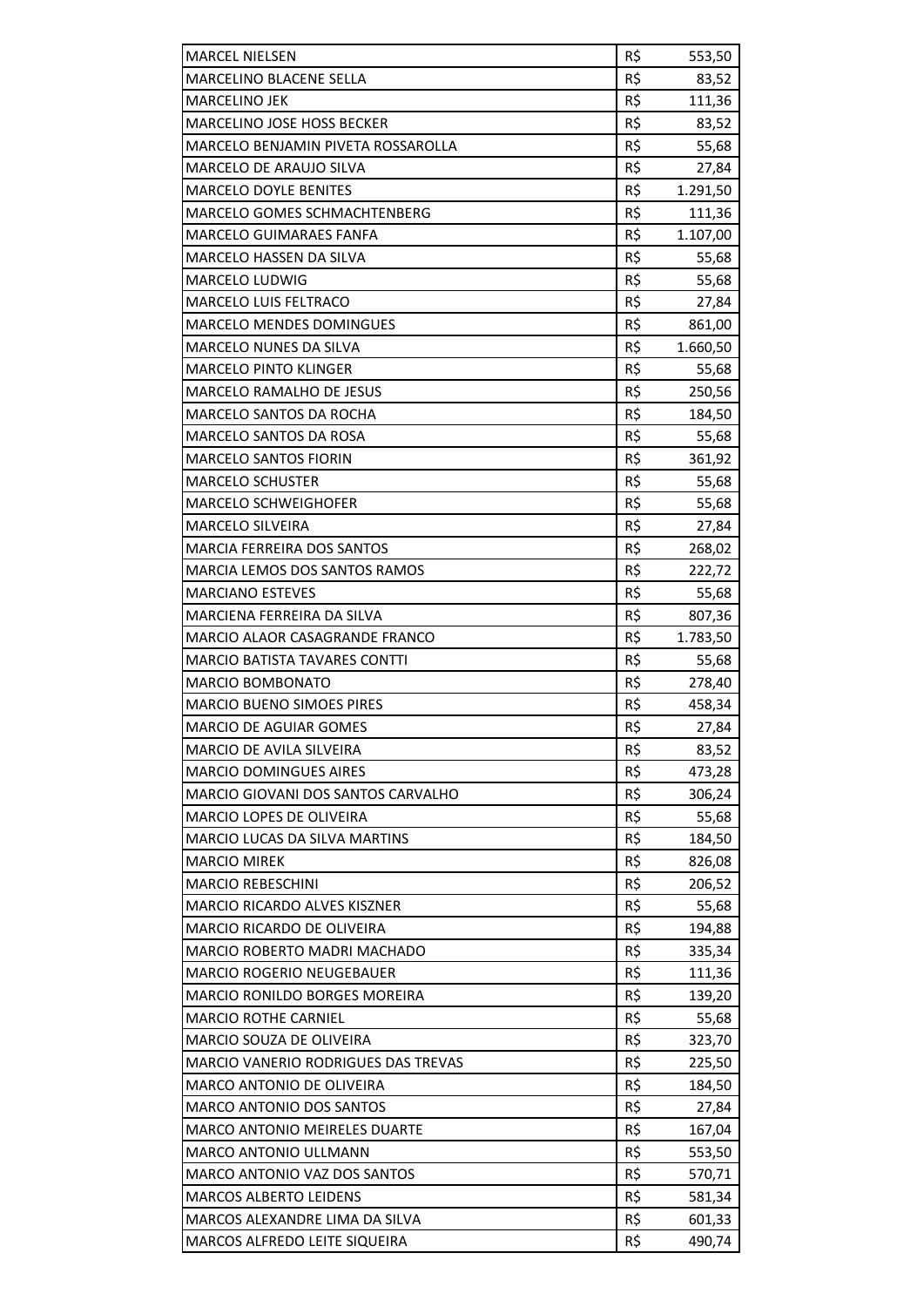| MARCOS ANTONIO DA ROCHA ROSA               | R\$ | 554,00   |
|--------------------------------------------|-----|----------|
| <b>MARCOS ANTONIO JULIANOTTI</b>           | R\$ | 139,20   |
| <b>MARCOS CESAR NUNES CORREA</b>           | R\$ | 278,40   |
| <b>MARCOS DOS SANTOS BELOUS</b>            | R\$ | 240,18   |
| <b>MARCOS MALESSA</b>                      | R\$ | 27,84    |
| <b>MARCOS RENATO FRANCK DA ROCHA</b>       | R\$ | 150,33   |
| <b>MARCOS RICARDO MADER DA COSTA</b>       | R\$ | 1.872,84 |
| <b>MARCOS RODRIGO DIAS BARROS</b>          | R\$ | 526,16   |
| <b>MARCOS SCHNEIDER</b>                    | R\$ | 2.186,66 |
| <b>MARCOS TODORO SROCHINSKI</b>            | R\$ | 521,36   |
| <b>MARCOS VINICIOS CONTE</b>               | R\$ | 635,49   |
| <b>MARCOS VINICIUS RODRIGUES SIFUENTES</b> | R\$ | 55,68    |
| <b>MARCUS SILVA DE MATOS</b>               | R\$ | 281,18   |
| <b>MARCUS VINICIUS CABERLON</b>            | R\$ | 550,18   |
| <b>MARCUS VINICIUS SIEBURGER COSTA</b>     | R\$ | 55,68    |
| MARCUS VINICIUS VIEGAS SCHREIBER           | R\$ | 268,02   |
| <b>MARFIZA INACIO GARCIA</b>               | R\$ | 861,00   |
| <b>MARGIT LIANE SOARES</b>                 | R\$ | 1.352,98 |
| MARI FATIMA POPILNISKI                     | R\$ | 553,50   |
| <b>MARIA ANELISE KRINDGES</b>              | R\$ | 123,00   |
| MARIA BEATRIZ KESSLER WENZEL               | R\$ | 27,84    |
| MARIA DA GRACA RODRIGUES DE SOUZA          | R\$ | 184,50   |
| <b>MARIA GORETI MANZONI</b>                | R\$ | 55,68    |
| MARIA TERESINHA NUNES                      | R\$ | 55,68    |
| MARIANA AZEVEDO GUIMARAES                  | R\$ | 1.783,50 |
| <b>MARIELI DAKAN</b>                       | R\$ | 27,84    |
| MARILENE MACHADO CUNHA                     | R\$ | 27,84    |
| MARINA ANDRESSA DA SILVA                   | R\$ | 389,76   |
| <b>MARINA CAMOZZATO GALNARES</b>           | R\$ | 27,84    |
| <b>MARINO INACIO KEPPEL</b>                | R\$ | 519,84   |
| <b>MARINO PIRES IBALDO</b>                 | R\$ | 1.011,84 |
| MARIO ADILON BORGES VIANA                  | R\$ | 417,60   |
| MARIO AUGUSTO DE LIMA E SILVA              | R\$ | 281,18   |
| <b>MARIO BAZANELLA</b>                     | R\$ | 27,84    |
| <b>MARIO CEZAR JARDIM JACQUES</b>          | R\$ | 1.329,72 |
| MARIO FERNANDO SCHMIDT DA SILVA            | R\$ | 2.297,52 |
| <b>MARIO LEAO COSTA</b>                    | R\$ | 526,16   |
| MARIO ROBERTO DA SILVA MARIN               | R\$ | 560,84   |
| <b>MARISA INES ASSONI</b>                  | R\$ | 526,16   |
| <b>MARISA MOREIRA NEVES</b>                | R\$ | 602,10   |
| <b>MARISTELA SEHN</b>                      | R\$ | 676,49   |
| MARLENE DE SOUZA GOMES                     | R\$ | 55,68    |
| <b>MARLENE SZAST</b>                       | R\$ | 281,18   |
| MARLI TERESINHA SILVA DA SILVA             | R\$ | 710,66   |
| <b>MARLON DA COSTA</b>                     | R\$ | 612,48   |
| <b>MARLON RICARDO MARCHESAN</b>            | R\$ | 1.839,18 |
| <b>MARLOS MARTINS DA SILVEIRA</b>          | R\$ | 3.567,00 |
| <b>MARTA BITENCOURT DOS SANTOS</b>         | R\$ | 139,20   |
| <b>MARTINHO DE TONI</b>                    | R\$ | 295,86   |
| MASSIANI LOZEKAN DURGANTE                  | R\$ | 27,84    |
| <b>MATEUS ARDENGHI</b>                     | R\$ | 27,84    |
| <b>MATEUS LUNELLI DAMIAN</b>               | R\$ | 83,52    |
| <b>MATHEUS PERIN HEFLER</b>                | R\$ | 1.347,18 |
| MATHEUS SOARES DE SOUZA                    | R\$ | 278,40   |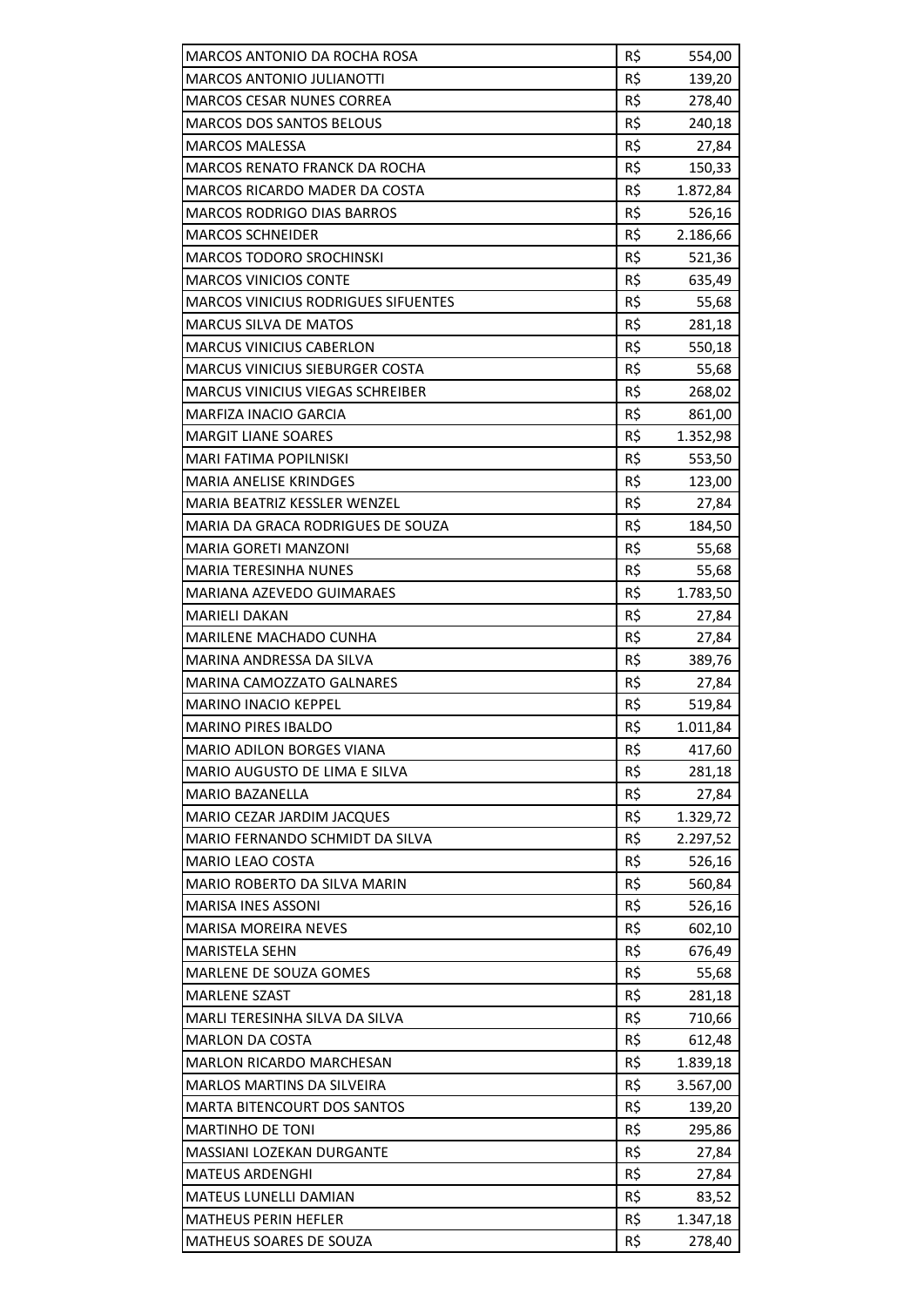| <b>MATHIAS AUGUSTO RAUBER</b>                | R\$        | 55,68          |
|----------------------------------------------|------------|----------------|
| <b>MAURICIO DAMASCENO GULARTE</b>            | R\$        | 55,68          |
| MAURICIO DE OLIVEIRA DUTRA                   | R\$        | 55,68          |
| <b>MAURICIO DOS SANTOS</b>                   | R\$        | 594,50         |
| <b>MAURICIO SOARES CAPUANO</b>               | R\$        | 1.503,31       |
| <b>MAURICIO VANTI CARVALHO</b>               | R\$        | 150,33         |
| <b>MAURICIO WOLF RODRIGUES</b>               | R\$        | 83,52          |
| <b>MAURO AUGUSTO ALMEIDA CABRAL</b>          | R\$        | 1.224,96       |
| <b>MAURO DA SILVA</b>                        | R\$        | 27,84          |
| MAURO DA SILVA DE CASTRO                     | R\$        | 2.767,50       |
| MAURO DA SILVA SANTOS                        | R\$        | 295,86         |
| <b>MAURO VIEIRA FERRARI</b>                  | R\$        | 27,84          |
| MAX FREDERICO GRAEBIN                        | R\$        | 1.203,17       |
| <b>MAXIMILIANO ALVES DE MORAES</b>           | R\$        | 519,84         |
| MAXIMILIANO DA SILVA                         | R\$        | 612,48         |
| MERCIA MARLIZE ZIMMERMANN FEISTEL            | R\$        | 1.653,64       |
| <b>MICAEL TOME</b>                           | R\$        | 306,24         |
| MICHAEL DA SILVA BIESKI                      | R\$        | 581,84         |
| MICHELE ASSUMPCAO DEBOITA                    | R\$        | 612,48         |
| MIGUEL LUGOCH                                | R\$        | 139,20         |
| MIGUEL OLIVEIRA MACHADO                      | R\$        | 55,68          |
| MIGUEL PEDRO CRUZ DOS SANTOS                 | R\$        | 83,52          |
| MILTON ANDRE REQUELMEZ MAYER                 | R\$        | 1.968,00       |
| MILTON DO NASCIMENTO ANTES                   | R\$        | 3.225,83       |
| <b>MILTON FREITAS SANTOS</b>                 | R\$        | 1.811,34       |
| <b>MILTON GAMBINI PIRES</b>                  | R\$        | 2.555,63       |
| <b>MILTON KUHN</b>                           | R\$        | 410,00         |
| <b>MILTON NUNES VIEIRA</b>                   | R\$        | 55,68          |
| <b>MILTON PAIVA PEREIRA</b>                  | R\$        | 27,84          |
| <b>MILTON PAULO HICKMANN</b>                 | R\$        | 473,28         |
| MILTON RODRIGO DE OLIVEIRA                   | R\$        | 361,92         |
| <b>MILTON ROGERIO RAMOS</b>                  | R\$        | 55,68          |
| MIRELI VAZ TREICHA                           | R\$        | 184,50         |
| MIRIAM DA COSTA CRUZ                         | R\$        | 306,24         |
| MIRIAN LEITZKE MACKEDANZ                     | R\$        | 111,36         |
| <b>MOACIR ROBSON KARKOW</b>                  | R\$        | 1.981,66       |
| <b>MOISES FANTINELI CALEGARI</b>             | R\$        | 27,84          |
| MONICA DA SILVA ESPIRITO SANTO               | R\$        | 27,84          |
| <b>MONICA MARTHA MALLMANN JUNGES</b>         | R\$        | 83,52          |
| <b>MORGANA CASARA MELO</b>                   | R\$        | 417,60         |
| <b>MORGANA LIDIA BELETTI</b>                 | R\$        | 268,02         |
| <b>NABOR LUIZ DAPPER</b>                     | R\$        | 2.426,34       |
| <b>NAIRTON JOAO PIOTROVSKI</b>               | R\$        | 508,20         |
| <b>NANCI TANIA SOARES</b>                    | R\$        | 27,84          |
| NARA APARECIDA CARVALHO DA ROSA              | R\$        | 55,68          |
| NATAL JOSE GODINHO                           | R\$        | 55,68          |
| NATALIA FERREIRA DA CRUZ                     | R\$        | 55,68          |
| NATALINO DA SILVA                            | R\$        | 225,50         |
| NAZARENO CALDAS DE SOUZA                     | R\$        | 375,83         |
| <b>NEI KLUSENER GARCIA</b>                   |            | 486,18         |
|                                              |            |                |
|                                              | R\$        |                |
| NEILMO MOREIRA DE MENDONCA                   | R\$        | 250,56         |
| NELCIO SIDNEI ZIMMERMANN                     | R\$        | 553,50         |
| <b>NELI HOLEVA</b><br>NELIO ANTUNES DO PRADO | R\$<br>R\$ | 55,68<br>55,68 |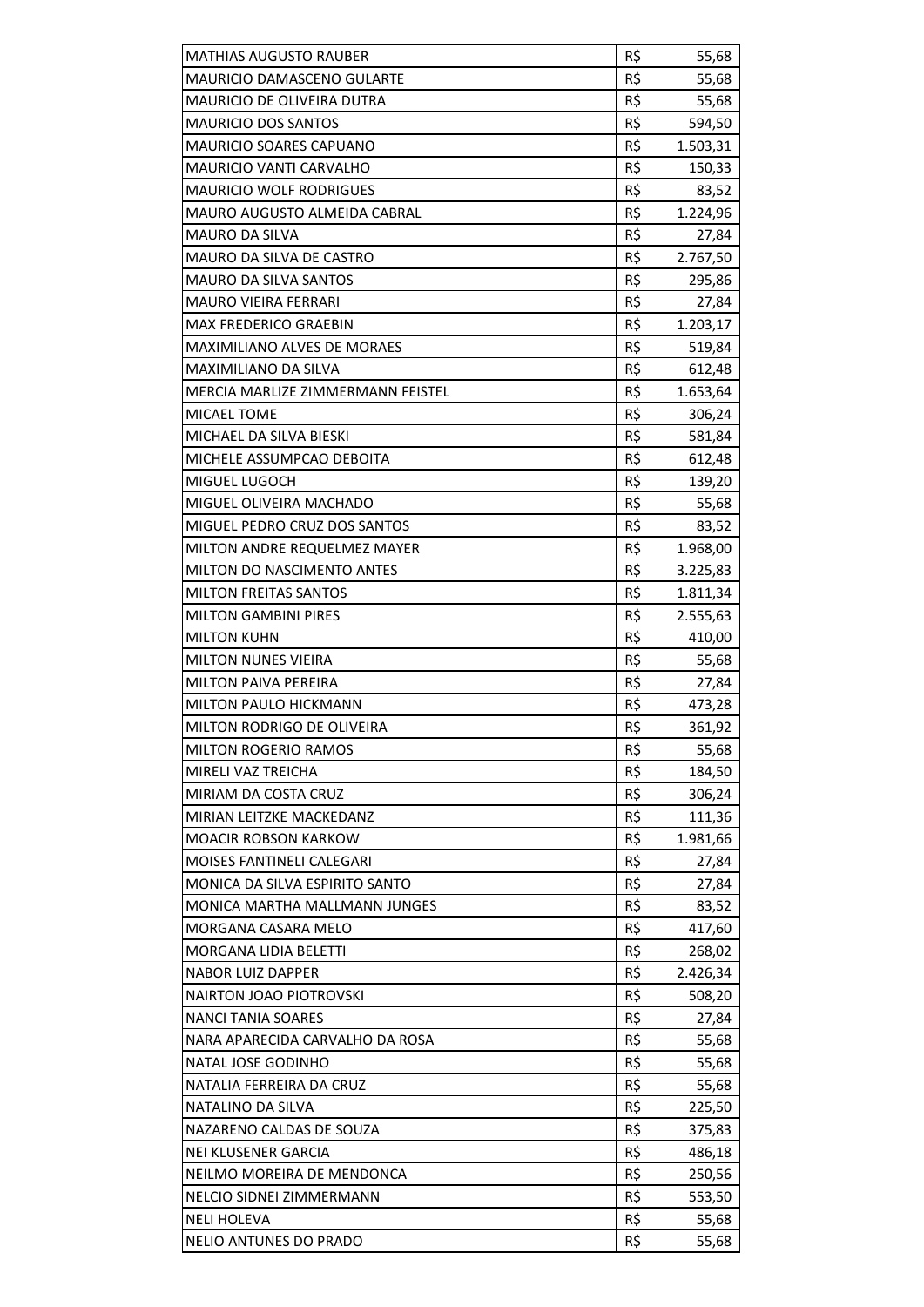| <b>NELLY CORADINE KIELING</b>      | R\$ | 738,00          |
|------------------------------------|-----|-----------------|
| <b>NELSON ANTONIO ARNHOLD</b>      | R\$ | 407,22          |
| <b>NELSON CARVALHO</b>             | R\$ | 278,40          |
| <b>NELSON DA SILVA GUTLER</b>      | R\$ | 27,84           |
| <b>NELSON JACO BONIATTI</b>        | R\$ | 629,17          |
| <b>NELSON MARQUES VIEIRA</b>       | R\$ |                 |
| <b>NELSON NEI PIRES</b>            | R\$ | 27,84<br>765,84 |
| <b>NELSON PAULO GERHARD</b>        | R\$ |                 |
| <b>NELSON SALDANHA NUNES</b>       | R\$ | 2.214,00        |
|                                    |     | 526,16          |
| NELSON WEBER FILHO                 | R\$ | 2.767,50        |
| NEORILDO JOSE DASSI                | R\$ | 991,84          |
| NERI IVANDO SCORTEGAGNA            | R\$ | 601,33          |
| NEUSA BORBA TAFFAREL               | R\$ | 27,84           |
| NEWTON JOSE ROSSO TREVISAN         | R\$ | 212,34          |
| <b>NEWTON LUIS VENECIAN PARSSO</b> | R\$ | 27,84           |
| NEWTON ROQUE RABELLO GLORIA        | R\$ | 222,72          |
| NILO ELIO STRASSBURGER FILHO       | R\$ | 55,68           |
| <b>NILSON RAMOS SILVEIRA</b>       | R\$ | 83,52           |
| NILTON DOMINGOS MATANA             | R\$ | 27,84           |
| NIVALDO SOUZA MORAIS               | R\$ | 615,00          |
| <b>NOEL DA SILVA SANTOS</b>        | R\$ | 1.107,00        |
| NORMELIA CATARINA LEMES DE CAMPOS  | R\$ | 27,84           |
| OCLEIDI PAZ DA SILVA               | R\$ | 55,68           |
| <b>ODAIR FIORENTIN</b>             | R\$ | 323,70          |
| ODILOM LEMOS ANTUNES               | R\$ | 184,50          |
| <b>ODINEI PORTELLA</b>             | R\$ | 861,00          |
| ODIR ALVES DA SILVA                | R\$ | 1.660,50        |
| OLIVINO IZIDORO VALENTE            | R\$ | 27,84           |
| OLIVO DE VARGAS SIMOES             | R\$ | 361,92          |
| OLMES BASSANI                      | R\$ | 27,84           |
| OLVEDO SANTOS NETTO                | R\$ | 55,68           |
| ONEIDE ADEL DA SILVA CASTRO        | R\$ | 253,34          |
| ONILDO ALENCAR DE MORAES           | R\$ | 799,50          |
| OSMAR DE JESUS BUENO DE BAIRROS    | R\$ | 240,18          |
| OSMAR DE VARGAS DORNELLES          | R\$ | 615,00          |
| <b>OSMAR MICHEL</b>                | R\$ | 240,18          |
| OSVALDO ANSELMO REGINATO           | R\$ | 27,84           |
| OTO SCHNEIDER                      | R\$ | 1.783,50        |
| <b>OVIDIO GUZZO</b>                | R\$ | 111,36          |
| PABLO OLIVEIRA SCHUH               | R\$ | 2.767,50        |
| PARAGUACU NERY TALLAMINI           | R\$ | 27,84           |
| PATRICIA CARDOSO KUSE CASSINA      | R\$ | 526,16          |
| PATRICIA PEDROSO DE SOUZA          | R\$ | 27,84           |
| PATRICIA SARMANHO                  | R\$ | 139,20          |
| PATRICIA VIEIRA BRAGA              | R\$ | 492,00          |
| PAULA GABRIELE SANTOS ROJAS        | R\$ | 83,52           |
| PAULO AFONSO STEIN                 | R\$ | 167,04          |
| PAULO ALEXANDRE LAUX DONAY         | R\$ | 83,52           |
| PAULO ANDRE POLEZE LOPES           | R\$ | 184,50          |
| PAULO ANTONIO SANTOS DA SILVA      | R\$ | 27,84           |
| PAULO AUGUSTO SOUTO                | R\$ | 612,48          |
| PAULO CESAR CARBONI                | R\$ |                 |
|                                    |     | 184,50          |
| PAULO CESAR DA ROSA LUCAS          | R\$ | 369,00          |
| PAULO CESAR DE MORAES              | R\$ | 55,68           |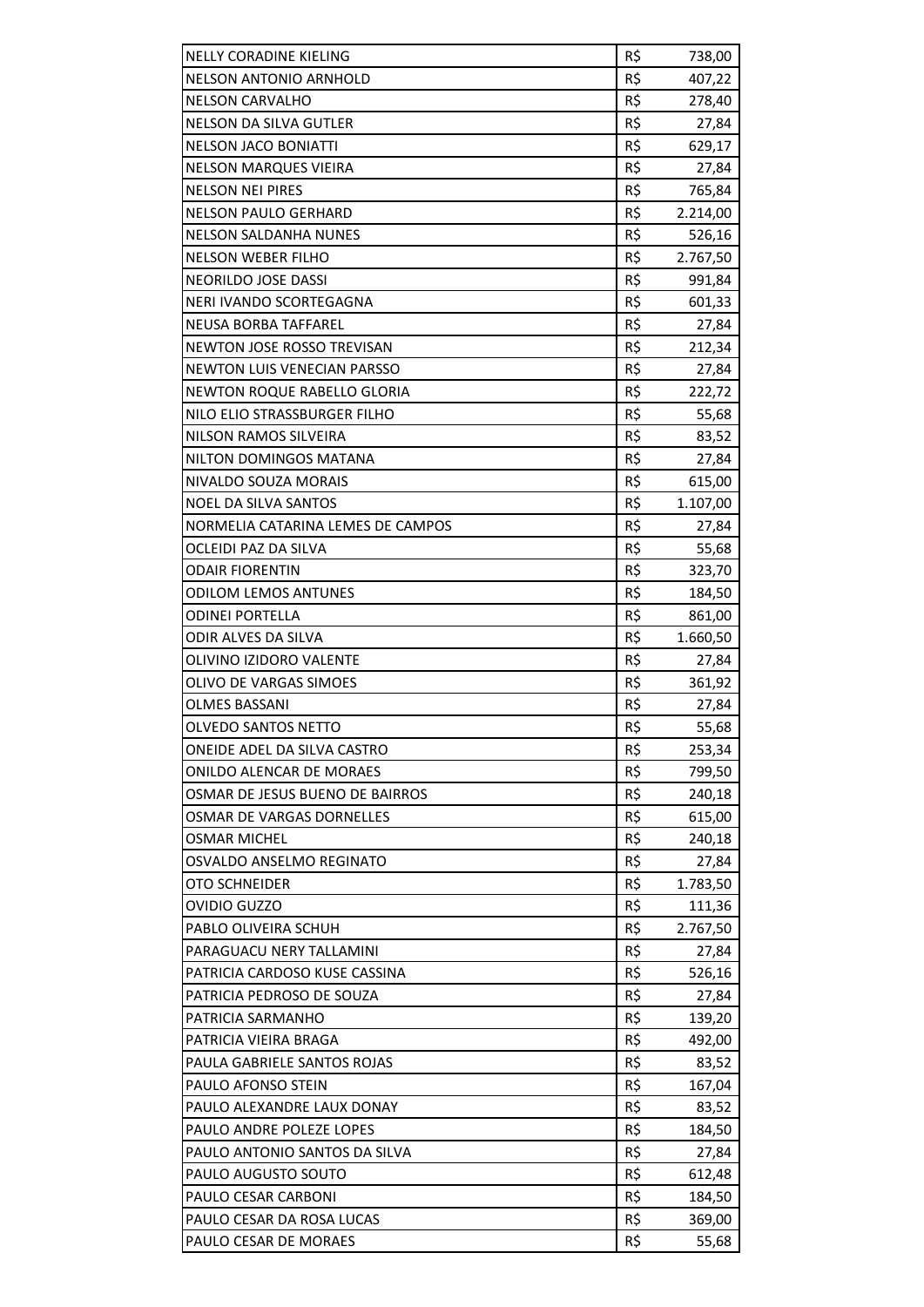| PAULO CESAR DORNELES                        | R\$ | 55,68    |
|---------------------------------------------|-----|----------|
| PAULO CESAR DOS SANTOS MARQUES              | R\$ | 222,72   |
| PAULO CESAR GOMES TEIXEIRA                  | R\$ | 2.091,00 |
| <b>PAULO CESAR LINCK</b>                    | R\$ | 27,84    |
| PAULO CESAR MIRANDA LAGO                    | R\$ | 55,68    |
| PAULO CESAR MORAES PIMENTEL                 | R\$ | 278,40   |
| PAULO CESAR OLIVEIRA DOS SANTOS             | R\$ | 556,80   |
| PAULO CESAR SCHOMMER                        | R\$ | 609,68   |
| PAULO CEZAR ENGSTER                         | R\$ | 55,68    |
| PAULO CEZAR PORTOLON                        | R\$ | 306,24   |
| PAULO DE MATEU                              | R\$ | 278,40   |
| PAULO DE TARSO MELLO PINHO                  | R\$ | 295,86   |
| PAULO EDUARDO TONETTO DE ARAUJO FILHO       | R\$ | 278,40   |
| PAULO ERONI DOS SANTOS MEDEIROS             | R\$ | 55,68    |
| PAULO FERNANDO FERREIRA DE ALENCASTRO BRAGA | R\$ | 445,44   |
| PAULO FLAVIO DOLEJAL CONCEICAO              | R\$ | 361,92   |
| PAULO GILBERTO DOS SANTOS BELMONTE          | R\$ | 184,50   |
| PAULO HENRIQUE BRAGA MARENGO                | R\$ | 55,68    |
| PAULO JUAREZ FONTES                         | R\$ | 111,36   |
| PAULO LISANDRO MACHADO                      | R\$ | 55,68    |
| PAULO MATEUS BORBA E SILVA                  | R\$ | 27,84    |
| PAULO MATEUS FEEBURG                        | R\$ | 225,50   |
| PAULO PETRONIO PERES DE PERES               | R\$ | 184,50   |
| PAULO REGIS ADAMY ANTONELLI                 | R\$ | 1.968,00 |
| PAULO RENATO OSORIO PACHECO                 | R\$ | 553,50   |
| PAULO RENATO RIBEIRO SOUZA                  | R\$ | 225,50   |
| PAULO RICARDO DA S DE SOUZA                 | R\$ | 361,92   |
| PAULO RICARDO DA SILVA                      | R\$ | 55,68    |
| PAULO RICARDO DA SILVA NICHELE              | R\$ | 27,84    |
| PAULO RICARDO DE ARAUJO                     | R\$ | 278,40   |
| PAULO RICARDO GARCIA FRAGA                  | R\$ | 306,24   |
| PAULO RICARDO MENEZES FUMAGALLI             | R\$ | 225,50   |
| PAULO RICARDO SIQUEIRA DA SILVA             | R\$ | 55,68    |
| PAULO ROBERTO AICH                          | R\$ | 83,52    |
| PAULO ROBERTO DA S FIGUEIREDO               | R\$ | 888,84   |
| PAULO ROBERTO DOS SANTOS PEREIRA            | R\$ | 55,68    |
| PAULO ROBERTO GARCIA DOS SANTOS             | R\$ | 3.546,50 |
| PAULO ROBERTO LIMANA                        | R\$ | 55,68    |
| PAULO ROBERTO MACEDO CIDADE                 | R\$ | 1.783,50 |
| PAULO ROBERTO MARTINS DE OLIVEIRA           | R\$ | 984,00   |
| PAULO ROBERTO RODRIGUES CASTILHO            | R\$ | 111,36   |
| PAULO ROGERIO BOTELHO CAETANO               | R\$ | 3.075,00 |
| PAULO ROGERIO DA SILVA PAULON               | R\$ | 446,70   |
| PAULO ROGERIO RODRIGUES DO CARMO            | R\$ | 27,84    |
| PAULO SERGIO DA SILVA MENDES                | R\$ | 212,34   |
| PAULO SIDINEI MINUZZO                       | R\$ | 1.815,90 |
| PAULO TIGGEMANN                             | R\$ | 351,54   |
| PAULO VOLMES MARQUES DE MACEDO              | R\$ | 111,36   |
| PEDRO ASTERIO HARTMANN                      | R\$ | 55,68    |
| PEDRO FLECK DE BEM                          | R\$ | 111,36   |
| PEDRO FRANCISCO EIDELWEIN                   | R\$ | 369,00   |
| PEDRO LUIS BONGIORNO                        | R\$ | 379,38   |
| PEDRO LUIZ OLIVEIRA FABRES                  | R\$ | 27,84    |
| PEDRO MODESTO                               | R\$ | 111,36   |
|                                             |     |          |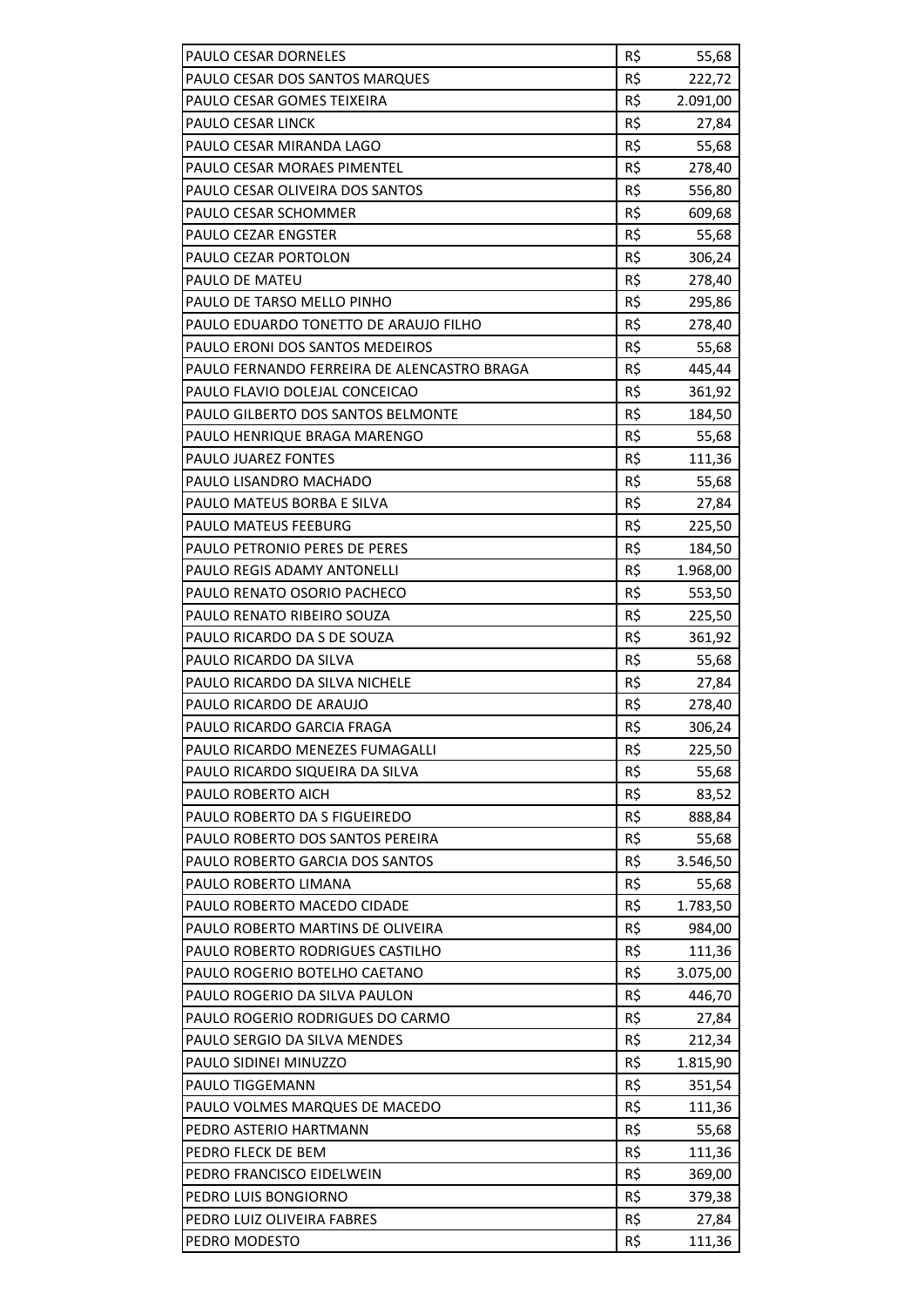| PEDRO RAIMUNDO POMMER                     | R\$ | 1.291,50 |
|-------------------------------------------|-----|----------|
| PEDRO ROBERTO CANTELE                     | R\$ | 3.136,50 |
| PEDRO ROBERTO DOS SANTOS                  | R\$ | 549,20   |
| PEDRO VILMAR DA SILVA                     | R\$ | 55,68    |
| PEDRO WALDIR AMES                         | R\$ | 751,66   |
| PERCIO DA SILVA                           | R\$ | 3.813,00 |
| PERCIO SILVA DA SILVA                     | R\$ | 922,50   |
| PETERSSON AMARAL DA SILVA                 | R\$ | 307,50   |
| PIETRO SERPA KONZGEN                      | R\$ | 430,50   |
| PLINIO RAFAEL MARQUES                     | R\$ | 55,68    |
| PLUTARCO ARISTIDES GERMANO SOARES MARQUES | R\$ | 1.000,20 |
| PRISCILA TONINI SIMMERMANN                | R\$ | 3.813,00 |
| <b>QUEFREN CANABARRO QUEIROZ</b>          | R\$ | 27,84    |
| RAFAEL ANDREI VOGT                        | R\$ | 225,50   |
| RAFAEL ANTONIO MACHRY VIEIRA              | R\$ | 1.168,50 |
| <b>RAFAEL BRANDAO</b>                     | R\$ | 55,68    |
| RAFAEL CAMARGO MORAIS                     | R\$ | 676,50   |
| RAFAEL COLOMBO                            | R\$ | 526,16   |
| RAFAEL CUNHA SUERTEGARAY                  | R\$ | 27,84    |
| RAFAEL DIAS DA SILVA                      | R\$ | 184,50   |
| RAFAEL FRAGOSO FERNANDES                  | R\$ | 225,50   |
| RAFAEL JOSE RIBEIRO                       | R\$ | 27,84    |
| RAFAEL LIMA GARCIA                        | R\$ | 323,70   |
| RAFAEL MACHADO DA SILVA                   | R\$ | 184,50   |
| RAFAEL MUMBACH                            | R\$ | 194,88   |
| RAFAEL OLIVEIRA DE LIMA                   | R\$ | 55,68    |
| RAFAEL PINTO DA CUNHA                     | R\$ | 83,52    |
| RAFAEL POMPILHO DA SILVA                  | R\$ | 212,34   |
| RAFAEL SIQUEIRA OURIQUE                   | R\$ | 55,68    |
| RAFAEL SIQUEIRA SOUZA                     | R\$ | 55,68    |
| RAFAEL SOARES DOMINGUES                   | R\$ | 1.236,82 |
| RAFAEL SORIANO KULMANN                    | R\$ | 55,68    |
| RAFAEL VIEIRA MOLINA                      | R\$ | 1.168,50 |
| <b>RAFAEL VIEIRA TORRES</b>               | R\$ | 27,84    |
| RAMIRO FREITAS MAIOLI                     | R\$ | 278,40   |
| RAONI LEIVAS MOREIRA                      | R\$ | 1.353,00 |
| RAQUEL DELAI CELANT                       | R\$ | 351,54   |
| RAQUEL GARCIA SERPA                       | R\$ | 55,68    |
| RAQUEL POLENZ WIELEWICKI                  | R\$ | 212,34   |
| RAUL FERNANDO SILVEIRA MALHAO             | R\$ | 55,68    |
| <b>RAUL WEDIG</b>                         | R\$ | 2.391,42 |
| REDDY HAUSCHILD RAYMUNDI                  | R\$ | 27,84    |
| REGINA DA SILVA REIS                      | R\$ | 55,68    |
| REGINALDO ROCHA DE CASTRO                 | R\$ | 984,00   |
| <b>REGIS ARTHUR BUGS DORR</b>             | R\$ | 83,52    |
| RENA SILVEIRA DE MIRANDA                  | R\$ | 167,04   |
| <b>RENAN CARLOS GROSS</b>                 | R\$ | 83,52    |
| <b>RENATA BENEVIT GIL</b>                 | R\$ | 27,84    |
| <b>RENATO MACHADO</b>                     | R\$ | 55,68    |
| RENATO SCHERER MELLEU                     | R\$ | 184,50   |
| RENE ARI HOFF JUNIOR                      | R\$ | 83,52    |
| RENE CESAR TENEDINI                       | R\$ | 27,84    |
| RENI CAMPOS FARIAS                        | R\$ | 27,84    |
| RICARDO ALOISIO NIENOV                    | R\$ | 139,20   |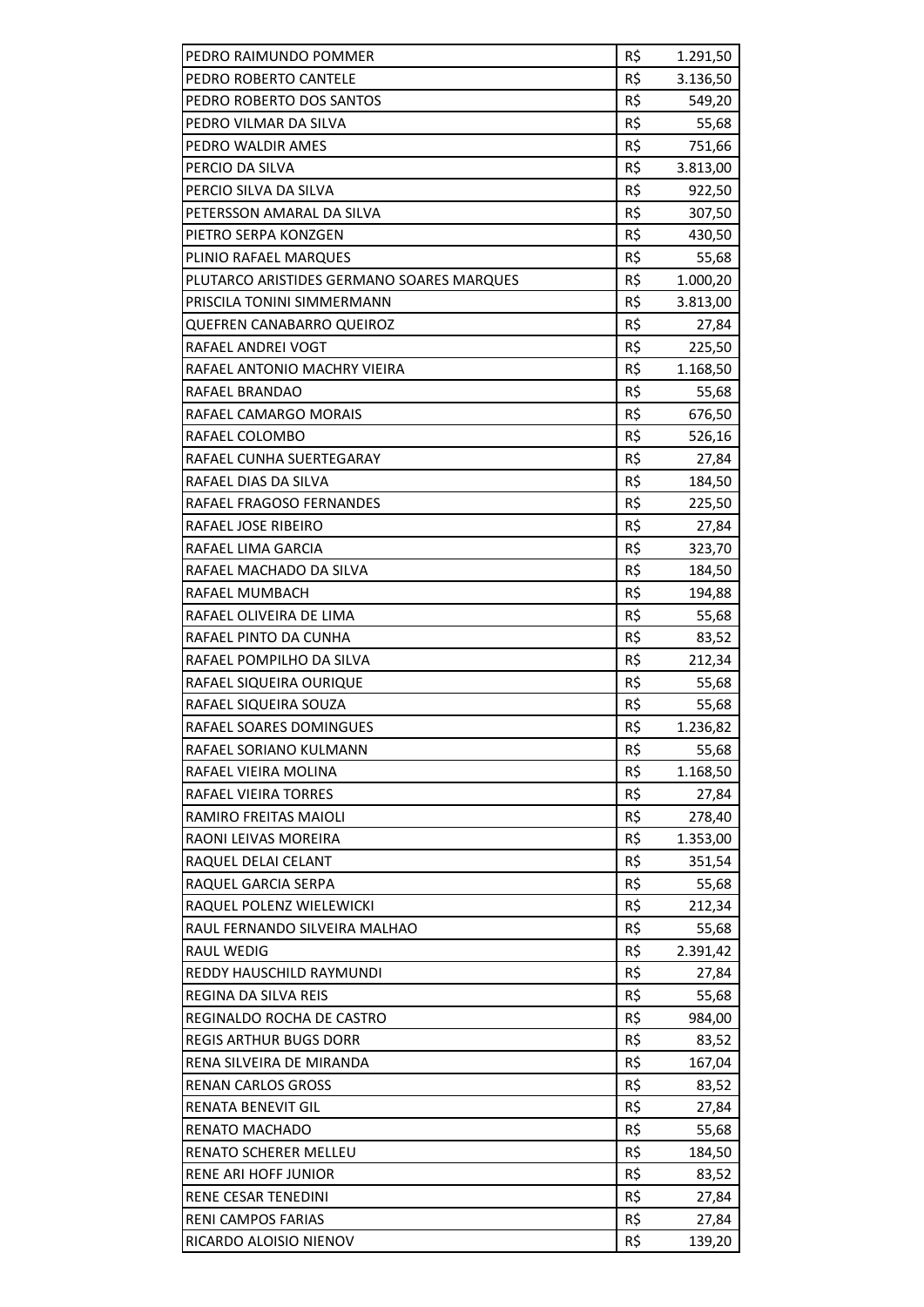| RICARDO FILLMANN LEGUISAMO          | R\$ | 27,84                |
|-------------------------------------|-----|----------------------|
| RICARDO GLADIMIR DE FREITAS         | R\$ | 139,20               |
| RICARDO JARDIM SCHUCH               | R\$ | 27,84                |
| RICARDO JOAO ROHDE                  | R\$ | 306,24               |
| RICARDO LIMA DE AZEVEDO             | R\$ | 501,12               |
| RICARDO LOPES GUARISE               | R\$ | 501,12               |
| RICARDO MARCELO FRIEDRICH           | R\$ | 723,84               |
| RICARDO MAROSTICA                   | R\$ | 547,68               |
| RICARDO MENDONCA DAS NEVES          | R\$ | 389,76               |
| <b>RICARDO MOURA FAGUNDES</b>       | R\$ | 253,34               |
| RICARDO ROVER MACHADO               | R\$ | 808,34               |
| RICARDO SEBASTIAO DE MELOS          | R\$ | 139,20               |
| RICARDO SIMOES DA SILVA             | R\$ | 888,84               |
| RICHARD LUIZ RODRIGUES LOPES        | R\$ | 361,92               |
| RINALDO JORGE COELHO                | R\$ | 27,84                |
| RINALDO PEREIRA DE LIMA             | R\$ | 27,84                |
| RITA DE CASSIA GOMES DE OLIVEIRA    | R\$ | 2.767,50             |
| RITA DE CASSIA PIRES KERSCHNER      | R\$ | 306,24               |
| RIVELINO STEINMETZ                  | R\$ | 307,50               |
| ROBERSON CLAITON SANTOS DE AVILA    | R\$ | 55,68                |
| ROBERTA FALLER VIANNA               | R\$ | 139,20               |
| ROBERTO BARON CAVALHEIRO            | R\$ | 375,83               |
| ROBERTO CARLOS TEIXEIRA DE OLIVEIRA | R\$ | 225,50               |
| ROBERTO FABIANO WOMMER              | R\$ | 222,72               |
| ROBERTO LEAL DE SOUZA NETO          | R\$ | 55,68                |
| ROBERTO MARQUES PARAHYBA            | R\$ | 609,68               |
| ROBERTO MARTINS DA COSTA            | R\$ |                      |
| ROBERTO PERIN                       | R\$ | 83,52<br>139,20      |
| ROBERTO SIDINEI JUNG                | R\$ |                      |
| <b>ROBINSON LUIS STURMER</b>        | R\$ | 1.660,50             |
| ROBISON BODE TEIXEIRA               | R\$ | 55,68<br>430,50      |
| ROBSON ALEXANDRE BRENZINK           | R\$ |                      |
| ROBSON DA SILVA RESENDE             | R\$ | 55,68<br>55,68       |
| ROBSON MORAES MEIRELES              | R\$ |                      |
| RODINEI COSTA VITORIA               | R\$ | 1.298,33<br>2.767,50 |
| <b>RODNEI MEOTTI</b>                | R\$ |                      |
| RODRIGO BRITTES DA SILVEIRA         |     | 139,20               |
|                                     | R\$ | 2.364,84             |
| RODRIGO DA SILVA                    | R\$ | 526,16               |
| RODRIGO JOSE GOMES                  | R\$ | 27,84                |
| RODRIGO KESSLER PONTES              | R\$ | 268,02               |
| RODRIGO LUPIM FERNANDES             | R\$ | 417,60               |
| RODRIGO NEDEL                       | R\$ | 27,84                |
| RODRIGO SAGRILO VIDAL               | R\$ | 656,00               |
| RODRIGO SOMENSI TROMBINI            | R\$ | 55,68                |
| RODRIGO VALDEMARCA GONZALEZ ALVES   | R\$ | 184,50               |
| RODRIGO VIEIRA PERES                | R\$ | 55,68                |
| RODRIGO ZAGO RODRIGUES              | R\$ | 27,84                |
| RODRIGO ZORZETTO                    | R\$ | 278,40               |
| ROGER BLUHM DE OLIVEIRA             | R\$ | 27,84                |
| ROGER CARLOS TORRES                 | R\$ | 1.995,84             |
| ROGER FURTADO FEIJO                 | R\$ | 184,50               |
| ROGER RODRIGO DE OLIVEIRA LOPES     | R\$ | 1.587,36             |
| ROGERIO ANTONIO SOZINHO MAZURANA    | R\$ | 862,01               |
| ROGERIO BATISTA DOS SANTOS          | R\$ | 1.784,51             |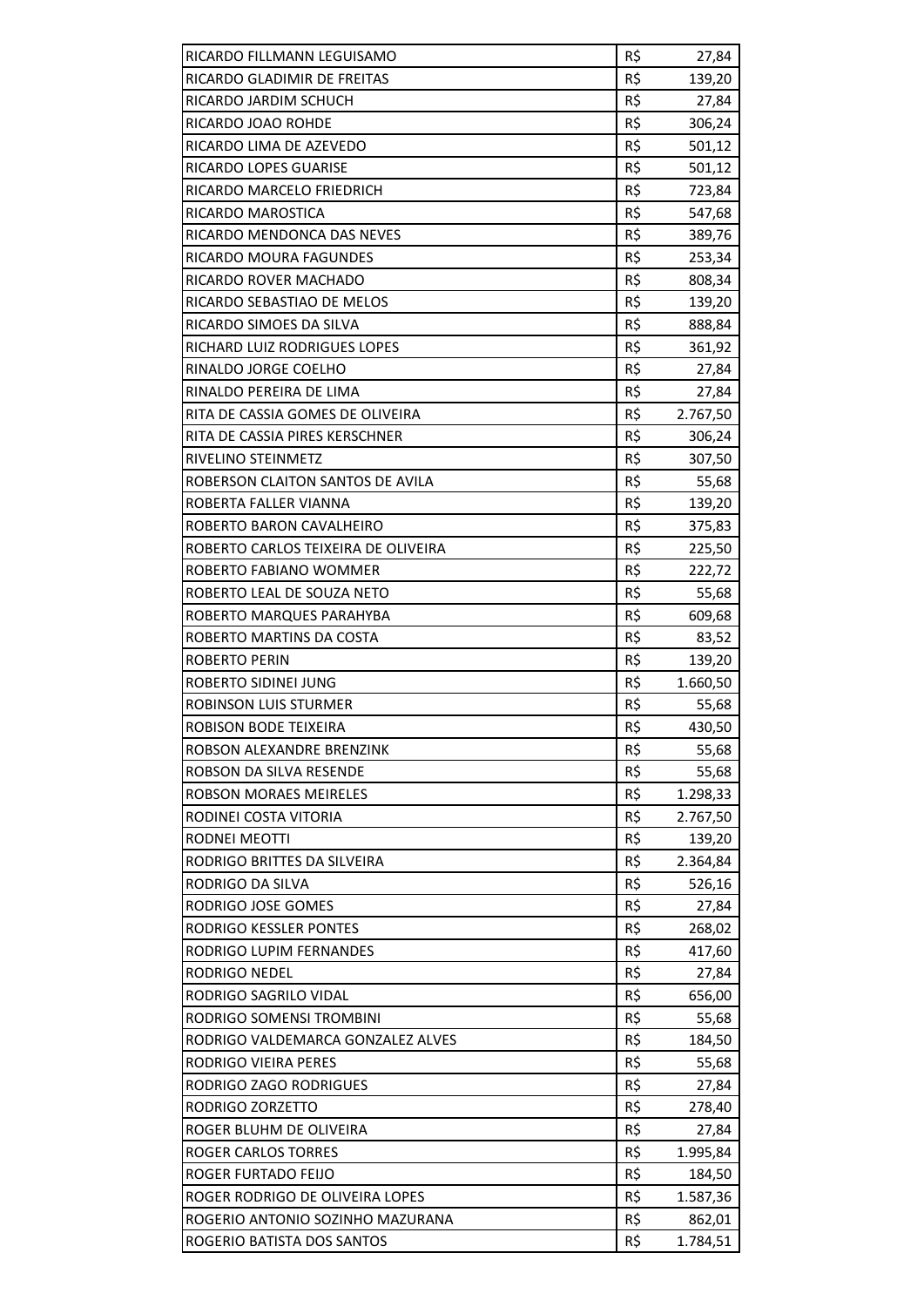| R\$<br>ROGERIO HENRIQUE LOPES CORREA<br>27,84<br>ROGERIO LUCIO<br>R\$<br>1.845,00<br>R\$<br>ROGERIO MADRID OLIVEIRA<br>225,50<br>R\$<br>ROGERIO MARTINS VARGAS<br>55,68<br>R\$<br>ROGERIO NUNES LOPES<br>452,52<br>R\$<br>ROGERIO PEDRO BREZOLIN<br>369,00<br>R\$<br>ROGERIO SCHWARZBACH<br>83,52<br>R\$<br>ROGES VALDENI OLIVEIRA VARGAS<br>55,68<br>R\$<br>ROMAR MULLER<br>253,34<br>R\$<br>ROMULO ADRIANO DA SILVA<br>27,84<br>R\$<br>ROMULO LUIZ FERREIRA FILIPINI<br>55,68<br><b>RONALDO KESSLER PONTES</b><br>R\$<br>111,36<br>R\$<br>RONAN XAVIER COUTINHO<br>3.813,00<br>R\$<br>RONEI BARREIRO FLORES<br>1.710,36<br>R\$<br>ROQUE DANIEL GAUER CABRAL<br>111,36<br>R\$<br>ROSALINA CARDOSO DE OLIVEIRA<br>369,00<br>ROSANE DIAS GONCALVES<br>R\$<br>55,68<br>R\$<br>ROSANE SOARES DE QUADROS<br>27,84<br>ROSANGELA FREITAS DOS SANTOS<br>R\$<br>929,83<br>R\$<br>ROSANGELA HARTMANN<br>55,68<br>R\$<br>ROSELI DIAS PERALTA<br>184,50<br>R\$<br>ROSELI MARIA KLEINUBING MOMBACH<br>27,84<br>R\$<br>ROSSONE FARIAS WALENDORF<br>526,16<br>R\$<br>RUAN PATRICK MARTINS MORAES<br>55,68<br>R\$<br>RUBEM SILVESTRE SANTOS DA COSTA<br>306,24<br>R\$<br><b>RUBIMAR POST</b><br>250,56<br>R\$<br>RUDIMAR BIESEKI<br>250,56<br>R\$<br>RUDIMAR PEDROSO MACIEL<br>167,04<br>R\$<br><b>RUDINEI POST</b><br>306,24<br>R\$<br>RUDNEY CRACCO<br>407,22<br><b>RUFINO CHERNHAK</b><br>R\$<br>1.230,00<br>RUI LEANDRO VARGAS<br>R\$<br>1.660,50<br>RUI SIDNEI MOTTA CERVEIRA<br>R\$<br>55,68<br>SABINO NOSLEI DE ANDRADE FERREIRA<br>R\$<br>27,84<br>R\$<br>SABRINA DE MOURA RIBEIRO<br>83,52<br>R\$<br>SADI ANTONIO DAL PIVA<br>974,40<br>R\$<br>SADI ZIMMERMANN<br>601,33<br>R\$<br><b>SADY MOREIRA</b><br>501,12<br>R\$<br>SAMUEL BASSO<br>184,50<br>R\$<br>SAMUEL DOS SANTOS MOREIRA<br>55,68<br>R\$<br>SANDRO ALEX GONCALVES VIEIRA<br>1.914,84<br>SANDRO FERREIRA PRESTES<br>R\$<br>111,36<br>R\$<br>SANDRO GEOVANI RADAELLI<br>253,34<br>R\$<br>SANDRO GUIMARAES FORQUIM<br>212,34<br>R\$<br>SANDRO JOCELITO KLEIN<br>1.722,00<br>R\$<br>SANDRO LUIZ DA SILVA<br>27,84<br>SANDRO MAR PORTO DA SILVA<br>R\$<br>27,84<br>R\$<br>SANDRO MARQUES DA SILVA<br>111,36<br>SANDRO RADAMES GONCALVES DE VARGAS<br>R\$<br>55,68<br>R\$<br>SANDRO ROMIR FONTELLA DE OLIVEIRA<br>27,84<br>R\$<br>SANTO IRAJA ALMEIDA DOS SANTOS<br>55,68<br>SAULO CORTEZ DE ANDRADE<br>R\$<br>2.371,16<br>R\$<br>SAULO RODRIGO GHYSIO SOUZA<br>335,34 | ROGERIO CORREA VENTURA | R\$ | 1.553,70 |
|-------------------------------------------------------------------------------------------------------------------------------------------------------------------------------------------------------------------------------------------------------------------------------------------------------------------------------------------------------------------------------------------------------------------------------------------------------------------------------------------------------------------------------------------------------------------------------------------------------------------------------------------------------------------------------------------------------------------------------------------------------------------------------------------------------------------------------------------------------------------------------------------------------------------------------------------------------------------------------------------------------------------------------------------------------------------------------------------------------------------------------------------------------------------------------------------------------------------------------------------------------------------------------------------------------------------------------------------------------------------------------------------------------------------------------------------------------------------------------------------------------------------------------------------------------------------------------------------------------------------------------------------------------------------------------------------------------------------------------------------------------------------------------------------------------------------------------------------------------------------------------------------------------------------------------------------------------------------------------------------------------------------------------------------------------------------------------------------------------------------------------------------------------------------------------------------------------------------------------------------------------------------------------------------------------------------------------------------------------------------------------------------------------------------------|------------------------|-----|----------|
|                                                                                                                                                                                                                                                                                                                                                                                                                                                                                                                                                                                                                                                                                                                                                                                                                                                                                                                                                                                                                                                                                                                                                                                                                                                                                                                                                                                                                                                                                                                                                                                                                                                                                                                                                                                                                                                                                                                                                                                                                                                                                                                                                                                                                                                                                                                                                                                                                         |                        |     |          |
|                                                                                                                                                                                                                                                                                                                                                                                                                                                                                                                                                                                                                                                                                                                                                                                                                                                                                                                                                                                                                                                                                                                                                                                                                                                                                                                                                                                                                                                                                                                                                                                                                                                                                                                                                                                                                                                                                                                                                                                                                                                                                                                                                                                                                                                                                                                                                                                                                         |                        |     |          |
|                                                                                                                                                                                                                                                                                                                                                                                                                                                                                                                                                                                                                                                                                                                                                                                                                                                                                                                                                                                                                                                                                                                                                                                                                                                                                                                                                                                                                                                                                                                                                                                                                                                                                                                                                                                                                                                                                                                                                                                                                                                                                                                                                                                                                                                                                                                                                                                                                         |                        |     |          |
|                                                                                                                                                                                                                                                                                                                                                                                                                                                                                                                                                                                                                                                                                                                                                                                                                                                                                                                                                                                                                                                                                                                                                                                                                                                                                                                                                                                                                                                                                                                                                                                                                                                                                                                                                                                                                                                                                                                                                                                                                                                                                                                                                                                                                                                                                                                                                                                                                         |                        |     |          |
|                                                                                                                                                                                                                                                                                                                                                                                                                                                                                                                                                                                                                                                                                                                                                                                                                                                                                                                                                                                                                                                                                                                                                                                                                                                                                                                                                                                                                                                                                                                                                                                                                                                                                                                                                                                                                                                                                                                                                                                                                                                                                                                                                                                                                                                                                                                                                                                                                         |                        |     |          |
|                                                                                                                                                                                                                                                                                                                                                                                                                                                                                                                                                                                                                                                                                                                                                                                                                                                                                                                                                                                                                                                                                                                                                                                                                                                                                                                                                                                                                                                                                                                                                                                                                                                                                                                                                                                                                                                                                                                                                                                                                                                                                                                                                                                                                                                                                                                                                                                                                         |                        |     |          |
|                                                                                                                                                                                                                                                                                                                                                                                                                                                                                                                                                                                                                                                                                                                                                                                                                                                                                                                                                                                                                                                                                                                                                                                                                                                                                                                                                                                                                                                                                                                                                                                                                                                                                                                                                                                                                                                                                                                                                                                                                                                                                                                                                                                                                                                                                                                                                                                                                         |                        |     |          |
|                                                                                                                                                                                                                                                                                                                                                                                                                                                                                                                                                                                                                                                                                                                                                                                                                                                                                                                                                                                                                                                                                                                                                                                                                                                                                                                                                                                                                                                                                                                                                                                                                                                                                                                                                                                                                                                                                                                                                                                                                                                                                                                                                                                                                                                                                                                                                                                                                         |                        |     |          |
|                                                                                                                                                                                                                                                                                                                                                                                                                                                                                                                                                                                                                                                                                                                                                                                                                                                                                                                                                                                                                                                                                                                                                                                                                                                                                                                                                                                                                                                                                                                                                                                                                                                                                                                                                                                                                                                                                                                                                                                                                                                                                                                                                                                                                                                                                                                                                                                                                         |                        |     |          |
|                                                                                                                                                                                                                                                                                                                                                                                                                                                                                                                                                                                                                                                                                                                                                                                                                                                                                                                                                                                                                                                                                                                                                                                                                                                                                                                                                                                                                                                                                                                                                                                                                                                                                                                                                                                                                                                                                                                                                                                                                                                                                                                                                                                                                                                                                                                                                                                                                         |                        |     |          |
|                                                                                                                                                                                                                                                                                                                                                                                                                                                                                                                                                                                                                                                                                                                                                                                                                                                                                                                                                                                                                                                                                                                                                                                                                                                                                                                                                                                                                                                                                                                                                                                                                                                                                                                                                                                                                                                                                                                                                                                                                                                                                                                                                                                                                                                                                                                                                                                                                         |                        |     |          |
|                                                                                                                                                                                                                                                                                                                                                                                                                                                                                                                                                                                                                                                                                                                                                                                                                                                                                                                                                                                                                                                                                                                                                                                                                                                                                                                                                                                                                                                                                                                                                                                                                                                                                                                                                                                                                                                                                                                                                                                                                                                                                                                                                                                                                                                                                                                                                                                                                         |                        |     |          |
|                                                                                                                                                                                                                                                                                                                                                                                                                                                                                                                                                                                                                                                                                                                                                                                                                                                                                                                                                                                                                                                                                                                                                                                                                                                                                                                                                                                                                                                                                                                                                                                                                                                                                                                                                                                                                                                                                                                                                                                                                                                                                                                                                                                                                                                                                                                                                                                                                         |                        |     |          |
|                                                                                                                                                                                                                                                                                                                                                                                                                                                                                                                                                                                                                                                                                                                                                                                                                                                                                                                                                                                                                                                                                                                                                                                                                                                                                                                                                                                                                                                                                                                                                                                                                                                                                                                                                                                                                                                                                                                                                                                                                                                                                                                                                                                                                                                                                                                                                                                                                         |                        |     |          |
|                                                                                                                                                                                                                                                                                                                                                                                                                                                                                                                                                                                                                                                                                                                                                                                                                                                                                                                                                                                                                                                                                                                                                                                                                                                                                                                                                                                                                                                                                                                                                                                                                                                                                                                                                                                                                                                                                                                                                                                                                                                                                                                                                                                                                                                                                                                                                                                                                         |                        |     |          |
|                                                                                                                                                                                                                                                                                                                                                                                                                                                                                                                                                                                                                                                                                                                                                                                                                                                                                                                                                                                                                                                                                                                                                                                                                                                                                                                                                                                                                                                                                                                                                                                                                                                                                                                                                                                                                                                                                                                                                                                                                                                                                                                                                                                                                                                                                                                                                                                                                         |                        |     |          |
|                                                                                                                                                                                                                                                                                                                                                                                                                                                                                                                                                                                                                                                                                                                                                                                                                                                                                                                                                                                                                                                                                                                                                                                                                                                                                                                                                                                                                                                                                                                                                                                                                                                                                                                                                                                                                                                                                                                                                                                                                                                                                                                                                                                                                                                                                                                                                                                                                         |                        |     |          |
|                                                                                                                                                                                                                                                                                                                                                                                                                                                                                                                                                                                                                                                                                                                                                                                                                                                                                                                                                                                                                                                                                                                                                                                                                                                                                                                                                                                                                                                                                                                                                                                                                                                                                                                                                                                                                                                                                                                                                                                                                                                                                                                                                                                                                                                                                                                                                                                                                         |                        |     |          |
|                                                                                                                                                                                                                                                                                                                                                                                                                                                                                                                                                                                                                                                                                                                                                                                                                                                                                                                                                                                                                                                                                                                                                                                                                                                                                                                                                                                                                                                                                                                                                                                                                                                                                                                                                                                                                                                                                                                                                                                                                                                                                                                                                                                                                                                                                                                                                                                                                         |                        |     |          |
|                                                                                                                                                                                                                                                                                                                                                                                                                                                                                                                                                                                                                                                                                                                                                                                                                                                                                                                                                                                                                                                                                                                                                                                                                                                                                                                                                                                                                                                                                                                                                                                                                                                                                                                                                                                                                                                                                                                                                                                                                                                                                                                                                                                                                                                                                                                                                                                                                         |                        |     |          |
|                                                                                                                                                                                                                                                                                                                                                                                                                                                                                                                                                                                                                                                                                                                                                                                                                                                                                                                                                                                                                                                                                                                                                                                                                                                                                                                                                                                                                                                                                                                                                                                                                                                                                                                                                                                                                                                                                                                                                                                                                                                                                                                                                                                                                                                                                                                                                                                                                         |                        |     |          |
|                                                                                                                                                                                                                                                                                                                                                                                                                                                                                                                                                                                                                                                                                                                                                                                                                                                                                                                                                                                                                                                                                                                                                                                                                                                                                                                                                                                                                                                                                                                                                                                                                                                                                                                                                                                                                                                                                                                                                                                                                                                                                                                                                                                                                                                                                                                                                                                                                         |                        |     |          |
|                                                                                                                                                                                                                                                                                                                                                                                                                                                                                                                                                                                                                                                                                                                                                                                                                                                                                                                                                                                                                                                                                                                                                                                                                                                                                                                                                                                                                                                                                                                                                                                                                                                                                                                                                                                                                                                                                                                                                                                                                                                                                                                                                                                                                                                                                                                                                                                                                         |                        |     |          |
|                                                                                                                                                                                                                                                                                                                                                                                                                                                                                                                                                                                                                                                                                                                                                                                                                                                                                                                                                                                                                                                                                                                                                                                                                                                                                                                                                                                                                                                                                                                                                                                                                                                                                                                                                                                                                                                                                                                                                                                                                                                                                                                                                                                                                                                                                                                                                                                                                         |                        |     |          |
|                                                                                                                                                                                                                                                                                                                                                                                                                                                                                                                                                                                                                                                                                                                                                                                                                                                                                                                                                                                                                                                                                                                                                                                                                                                                                                                                                                                                                                                                                                                                                                                                                                                                                                                                                                                                                                                                                                                                                                                                                                                                                                                                                                                                                                                                                                                                                                                                                         |                        |     |          |
|                                                                                                                                                                                                                                                                                                                                                                                                                                                                                                                                                                                                                                                                                                                                                                                                                                                                                                                                                                                                                                                                                                                                                                                                                                                                                                                                                                                                                                                                                                                                                                                                                                                                                                                                                                                                                                                                                                                                                                                                                                                                                                                                                                                                                                                                                                                                                                                                                         |                        |     |          |
|                                                                                                                                                                                                                                                                                                                                                                                                                                                                                                                                                                                                                                                                                                                                                                                                                                                                                                                                                                                                                                                                                                                                                                                                                                                                                                                                                                                                                                                                                                                                                                                                                                                                                                                                                                                                                                                                                                                                                                                                                                                                                                                                                                                                                                                                                                                                                                                                                         |                        |     |          |
|                                                                                                                                                                                                                                                                                                                                                                                                                                                                                                                                                                                                                                                                                                                                                                                                                                                                                                                                                                                                                                                                                                                                                                                                                                                                                                                                                                                                                                                                                                                                                                                                                                                                                                                                                                                                                                                                                                                                                                                                                                                                                                                                                                                                                                                                                                                                                                                                                         |                        |     |          |
|                                                                                                                                                                                                                                                                                                                                                                                                                                                                                                                                                                                                                                                                                                                                                                                                                                                                                                                                                                                                                                                                                                                                                                                                                                                                                                                                                                                                                                                                                                                                                                                                                                                                                                                                                                                                                                                                                                                                                                                                                                                                                                                                                                                                                                                                                                                                                                                                                         |                        |     |          |
|                                                                                                                                                                                                                                                                                                                                                                                                                                                                                                                                                                                                                                                                                                                                                                                                                                                                                                                                                                                                                                                                                                                                                                                                                                                                                                                                                                                                                                                                                                                                                                                                                                                                                                                                                                                                                                                                                                                                                                                                                                                                                                                                                                                                                                                                                                                                                                                                                         |                        |     |          |
|                                                                                                                                                                                                                                                                                                                                                                                                                                                                                                                                                                                                                                                                                                                                                                                                                                                                                                                                                                                                                                                                                                                                                                                                                                                                                                                                                                                                                                                                                                                                                                                                                                                                                                                                                                                                                                                                                                                                                                                                                                                                                                                                                                                                                                                                                                                                                                                                                         |                        |     |          |
|                                                                                                                                                                                                                                                                                                                                                                                                                                                                                                                                                                                                                                                                                                                                                                                                                                                                                                                                                                                                                                                                                                                                                                                                                                                                                                                                                                                                                                                                                                                                                                                                                                                                                                                                                                                                                                                                                                                                                                                                                                                                                                                                                                                                                                                                                                                                                                                                                         |                        |     |          |
|                                                                                                                                                                                                                                                                                                                                                                                                                                                                                                                                                                                                                                                                                                                                                                                                                                                                                                                                                                                                                                                                                                                                                                                                                                                                                                                                                                                                                                                                                                                                                                                                                                                                                                                                                                                                                                                                                                                                                                                                                                                                                                                                                                                                                                                                                                                                                                                                                         |                        |     |          |
|                                                                                                                                                                                                                                                                                                                                                                                                                                                                                                                                                                                                                                                                                                                                                                                                                                                                                                                                                                                                                                                                                                                                                                                                                                                                                                                                                                                                                                                                                                                                                                                                                                                                                                                                                                                                                                                                                                                                                                                                                                                                                                                                                                                                                                                                                                                                                                                                                         |                        |     |          |
|                                                                                                                                                                                                                                                                                                                                                                                                                                                                                                                                                                                                                                                                                                                                                                                                                                                                                                                                                                                                                                                                                                                                                                                                                                                                                                                                                                                                                                                                                                                                                                                                                                                                                                                                                                                                                                                                                                                                                                                                                                                                                                                                                                                                                                                                                                                                                                                                                         |                        |     |          |
|                                                                                                                                                                                                                                                                                                                                                                                                                                                                                                                                                                                                                                                                                                                                                                                                                                                                                                                                                                                                                                                                                                                                                                                                                                                                                                                                                                                                                                                                                                                                                                                                                                                                                                                                                                                                                                                                                                                                                                                                                                                                                                                                                                                                                                                                                                                                                                                                                         |                        |     |          |
|                                                                                                                                                                                                                                                                                                                                                                                                                                                                                                                                                                                                                                                                                                                                                                                                                                                                                                                                                                                                                                                                                                                                                                                                                                                                                                                                                                                                                                                                                                                                                                                                                                                                                                                                                                                                                                                                                                                                                                                                                                                                                                                                                                                                                                                                                                                                                                                                                         |                        |     |          |
|                                                                                                                                                                                                                                                                                                                                                                                                                                                                                                                                                                                                                                                                                                                                                                                                                                                                                                                                                                                                                                                                                                                                                                                                                                                                                                                                                                                                                                                                                                                                                                                                                                                                                                                                                                                                                                                                                                                                                                                                                                                                                                                                                                                                                                                                                                                                                                                                                         |                        |     |          |
|                                                                                                                                                                                                                                                                                                                                                                                                                                                                                                                                                                                                                                                                                                                                                                                                                                                                                                                                                                                                                                                                                                                                                                                                                                                                                                                                                                                                                                                                                                                                                                                                                                                                                                                                                                                                                                                                                                                                                                                                                                                                                                                                                                                                                                                                                                                                                                                                                         |                        |     |          |
|                                                                                                                                                                                                                                                                                                                                                                                                                                                                                                                                                                                                                                                                                                                                                                                                                                                                                                                                                                                                                                                                                                                                                                                                                                                                                                                                                                                                                                                                                                                                                                                                                                                                                                                                                                                                                                                                                                                                                                                                                                                                                                                                                                                                                                                                                                                                                                                                                         |                        |     |          |
|                                                                                                                                                                                                                                                                                                                                                                                                                                                                                                                                                                                                                                                                                                                                                                                                                                                                                                                                                                                                                                                                                                                                                                                                                                                                                                                                                                                                                                                                                                                                                                                                                                                                                                                                                                                                                                                                                                                                                                                                                                                                                                                                                                                                                                                                                                                                                                                                                         |                        |     |          |
|                                                                                                                                                                                                                                                                                                                                                                                                                                                                                                                                                                                                                                                                                                                                                                                                                                                                                                                                                                                                                                                                                                                                                                                                                                                                                                                                                                                                                                                                                                                                                                                                                                                                                                                                                                                                                                                                                                                                                                                                                                                                                                                                                                                                                                                                                                                                                                                                                         |                        |     |          |
|                                                                                                                                                                                                                                                                                                                                                                                                                                                                                                                                                                                                                                                                                                                                                                                                                                                                                                                                                                                                                                                                                                                                                                                                                                                                                                                                                                                                                                                                                                                                                                                                                                                                                                                                                                                                                                                                                                                                                                                                                                                                                                                                                                                                                                                                                                                                                                                                                         |                        |     |          |
|                                                                                                                                                                                                                                                                                                                                                                                                                                                                                                                                                                                                                                                                                                                                                                                                                                                                                                                                                                                                                                                                                                                                                                                                                                                                                                                                                                                                                                                                                                                                                                                                                                                                                                                                                                                                                                                                                                                                                                                                                                                                                                                                                                                                                                                                                                                                                                                                                         |                        |     |          |
|                                                                                                                                                                                                                                                                                                                                                                                                                                                                                                                                                                                                                                                                                                                                                                                                                                                                                                                                                                                                                                                                                                                                                                                                                                                                                                                                                                                                                                                                                                                                                                                                                                                                                                                                                                                                                                                                                                                                                                                                                                                                                                                                                                                                                                                                                                                                                                                                                         |                        |     |          |
|                                                                                                                                                                                                                                                                                                                                                                                                                                                                                                                                                                                                                                                                                                                                                                                                                                                                                                                                                                                                                                                                                                                                                                                                                                                                                                                                                                                                                                                                                                                                                                                                                                                                                                                                                                                                                                                                                                                                                                                                                                                                                                                                                                                                                                                                                                                                                                                                                         |                        |     |          |
|                                                                                                                                                                                                                                                                                                                                                                                                                                                                                                                                                                                                                                                                                                                                                                                                                                                                                                                                                                                                                                                                                                                                                                                                                                                                                                                                                                                                                                                                                                                                                                                                                                                                                                                                                                                                                                                                                                                                                                                                                                                                                                                                                                                                                                                                                                                                                                                                                         |                        |     |          |
|                                                                                                                                                                                                                                                                                                                                                                                                                                                                                                                                                                                                                                                                                                                                                                                                                                                                                                                                                                                                                                                                                                                                                                                                                                                                                                                                                                                                                                                                                                                                                                                                                                                                                                                                                                                                                                                                                                                                                                                                                                                                                                                                                                                                                                                                                                                                                                                                                         |                        |     |          |
|                                                                                                                                                                                                                                                                                                                                                                                                                                                                                                                                                                                                                                                                                                                                                                                                                                                                                                                                                                                                                                                                                                                                                                                                                                                                                                                                                                                                                                                                                                                                                                                                                                                                                                                                                                                                                                                                                                                                                                                                                                                                                                                                                                                                                                                                                                                                                                                                                         |                        |     |          |
|                                                                                                                                                                                                                                                                                                                                                                                                                                                                                                                                                                                                                                                                                                                                                                                                                                                                                                                                                                                                                                                                                                                                                                                                                                                                                                                                                                                                                                                                                                                                                                                                                                                                                                                                                                                                                                                                                                                                                                                                                                                                                                                                                                                                                                                                                                                                                                                                                         |                        |     |          |
|                                                                                                                                                                                                                                                                                                                                                                                                                                                                                                                                                                                                                                                                                                                                                                                                                                                                                                                                                                                                                                                                                                                                                                                                                                                                                                                                                                                                                                                                                                                                                                                                                                                                                                                                                                                                                                                                                                                                                                                                                                                                                                                                                                                                                                                                                                                                                                                                                         |                        |     |          |
|                                                                                                                                                                                                                                                                                                                                                                                                                                                                                                                                                                                                                                                                                                                                                                                                                                                                                                                                                                                                                                                                                                                                                                                                                                                                                                                                                                                                                                                                                                                                                                                                                                                                                                                                                                                                                                                                                                                                                                                                                                                                                                                                                                                                                                                                                                                                                                                                                         |                        |     |          |
|                                                                                                                                                                                                                                                                                                                                                                                                                                                                                                                                                                                                                                                                                                                                                                                                                                                                                                                                                                                                                                                                                                                                                                                                                                                                                                                                                                                                                                                                                                                                                                                                                                                                                                                                                                                                                                                                                                                                                                                                                                                                                                                                                                                                                                                                                                                                                                                                                         |                        |     |          |
|                                                                                                                                                                                                                                                                                                                                                                                                                                                                                                                                                                                                                                                                                                                                                                                                                                                                                                                                                                                                                                                                                                                                                                                                                                                                                                                                                                                                                                                                                                                                                                                                                                                                                                                                                                                                                                                                                                                                                                                                                                                                                                                                                                                                                                                                                                                                                                                                                         |                        |     |          |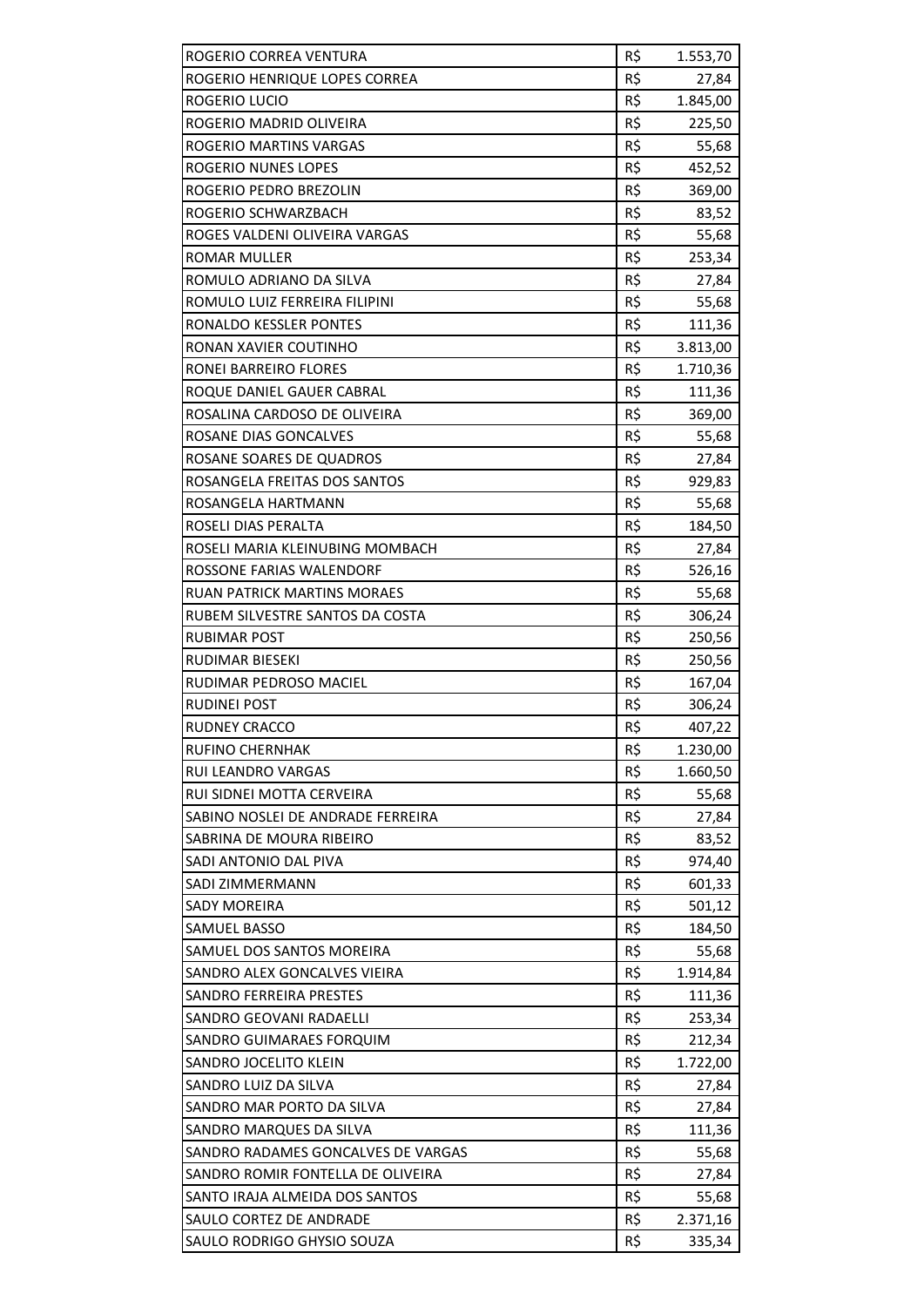| SEBASTIAO ROMANENCO                          | R\$ | 1.230,00 |
|----------------------------------------------|-----|----------|
| SECUNDINO VOLNEI SOARES DA LUZ               | R\$ | 922,50   |
| SERGIO AIRTON DAVID DOS REIS                 | R\$ | 123,00   |
| SERGIO AUGUSTO PACHECO MENDES                | R\$ | 1.793,36 |
| SERGIO AUGUSTO SILVA DE OLIVEIRA             | R\$ | 212,34   |
| SERGIO AUGUSTO TORRES RODRIGUES              | R\$ | 212,34   |
| SERGIO DA SILVA                              | R\$ | 1.631,40 |
| SERGIO DE MEIRA MELO                         | R\$ | 83,52    |
| SERGIO FREITAS DA ROSA                       | R\$ | 27,84    |
| SERGIO GONCALVES MACHADO                     | R\$ | 309,02   |
| <b>SERGIO LORENZI</b>                        | R\$ | 184,50   |
| SERGIO LUIS DA ROCHA MONTEZANO               | R\$ | 1.537,50 |
| SERGIO LUIS FRANKLIN WINTER                  | R\$ | 55,68    |
| SERGIO LUIS OLIVEIRA DA ROSA                 | R\$ | 306,24   |
| <b>SERGIO LUIS RIBEIRO</b>                   | R\$ | 430,50   |
| SERGIO LUIZ MALLMANN                         | R\$ | 458,34   |
| <b>SERGIO PEREIRA</b>                        | R\$ | 184,50   |
| <b>SERGIO ROCHA CORREA</b>                   | R\$ | 668,16   |
| SERGIO VALETA JUNIOR                         | R\$ | 1.002,24 |
| SHEILA DENISE SULZBACH                       | R\$ | 984,00   |
| SIDAMAIA FRIZON                              | R\$ | 738,00   |
| SIDINEI CAUDURO                              | R\$ | 184,50   |
| SIDINEI LUIS CAYE                            | R\$ | 27,84    |
| SIDNEI DOS SANTOS                            | R\$ | 306,24   |
| SIDNEI XISTO FRUETTI                         | R\$ | 478,84   |
| SILIVIO STORCK                               | R\$ | 55,68    |
| <b>SILMAR KREMER</b>                         | R\$ | 1.660,50 |
| SILVANO CE VIEIRA                            | R\$ | 55,68    |
| SILVANO PRATAVIERA                           | R\$ | 167,04   |
| SILVANOR ANTONIO ONGARATTO                   | R\$ | 738,50   |
| SILVIA REGINA RUBENICH                       | R\$ | 55,68    |
| SILVIANE FROHLICH MAXIMIANO DE PAULA E SILVA | R\$ | 83,52    |
| SILVIO CESAR PEDROTTI                        | R\$ | 123,00   |
| SILVIO GAVIAO                                | R\$ | 2.214,00 |
| SILVIO GUIMARAES SIQUEIRA                    | R\$ | 55,68    |
| SIMONE DA SILVA SOARES                       | R\$ | 493,52   |
| SIMONE FATIMA FABIAN DOS SANTOS              | R\$ | 27,84    |
| SOLANGE DOS SANTOS MEYER                     | R\$ | 27,84    |
| SOLENI MACHADO DE QUADROS                    | R\$ | 194,88   |
| STENIO CASSOL BORTOLOTTO                     | R\$ | 375,83   |
| <b>SUELCIANE LAZARI</b>                      | R\$ | 55,68    |
| SUZANA DANIEL                                | R\$ | 27,84    |
| SUZETE DE MOURA SILVA                        | R\$ | 240,18   |
| TADEU ANTONIO RORIG                          | R\$ | 212,34   |
| TAINA BERNARDI BESSA                         | R\$ | 83,52    |
| TALVIRONE KRETSCHMER                         | R\$ | 676,50   |
| TAMARA SOUZA DE CASTRO                       | R\$ | 526,16   |
| TANIA KUNSLER DE OLIVEIRA                    | R\$ | 184,50   |
| TANIA TEREZINHA BORDIM KNEBEL                | R\$ | 27,84    |
| TARCIZO CESAR BISPO                          | R\$ | 167,04   |
| TATIANA CEZIMBRA DA COSTA                    | R\$ | 642,84   |
| TATIANE SIAS GOMES                           | R\$ | 27,84    |
| TERESINHA MARIA STEFFEN                      | R\$ | 581,34   |
| THAINA DE SENE ABI                           | R\$ | 369,00   |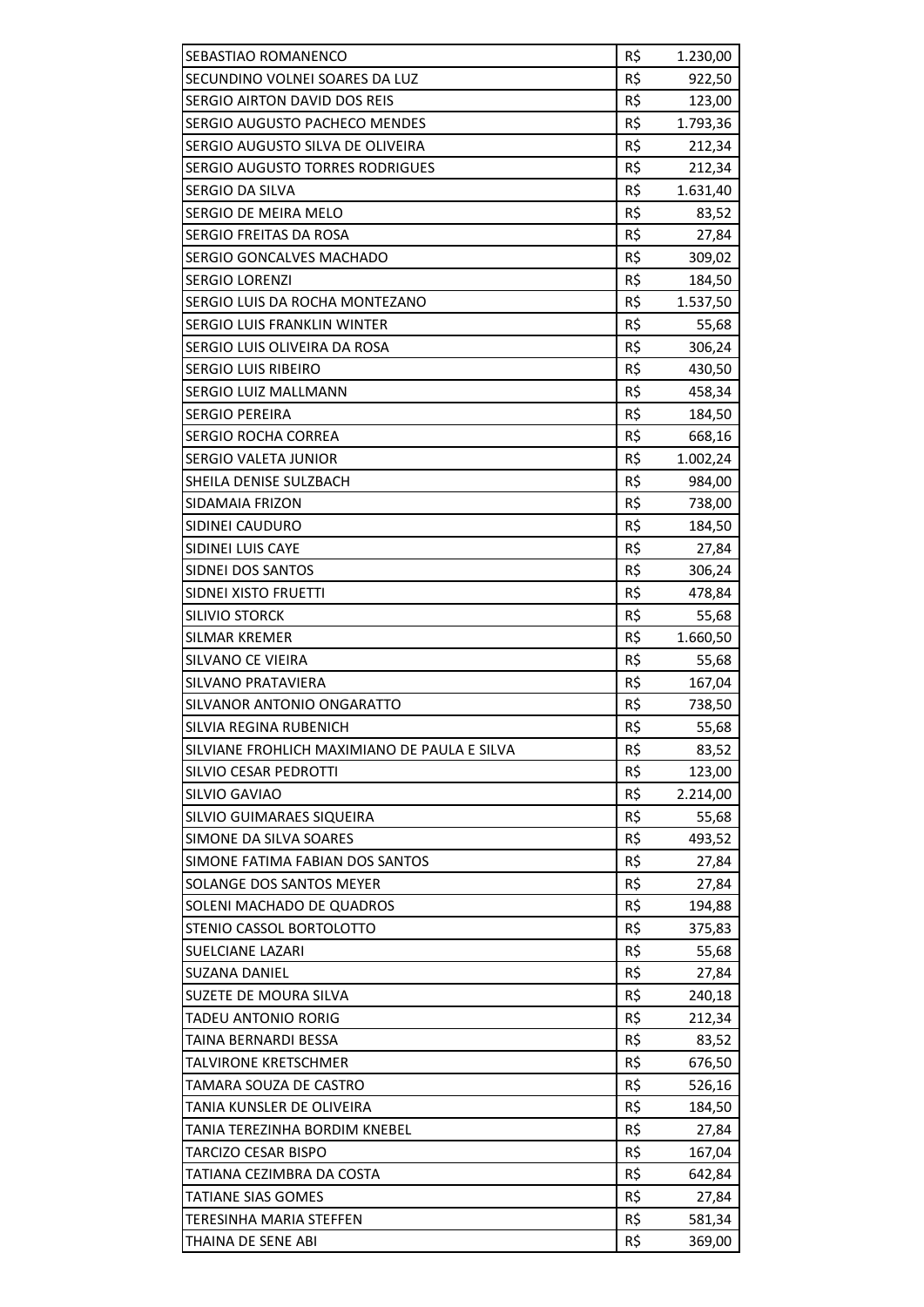| THAISSA SILVA DOS SANTOS                     | R\$ | 711,68   |
|----------------------------------------------|-----|----------|
| <b>THALES POLESSO</b>                        | R\$ | 139,20   |
| THIAGO BAVARESCO NUNES                       | R\$ | 363,18   |
| THIAGO PINTO DA CUNHA                        | R\$ | 3.045,90 |
| THIAGO SILVA DOS ANJOS                       | R\$ | 55,68    |
| THIAGO VILANOVA                              | R\$ | 437,84   |
| THIANE ALVES BARCELLOS                       | R\$ | 1.578,47 |
| THONI UILSON FOCKING                         | R\$ | 27,84    |
| TIAGO AMARAL KELBOUSCAS                      | R\$ | 225,50   |
| TIAGO DA SILVA PACHECO                       | R\$ | 407,22   |
| <b>TIAGO DALLA BRIDA</b>                     | R\$ | 225,50   |
| TIAGO DE OLIVEIRA MARTINS                    | R\$ | 55,68    |
| <b>TIAGO GOLFETTO</b>                        | R\$ | 55,68    |
| TIAGO LEMOS DA SILVA                         | R\$ | 528,96   |
| TIAGO LUIS MEDINA                            | R\$ | 640,32   |
| TIAGO MACHACHESKI MARCHI                     | R\$ | 27,84    |
| <b>TIAGO MORAES DELLANHESE</b>               | R\$ | 307,50   |
| <b>TIAGO NERLEI RESENDE</b>                  | R\$ | 83,52    |
| TIAGO PERES DA SILVA                         | R\$ | 1.067,00 |
| <b>TIAGO ROQUE</b>                           | R\$ | 1.067,52 |
| TIAGO ROSA DOS SANTOS SCHARDOSIM             | R\$ | 55,68    |
| <b>TIAGO SCHNORNBERGER</b>                   | R\$ | 430,50   |
| <b>TIAGO SEVERO BAIERLE</b>                  | R\$ | 553,50   |
| TULIO BORGES FLORISBAL                       | R\$ | 27,84    |
| UBIRAJARA JUSTO MENDONCA                     | R\$ | 2.906,70 |
| UBIRATAN DA CUNHA GUILHERME                  | R\$ | 459,35   |
| UGLAIR MORAES MACHADO                        | R\$ | 389,76   |
| ULISSES DA SILVEIRA CARVALHO                 | R\$ | 27,84    |
| ULISSES SANTOS VAQUEIRO                      | R\$ | 640,32   |
| VAGNER FLORENTINO SILVA FERREIRA             | R\$ | 184,50   |
| <b>VAGNER MACHADO DE FREITAS</b>             | R\$ | 1.107,00 |
| VAINER DE BARROS ASEVEDO                     | R\$ | 139,20   |
| <b>VALDAIR PASTORIO</b>                      | R\$ | 1.196,34 |
| <b>VALDAIR VIEGAS FERREIRA</b>               | R\$ | 779,52   |
| VALDECI ADILIO PACHECO                       | R\$ | 83,52    |
| <b>VALDECI SIDNEI BARBOSA</b>                | R\$ | 640,32   |
| <b>VALDEMIR BORTOLANZA</b>                   | R\$ | 55,68    |
| <b>VALDEMIR CREMONINI</b>                    | R\$ | 27,84    |
| <b>VALDEMIR NUNES CORREA</b>                 | R\$ | 55,68    |
| <b>VALDEMIR VIERA</b>                        | R\$ | 501,12   |
| <b>VALDERES FARESIN</b>                      | R\$ | 526,16   |
| VALDERLEN DA SILVA CUNHA                     | R\$ | 212,34   |
| <b>VALDETE IZABEL TIECHER</b>                | R\$ | 184,50   |
| <b>VALDIR BALTAZAR FIGUEIREDO DOS SANTOS</b> | R\$ | 389,76   |
| <b>VALDIR DA SILVA BORGES</b>                | R\$ | 27,84    |
| <b>VALDIR DEFAVERI</b>                       | R\$ | 526,16   |
| <b>VALDIR GRAEFF</b>                         | R\$ | 225,50   |
| <b>VALDIR PEREIRA</b>                        | R\$ | 1.845,00 |
| VALERIA CASSAL COSTA                         | R\$ | 55,68    |
| <b>VALERIA LEMOS PRESTES</b>                 | R\$ | 167,04   |
| <b>VALERIO MOREIRA DOS SANTOS</b>            | R\$ | 55,68    |
| VALMIR DOS SANTOS FERREIRA                   | R\$ | 83,52    |
| <b>VALMIR JOSE GRAZZIOTIN</b>                | R\$ | 27,84    |
| VALMIR SILVA MELO                            | R\$ | 27,84    |
|                                              |     |          |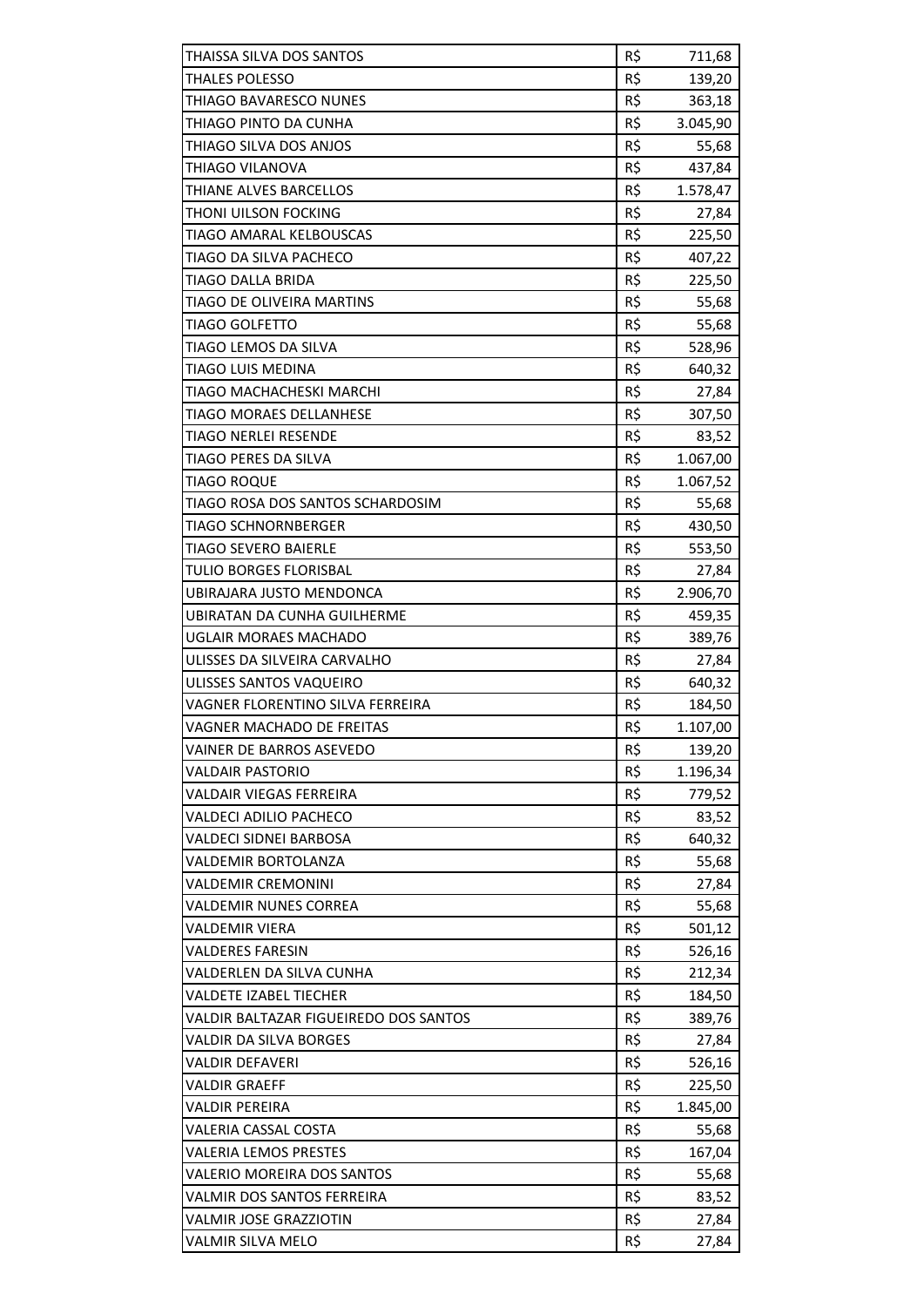| <b>VALMOR ANTONIO FRIEDRICH</b>             | R\$ | 309,02   |
|---------------------------------------------|-----|----------|
| VALMOR RIBEIRO DA SILVA                     | R\$ | 27,84    |
| VALMOR SALAZAR RIBEIRO                      | R\$ | 676,49   |
| VALMOR WEIRICH                              | R\$ | 83,52    |
| VALNERI ARAUJO DA SILVA JUNIOR              | R\$ | 336,86   |
| <b>VALTAIR REIS</b>                         | R\$ | 184,50   |
| <b>VALTAIR TURELA DOS SANTOS</b>            | R\$ | 27,84    |
| VANDER BERNARDI                             | R\$ | 27,84    |
| <b>VANDERLEI JOSE PERIN</b>                 | R\$ | 451,00   |
| <b>VANDERLEI LUIS DALLE</b>                 | R\$ | 27,84    |
| VANDERLEI MACHADO SOARES                    | R\$ | 55,68    |
| <b>VANDERLEIA MARIA BACKES</b>              | R\$ | 55,68    |
| VANESSA DA COSTA VIEIRA KLUSENER            | R\$ | 240,18   |
| VANESSA DA GRACA                            | R\$ | 111,36   |
| VANESSA PIRES DA SILVA                      | R\$ | 212,34   |
| VANESSA SAN MARTINS RODRIGUES VIEIRA FANTIN | R\$ | 184,50   |
| <b>VANONI BORGES BORTOLAS</b>               | R\$ | 2.029,50 |
| <b>VERA LOSEKANN GOLTZ</b>                  | R\$ | 601,33   |
| <b>VERA LUCIA AMARAL KREIBICH</b>           | R\$ | 27,84    |
| <b>VERA LUCIA SILVEIRA SOARES</b>           | R\$ | 55,68    |
| <b>VERIDIANA CERON KIKHOFEL</b>             | R\$ | 55,68    |
| <b>VERIDIANA FLESCH</b>                     | R\$ | 27,84    |
| VIANEI LUIS SEBASTIANY                      | R\$ | 83,52    |
| VICTOR HUGO CAMPOS FERRUGEM                 | R\$ | 581,34   |
| VICTOR JOSE CORDEIRO NETTO                  | R\$ | 553,50   |
| <b>VILMAR KOERBES</b>                       | R\$ | 603,36   |
| VILMAR SIRINEU MORAES DOS SANTOS            | R\$ | 306,24   |
| <b>VILNEI DO AMARAL</b>                     | R\$ | 27,84    |
| VILSON DA SILVA ESCOBAR                     | R\$ | 519,84   |
| <b>VILSON DOS SANTOS</b>                    |     |          |
|                                             | R\$ | 83,52    |
| <b>VILSON JOSE KUHN</b>                     | R\$ | 931,62   |
| VILSON LUIZ ZIMMER                          | R\$ | 55,68    |
| VILSON PIMENTEL CARVALHO NETO               | R\$ | 83,52    |
| VINICIUS CEZAR MARIA                        | R\$ | 3.813,00 |
| <b>VINICIUS CIRILO SCHAURICH</b>            | R\$ | 27,84    |
| VINICIUS DE SOUZA JORGE                     | R\$ | 369,00   |
| <b>VINICIUS OLIVEIRA TRINDADE</b>           | R\$ | 363,18   |
| <b>VINICIUS ROSSI</b>                       | R\$ | 27,84    |
| VINICIUS VASCONCELOS SAMPAIO                | R\$ | 843,54   |
| <b>VINICIUS WAILER TRINDADE</b>             | R\$ | 556,80   |
| <b>VITELIO ROOS KURTZ</b>                   | R\$ | 55,68    |
| VITERIO REISDERFER                          | R\$ | 1.073,34 |
| VITOR CESAR SARAIVA PORTO                   | R\$ | 713,46   |
| VITOR CRISTIANO REZENDE QUEIROZ             | R\$ | 83,52    |
| VITOR HUGO FRIEDRICH DIOGO                  | R\$ | 184,50   |
| <b>VITOR LUIS BRINKHUS</b>                  | R\$ | 268,02   |
| VITOR TIAGO DOS SANTOS GOTTSCHEFSKI         | R\$ | 27,84    |
| <b>VIVIANA CASARIL</b>                      | R\$ | 984,00   |
| VIVIANE JUNQUEIRA DE MORAES                 | R\$ | 1.968,00 |
| <b>VIVIANI STROGULSKI FLORES</b>            | R\$ | 27,84    |
| VLADEMIR REZENDE DE MOURA                   | R\$ | 27,84    |
| <b>VLADIMIR PRYTOLUK</b>                    | R\$ | 590,20   |
| <b>VLADIMIR SIMAS OLIVEIRA</b>              | R\$ | 278,40   |